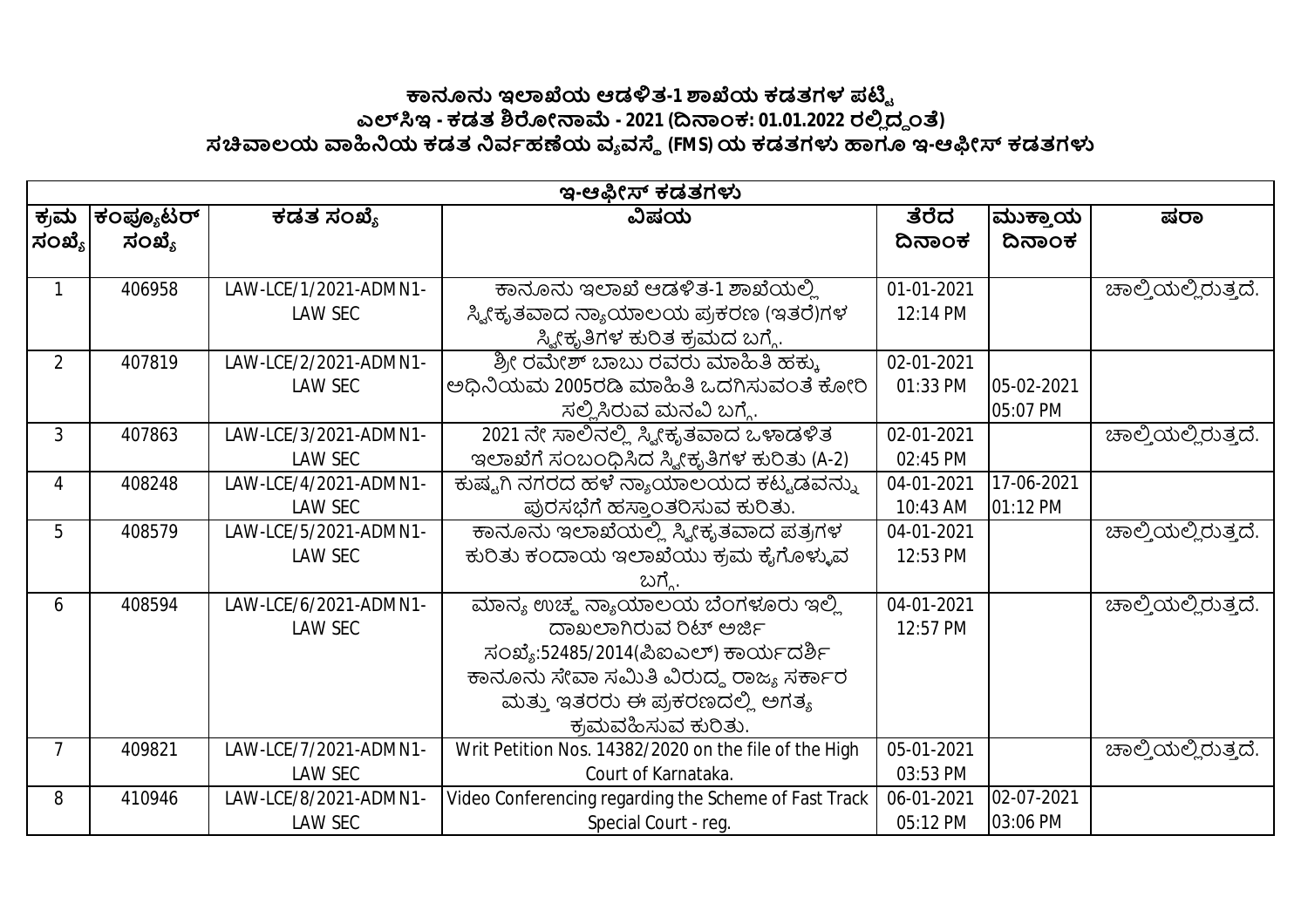| ಕ್ರಮ   | ಕಂಪ್ಯೂಟರ್ | ಕಡತ ಸಂಖ್ಯೆ             | ವಿಷಯ                                                      | ತೆರೆದ      | ಮುಕ್ತಾಯ    | ಷರಾ                 |
|--------|-----------|------------------------|-----------------------------------------------------------|------------|------------|---------------------|
| ಸಂಖ್ಯೆ | ಸಂಖ್ಯೆ    |                        |                                                           | ದಿನಾಂಕ     | ದಿನಾಂಕ     |                     |
|        |           |                        |                                                           |            |            |                     |
| 9      | 411261    | LAW-LCE/9/2021-ADMN1-  | ಇಲಾಖೆಯಲ್ಲಿ ಸ್ಯೀಕೃತವಾಗಿರುವ ಮಾಹಿತಿ ಪತ್ರಗಳ                   | 07-01-2021 |            | ಚಾಲ್ತಿಯಲ್ಲಿರುತ್ತದೆ. |
|        |           | <b>LAW SEC</b>         | ಕುರಿತು                                                    | 12:30 PM   |            |                     |
| 10     | 414029    | LAW-LCE/10/2021-ADMN1- | W.P.No.12836/2020 (GM-BWSSB)- ಪ್ರಕರಣವನ್ನು                 | 12-01-2021 | 12-03-2021 |                     |
|        |           | <b>LAW SEC</b>         | ನಗರಾಭಿವೃದ್ಧಿ ಇಲಾಖೆಗೆ ವರ್ಗಾಯಿಸುವ ಬಗ್ಗೆ.                    | 01:35 PM   | 11:06 AM   |                     |
| 11     | 414133    | LAW-LCE/11/2021-ADMN1- | Writ Petition Nos. 36014/2019 on the file of the High     | 12-01-2021 |            | ಚಾಲ್ತಿಯಲ್ಲಿರುತ್ತದೆ. |
|        |           | <b>LAW SEC</b>         | Court of Karnataka.                                       | 03:20 PM   |            |                     |
| 12     | 414290    | LAW-LCE/12/2021-ADMN1- | ಕೊಪ್ಪಳ ಜಿಲ್ಲೆಯಲ್ಲಿ ಹೊಸದಾಗಿ ಘೋಷಣೆ ಮಾಡಿದ                    | 12-01-2021 |            |                     |
|        |           | LAW SEC                | ಕುಕನೂರು ತಾಲ್ಲೂಕು ಕೇಂದ್ರದಲ್ಲಿ ಸಂಚಾರಿ                       | 04:23 PM   |            |                     |
|        |           |                        | ನ್ಯಾಯಾಲಯವನ್ನು ಸ್ಥಾಪಿಸಿ ಕಾರ್ಯಾರಂಭ                          |            | 15-01-2021 |                     |
|        |           |                        | ಮಾಡುವ ಬಗ್ಗೆ.                                              |            | 03:28 PM   |                     |
| 13     | 415735    | LAW-LCE/13/2021-DS-    | Establishment of two addl.city civil sessions courts to   | 15-01-2021 |            | ಚಾಲ್ತಿಯಲ್ಲಿರುತ್ತದೆ. |
|        |           | ADMN1-LAW SEC          | sit at kengeri and yelahanka and two addl. cheif          | 12:30 PM   |            |                     |
|        |           |                        | metropolitan magistrate courts to sit at kengeri and      |            |            |                     |
|        |           |                        | Yelahanka.                                                |            |            |                     |
| 14     | 421231    | LAW-LCE/14/2021-ADMN1- | ಶ್ರೀ ಹರಿದರ್ಶನ್ ತ್ರಿಪಾಠಿ, ವಾರಣಾಸಿ ರವರು ಮಾಹಿತಿ              | 22-01-2021 |            |                     |
|        |           | LAW SEC                | ಹಕ್ಕು ಅಧಿನಿಯಮ 2005 ರಡಿ ಮಾಹಿತಿ ಕೋರಿರುವ                     | 03:16 PM   | 05-02-2021 |                     |
|        |           |                        | ಬಗ್ಗೆ                                                     |            | 05:07 PM   |                     |
| 15     | 424728    | LAW-LCE/15/2021-ADMN1  | Establishment of Special Courts for trial of CBI cases at | 28-01-2021 | 15-11-2021 |                     |
|        |           | <b>LAW SEC</b>         | Bengaluru.                                                | 03:32 PM   | 03:06 PM   |                     |
| 16     | 426611    | LAW-LCE/16/2021-ADMN1- | Amendment to Rule 1 of Chapter VI of the Karnataka        | 30-01-2021 | 05-10-2021 |                     |
|        |           | LAW SEC                | High Court Rules, 1959 - reg.                             | 12:02 PM   | 12:04 PM   |                     |
| 17     | 427537    | LAW-LCE/17/2021-ADMN1- | ವಿಧಾನ ಸಭೆ ಸದಸ್ಯರಾದ ಶ್ರೀ ಶಿವಶಂಕರ್ ರೆಡ್ಡಿ                   | 01-02-2021 |            |                     |
|        |           | LAW SEC                | ಎಸ್.ಹೆಚ್ ರವರ ನಿಯಮ 73ರಡಿ ಗಮನ ಸೆಳೆಯುವ                       | 10:15 AM   | 19-05-2021 |                     |
|        |           |                        | ಸೂಚನೆಗೆ ಉತ್ತರಿಸುವ ಬಗ್ಗೆ                                   |            | 02:33 PM   |                     |
| 18     | 428463    | LAW-LCE/18/2021-ADMN1- | Writ Petition Nos. 15137/2020 on the file of the High     | 01-02-2021 |            | ಚಾಲ್ತಿಯಲ್ಲಿರುತ್ತದೆ. |
|        |           | LAW SEC                | Court of Karnataka                                        | 05:13 PM   |            |                     |
| 19     | 429238    | LAW-LCE/19/2021-ADMN1- | ಶ್ರೀ ಗೋಪಾಲ ಜ್ಯೋತಿಬಾ ಸದರಿ, ಪಂಚಕಛೇರಿ ಓಣಿ,                   | 02-02-2021 | 18-03-2021 |                     |
|        |           | LAW SEC                | ಧಾರವಾಡ ರವರ ಮನವಿ ಬಗ್ಮೆ.                                    | 02:59 PM   | 12:48 PM   |                     |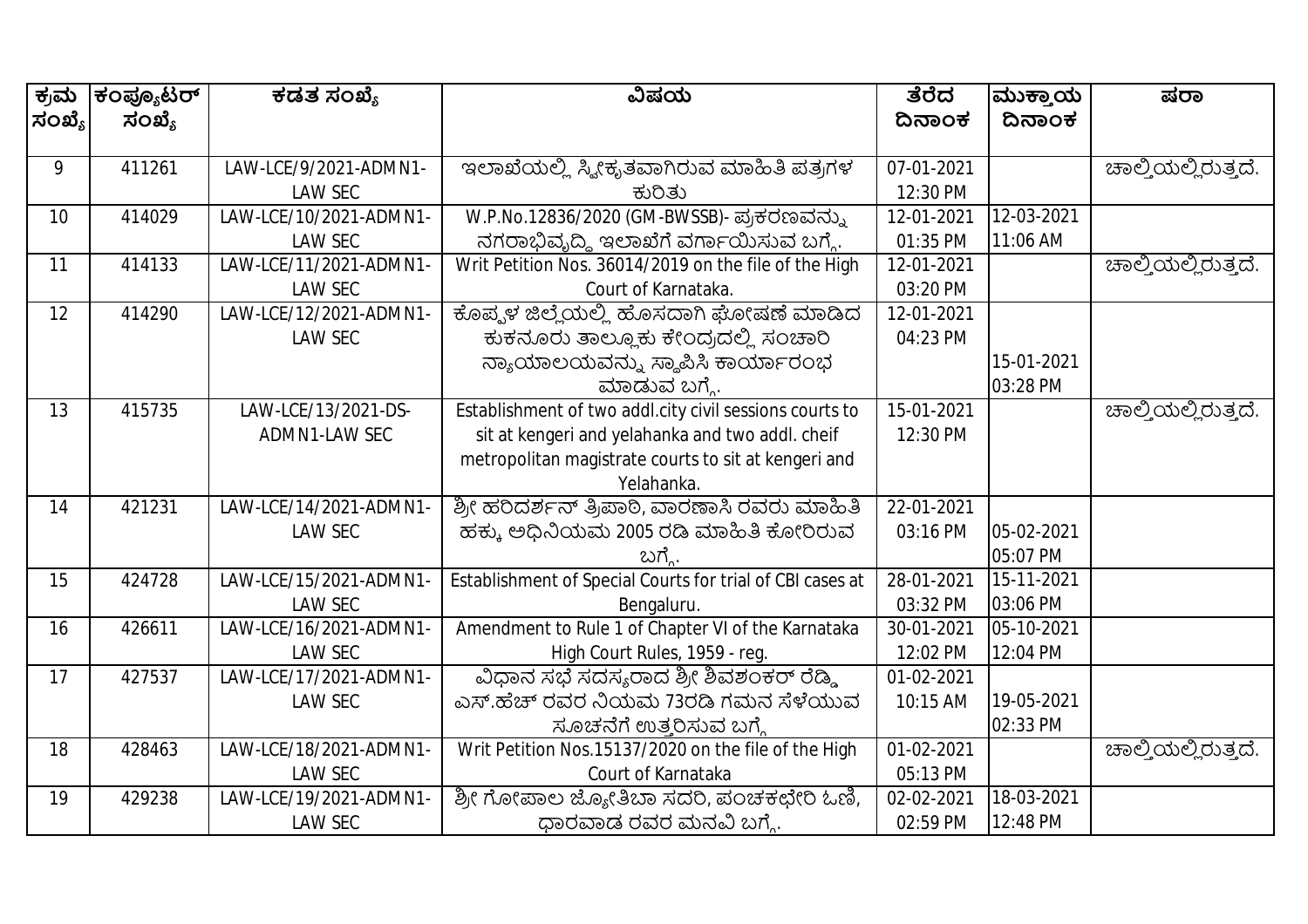| ಕ್ರಮ   | ಕಂಪ್ಯೂಟರ್ | ಕಡತ ಸಂಖ್ಯೆ             | ವಿಷಯ                                              | ತೆರೆದ      | ಮುಕ್ತಾಯ    | ಷರಾ                 |
|--------|-----------|------------------------|---------------------------------------------------|------------|------------|---------------------|
| ಸಂಖ್ಯೆ | ಸಂಖ್ಯೆ    |                        |                                                   | ದಿನಾಂಕ     | ದಿನಾಂಕ     |                     |
| 20     | 429282    | LAW-LCE/20/2021-ADMN1- | 2021 ನೇ ಸಾಲಿನಲ್ಲಿ ಕರ್ನಾಟಕ ಉಚ್ಮ ನ್ಯಾಯಾಲಯ           | 02-02-2021 |            | ಚಾಲ್ತಿಯಲ್ಲಿರುತ್ತದೆ. |
|        |           | <b>LAW SEC</b>         | ದಿಂದ ಸ್ವೀಕೃತವಾದ ಲೋಕೋಪಯೋಗಿ ಇಲಾಖೆಗೆ                 | 03:13 PM   |            |                     |
|        |           |                        | ಸಂಬಂಧಿಸಿದ ಪತ್ರಗಳ ಬಗ್ಗೆ ಕ್ರಮವಹಿಸುವ ಕುರಿತು          |            |            |                     |
| 21     | 431549    | LAW-LCE/21/2021-ADMN1- | ಕ್ರೆಸೆಂಟ್ ರಸ್ತೆಯಲ್ಲಿರುವ ಕರ್ನಾಟಕ ನ್ಯಾಯಾಂಗ          | 04-02-2021 |            | ಚಾಲ್ತಿಯಲ್ಲಿರುತ್ತದೆ. |
|        |           | <b>LAW SEC</b>         | ಅಕಾಡೆಮಿಗೆ ಹೊಂದಿಕೊಂಡಂತಿರುವ 18 ಗುಂಟೆ                | 03:18 PM   |            |                     |
|        |           |                        | ಜಾಗವನ್ನು ಸ್ವಾಧೀನಕ್ಕೆ ಬಿಟ್ಟು ಕೊಡುವ ಬಗ್ಗೆ           |            |            |                     |
| 22     | 433342    | LAW-LCE/22/2021-ADMN1- | Provisionally admitted Question for the Lok Sabha | 06-02-2021 |            |                     |
|        |           | <b>LAW SEC</b>         | Diary No.3319 for reply on 10.02.2021 regarding   | 01:00 PM   | 01-07-2021 |                     |
|        |           |                        | "Judicial Officer Vacancy".                       |            | 10:48 AM   |                     |
| 23     | 446455    | LAW-LCE/23/2021-ADMN1- | ಮೊಳಕಾಲ್ಮೂರು ಪಟ್ಟಣದಲ್ಲಿ ಸಿವಿಲ್ ಜಡ್ಜ್ ಮತ್ತು         | 24-02-2021 |            |                     |
|        |           | <b>LAW SEC</b>         | ಜೆ.ಎಂ.ಎಫ್.ಸಿ ನ್ಯಾಯಾಲಯದ ವಕೀಲರ ಭವನ                  | 11:23 AM   |            |                     |
|        |           |                        | ನಿರ್ಮಾಣಕ್ಕೆ ಅನುದಾನ ಮಂಜೂರು ಮಾಡುವ                   |            | 30-08-2021 |                     |
|        |           |                        | ಕುರಿತು.                                           |            | 03:54 PM   |                     |
| 24     | 446464    | LAW-LCE/24/2021-ADMN1- | ಬೆಳಗಾವಿ ಜಿಲ್ಲೆಯ ಬೈಲಹೊಂಗಲ ತಾಲ್ಲೂಕಿನ                | 24-02-2021 |            |                     |
|        |           | <b>LAW SEC</b>         | ದೊಡವಾಡ ಫೋಲೀಸ್ ಠಾಣಾ ವ್ಯಾಪ್ತಿಯ                      | 11:28 AM   |            |                     |
|        |           |                        | ಪ್ರಕರಣಗಳನ್ನು ಬೇರೆ ತಾಲ್ಲೂಕಿನ ನ್ಯಾಯಾಲಯಕ್ಕೆ          |            |            |                     |
|        |           |                        | ವರ್ಗಾಯಿಸದೇ ಬೈಲಗೊಂಗಲ ತಾಲ್ಲೂಕು                      |            | 30-07-2021 |                     |
|        |           |                        | ನ್ಯಾಯಾಲಯದಲ್ಲಿಯೇ ಮುಂದುವರೆಸುವ ಕುರಿತು.               |            | 11:06 AM   |                     |
| 25     | 451572    | LAW-LCE/25/2021-ADMN1- | ಸರ್ಕಾರಿ ಭರವಸೆ ಸಂಖ್ಯೆ: 01/2020, 02/2020 ಮತ್ತು      | 03-03-2021 | 10-11-2021 |                     |
|        |           | <b>LAW SEC</b>         | 03/2020ಗಳಿಗೆ ಉತ್ತರ ಕಳುಹಿಸಿಕೊಡುವ ಬಗ್ಗೆ             | 11:32 AM   | 03:43 PM   |                     |
| 26     | 451832    | LAW-LCE/26/2021-ADMN1- | ಮಾನ್ಯ ವಿಧಾನ ಸಭೆಯ ಸದಸ್ಯರಾದ ಶ್ರೀ ಹೊಲಗೇರಿ            | 03-03-2021 |            |                     |
|        |           | <b>LAW SEC</b>         | ಡಿ.ಎಸ್. (ಲಿಂಗಸುಗೂರು) ಇವರ ಚುಕ್ಕೆ ಗುರುತಿನ ಪ್ರಶ್ನೆ   | 12:53 PM   | 17-04-2021 |                     |
|        |           |                        | 1276 ಕ್ಕೆ ಉತ್ತರ ಒದಗಿಸುವ ಕುರಿತು.                   |            | 10:19 AM   |                     |
| 27     | 453992    | LAW-LCE/27/2021-ADMN1- | 15ನೇ ವಿಧಾನಸಭೆ 9ನೇ ಅಧಿವೇಶನಕ್ಕೆ                     | 05-03-2021 |            |                     |
|        |           | <b>LAW SEC</b>         | ಸಂಬಂಧಿಸಿದಂತೆ ಪ್ರಶ್ನೆ ಸಂಖ್ಯೆ: 1293ಗೆ ಉತ್ತರಿಸುವ     | 11:58 AM   | 17-04-2021 |                     |
|        |           |                        | ಕುರಿತು.                                           |            | 10:19 AM   |                     |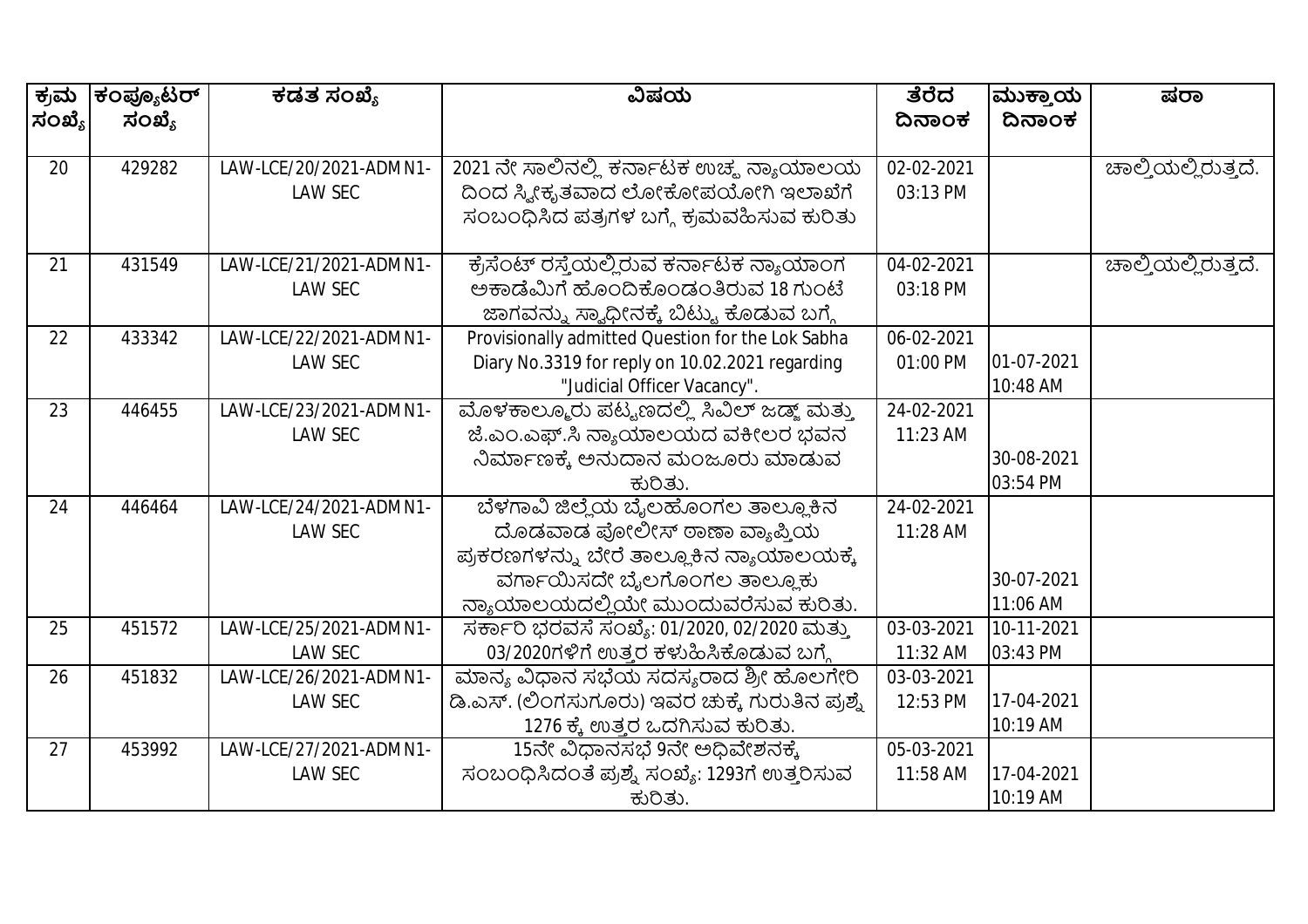| ಕ್ರಮ   | ಕಂಪ್ಯೂಟರ್  | ಕಡತ ಸಂಖ್ಯೆ             | ವಿಷಯ                                                   | ತೆರೆದ      | ಮುಕ್ತಾಯ    | ಷರಾ                 |
|--------|------------|------------------------|--------------------------------------------------------|------------|------------|---------------------|
| ಸಂಖ್ಯೆ | ಸಂಖ್ಯೆ     |                        |                                                        | ದಿನಾಂಕ     | ದಿನಾಂಕ     |                     |
|        |            |                        |                                                        |            |            |                     |
| 28     | 455120     | LAW-LCE/28/2021-ADMN1- | ಅನುಸೂಚಿತ ಜಾತಿಗಳು ಮತ್ತು ಅನುಸೂಚಿತ                        | 06-03-2021 |            | ಚಾಲ್ಕಿಯಲ್ಲಿರುತ್ತದೆ. |
|        |            | <b>LAW SEC</b>         | ಬುಡಕಟ್ಟುಗಳ (ದೌರ್ಜನ್ಯ ಪ್ರತಿಬಂಧ) ನಿಯಮಗಳು                 | 12:25 PM   |            |                     |
|        |            |                        | 1995 ಕಲಂ 7(3) ರಂತೆ ದಿನಾಂಕ:06.06.2020 ರಂದು              |            |            |                     |
|        |            |                        | ನಡೆದ ಸಭೆಯ ನಡವಳಿಯಲ್ಲಿ ವಿಶೇಷ                             |            |            |                     |
|        |            |                        | ನ್ಯಾಯಾಲಯಗಳನ್ನು ಸ್ಥಳಾಂತರಿಸಲು ಪ್ರಸ್ತಾವನೆ                 |            |            |                     |
|        |            |                        | ಸಲ್ಲಿಸುವ ಬಗ್ಗೆ.                                        |            |            |                     |
| 29     | 457035     | LAW-LCE/29/2021-ADMN1- | ಮಾನ್ಯ ವಿಧಾನಸಭಾ ಸದಸ್ಯರಾದ ಶ್ರೀ ಶಿವಾನಂದ                   | 09-03-2021 |            |                     |
|        |            | <b>LAW SEC</b>         | ಎಸ್. ಪಾಟೀಲ್ (ಬಸವನಬಾಗೇವಾಡಿ) ಇವರ ಚುಕ್ಕೆ                  | 11:07 AM   |            |                     |
|        |            |                        | ಗುರುತಿಲ್ಲದ ಪ್ರಶ್ನೆ ಸಂಖ್ಯೆ : 2362 ಕ್ಕೆ ಉತ್ತರಿಸುವ ಬಗ್ಗೆ. |            | 10-08-2021 |                     |
|        |            |                        |                                                        |            | 05:22 PM   |                     |
| 30     |            | LAW-LCE/30/2021-ADMN1- | Request to All, the land measuring 0-25, 0.31 and 0.18 | 09-03-2021 |            |                     |
|        |            | <b>LAW SEC</b>         | guntas belonging to irrigation Department to the       | 11:08 AM   |            |                     |
|        |            |                        | Judicial Department for Consruction of prl. District   |            |            |                     |
|        |            |                        | &Sessions judge jauarters/Court Ha.II for              |            |            |                     |
|        | 08-06-2021 |                        | accommodation of Labour Court to be established -      |            | 08-06-2021 |                     |
|        | 02:39 PM   |                        | Mandya District._Reg.                                  |            | 02:39 PM   |                     |
| 31     | 457472     | LAW-LCE/31/2021-ADMN1- | ಕರ್ನಾಟಕ ಉಚ್ಮ ನ್ಯಾಯಾಲಯವು                                | 09-03-2021 |            |                     |
|        |            | <b>LAW SEC</b>         | ಕ್ರಮವಹಿಸಬೇಕಾದ ಸ್ಕ್ರೀಕೃತಿಗಳ ಮೂಲ ಪ್ರತಿಗಳನ್ನು             | 01:06 PM   |            |                     |
|        |            |                        | ಕಳುಹಿಸುವ ಕುರಿತು.                                       |            |            |                     |
| 32     | 458498     | LAW-LCE/32/2021-ADMN1- | ಮಾನ್ಯ ವಿಧಾನ ಸಭೆಯ ಸದಸ್ಯರಾದ ಶ್ರೀ ಶಿವಶಂಕರ                 | 10-03-2021 |            |                     |
|        |            | <b>LAW SEC</b>         | ರೆಡ್ಡಿ ಎನ್.ಹೆಚ್. (ಗೌರಿಬಿದನೂರು) ಇವರ ಚುಕ್ಕೆ              | 10:39 AM   |            |                     |
|        |            |                        | ಗುರುತಿಲ್ಲದ ಪ್ರಶ್ನೆ 1691 ಕ್ಕೆ ಉತ್ತರಿಸುವ ಬಗ್ಗೆ -         |            |            |                     |
|        |            |                        | ಗೌರಿಬಿದನೂರಿನಲ್ಲಿ ಶಿಥಿಲಗೊಂಡ ನ್ಯಾಯಾಲಯ                    |            | 08-06-2021 |                     |
|        |            |                        | ಕಟ್ಟಡ ನಿರ್ಮಾಣ ಕುರಿತು                                   |            | 02:39 PM   |                     |
| 33     | 459423     | LAW-LCE/33/2021-ADMN1- | Utilisation certificates regarding Gram Nyayalayas     | 10-03-2021 |            | ಚಾಲ್ತಿಯಲ್ಲಿರುತ್ತದೆ. |
|        |            | <b>LAW SEC</b>         |                                                        | 03:48 PM   |            |                     |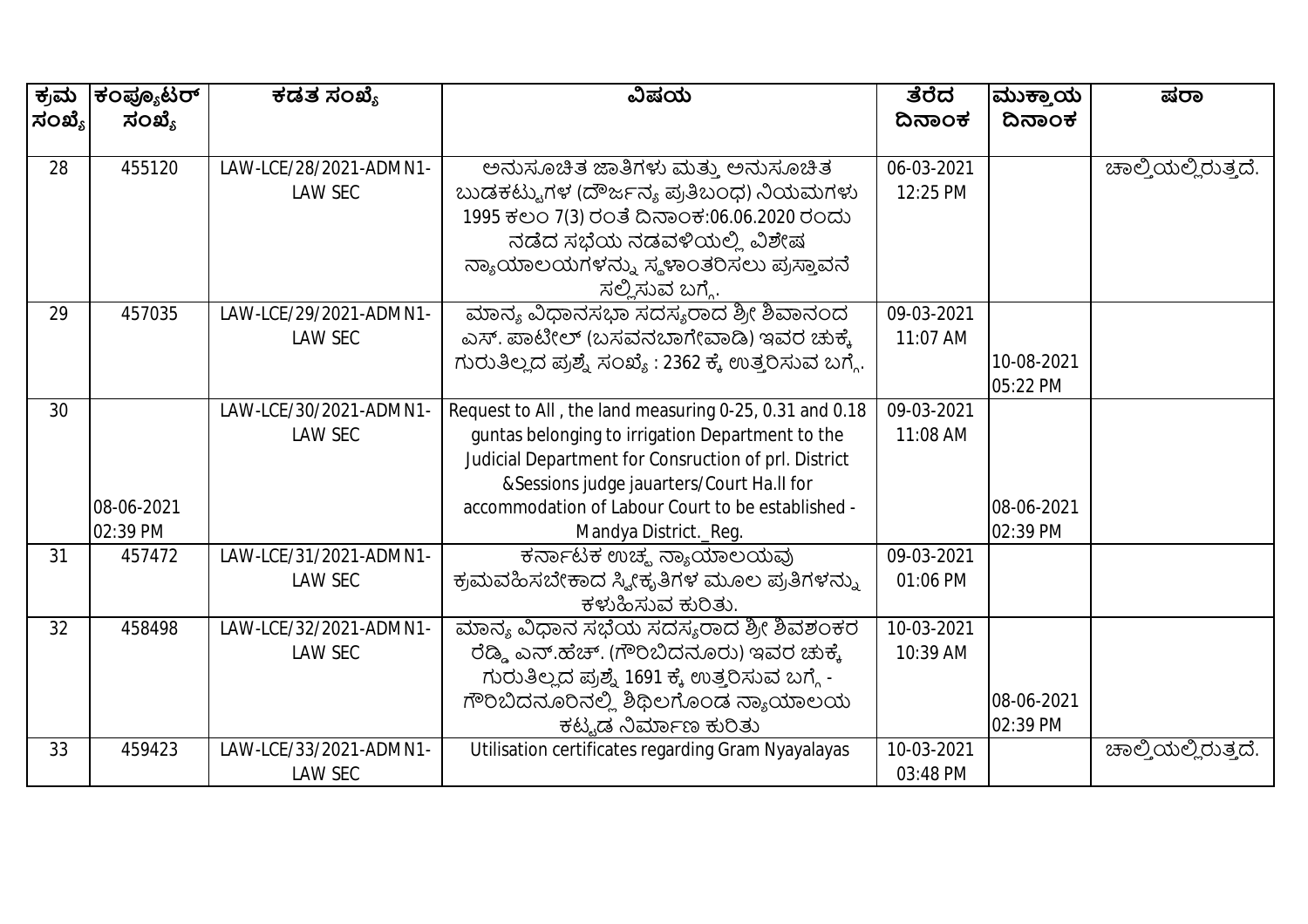| ಕ್ರಮ   | ಕಂಪ್ಯೂಟರ್ | ಕಡತ ಸಂಖ್ಯೆ             | ವಿಷಯ                                                     | ತೆರೆದ      | ಮುಕ್ತಾಯ    | ಷರಾ                 |
|--------|-----------|------------------------|----------------------------------------------------------|------------|------------|---------------------|
| ಸಂಖ್ಯೆ | ಸಂಖ್ಯೆ    |                        |                                                          | ದಿನಾಂಕ     | ದಿನಾಂಕ     |                     |
|        |           |                        |                                                          |            |            |                     |
| 34     | 459766    | LAW-LCE/34/2021-ADMN1- | ಮಾನ್ಯ ವಿಧಾನ ಪರಿಷತ್ತಿನ ಸದಸ್ಯರಾದ ಶ್ರೀ ಕೆ.                  | 10-03-2021 |            |                     |
|        |           | LAW SEC                | ಪ್ರತಾಪಚಂದ್ರ ಶೆಟ್ಟಿ (ಸ್ಥಳೀಯ ಸಂಸ್ಥೆಗಳ ಕ್ಷೇತ್ರ) ಇವರ         | 05:36 PM   |            |                     |
|        |           |                        | ಚುಕ್ಕೆ ಗುರುತಿಲ್ಲದ ಪ್ರಶ್ನೆ 1643ಕ್ಕೆ ಉತ್ತರಿಸುವ ಬಗ್ಗೆ.      |            | 10-08-2021 |                     |
|        |           |                        |                                                          |            | 05:22 PM   |                     |
| 35     | 461381    | LAW-LCE/35/2021-ADMN1- | ರಾಜ್ಯದಲ್ಲಿ MP/MLA ಗಳ ವಿರುದ್ಧ ದಾಖಲಾಗುವ                    | 15-03-2021 |            |                     |
|        |           | LAW SEC                | ಪ್ರಕರಣಗಳನ್ನು ನಿರ್ವಹಿಸಲು ಬೆಂಗಳೂರು ನಗರದಲ್ಲಿ                | 10:47 AM   |            |                     |
|        |           |                        | ವಿಶೇಷ ನ್ಯಾಯಾಲಯವನ್ನು ಸ್ಥಾಪಿಸುವುದು ಹಾಗೂ                    |            |            |                     |
|        |           |                        | 42ನೇ ಹೆಚ್ಚುವರಿ ಚೀಫ್ ಮೆಟ್ರೊಪಾಲಿಟನ್                        |            |            |                     |
|        |           |                        | ಮ್ಯಾಜಿಸ್ಟ್ರೇಟ್ ನ್ಯಾಯಾಲಯ, ಬೆಂಗಳೂರು – ಈ                    |            |            |                     |
|        |           |                        | ನ್ಯಾಯಾಲಯವನ್ನು ವಿಶೇಷ ನ್ಯಾಯಾಲಯವೆಂದು                        |            | 15-11-2021 |                     |
|        |           |                        | ಪರಿವರ್ತಿಸುವ ಕುರಿತು                                       |            | 05:30 PM   |                     |
| 36     | 462862    | LAW-LCE/36/2021-ADMN1- | ಹುಕ್ಕೇರಿ ಪಟ್ಟಣದಲ್ಲಿ ಹೊಸದಾಗಿ ಸಿವಿಲ್                       | 16-03-2021 |            |                     |
|        |           | LAW SEC                | ನ್ಯಾಯಾಲಯ ನಿರ್ಮಾಣ ಮಾಡುವಂತೆ ಅನುದಾನ                         | 10:30 AM   | 30-08-2021 |                     |
|        |           |                        | ಮಂಜೂರು ಮಾಡಲು ಕೋರಿರುವ ಕುರಿತು.                             |            | 03:54 PM   |                     |
| 37     | 464000    | LAW-LCE/37/2021-ADMN1- | ಮಾನ್ಯ ವಿಧಾನ ಸಭೆ ಸದಸ್ಯರಾದ ಶ್ರೀ ಕೌಜಲಗಿ                     | 16-03-2021 |            |                     |
|        |           | LAW SEC                | ಮಹಾಂತೇಶ್ ಶಿವಾನಂದ್ (ಬೈಲಹೊಂಗಲ) ಇವರ                         | 04:00 PM   |            |                     |
|        |           |                        | ಚುಕ್ಕೆ ಗುರುತಿನ ಪ್ರಶ್ನೆ ಸಂಖ್ಯೆ:3438 ಕ್ಕೆ ಉತ್ತರಿಸುವ ಬಗ್ಗೆ. |            | 10-08-2021 |                     |
|        |           |                        |                                                          |            | 05:22 PM   |                     |
| 38     | 470548    | LAW-LCE/38/2021-ADMN1- | W,P,No.11397/2020 (GM-RES) PIL (Sri V.Venkatachala       | 20-03-2021 |            | ಚಾಲ್ತಿಯಲ್ಲಿರುತ್ತದೆ. |
|        |           | LAW SEC                | Gowda & Ohers Vs The Secretary, Ministery of Law &       | 03:58 PM   |            |                     |
|        |           |                        | Justice & others.                                        |            |            |                     |
| 39     | 472551    | LAW-LCE/39/2021-ADMN1- | ಮಾನ್ಯ ವಿಧಾನಸಭೆ ಸದಸ್ಯರಾದ ಶ್ರೀ ಸುಬ್ಬಾರೆಡ್ಡಿ                | 22-03-2021 |            |                     |
|        |           | LAW SEC                | ಎಸ್ೆನ್. (ಬಾಗೇಪಲ್ಲಿ) ಇವರ ಚುಕ್ಕೆ ಗುರುತಿಲ್ಲದ ಪ್ರಶ್ನೆ        | 03:17 PM   | 08-06-2021 |                     |
|        |           |                        | ಸಂಖ್ಯೆ: 4260 ಗೆ ಉತ್ತರಿಸುವ ಬಗ್ಗೆ.                         |            | 02:39 PM   |                     |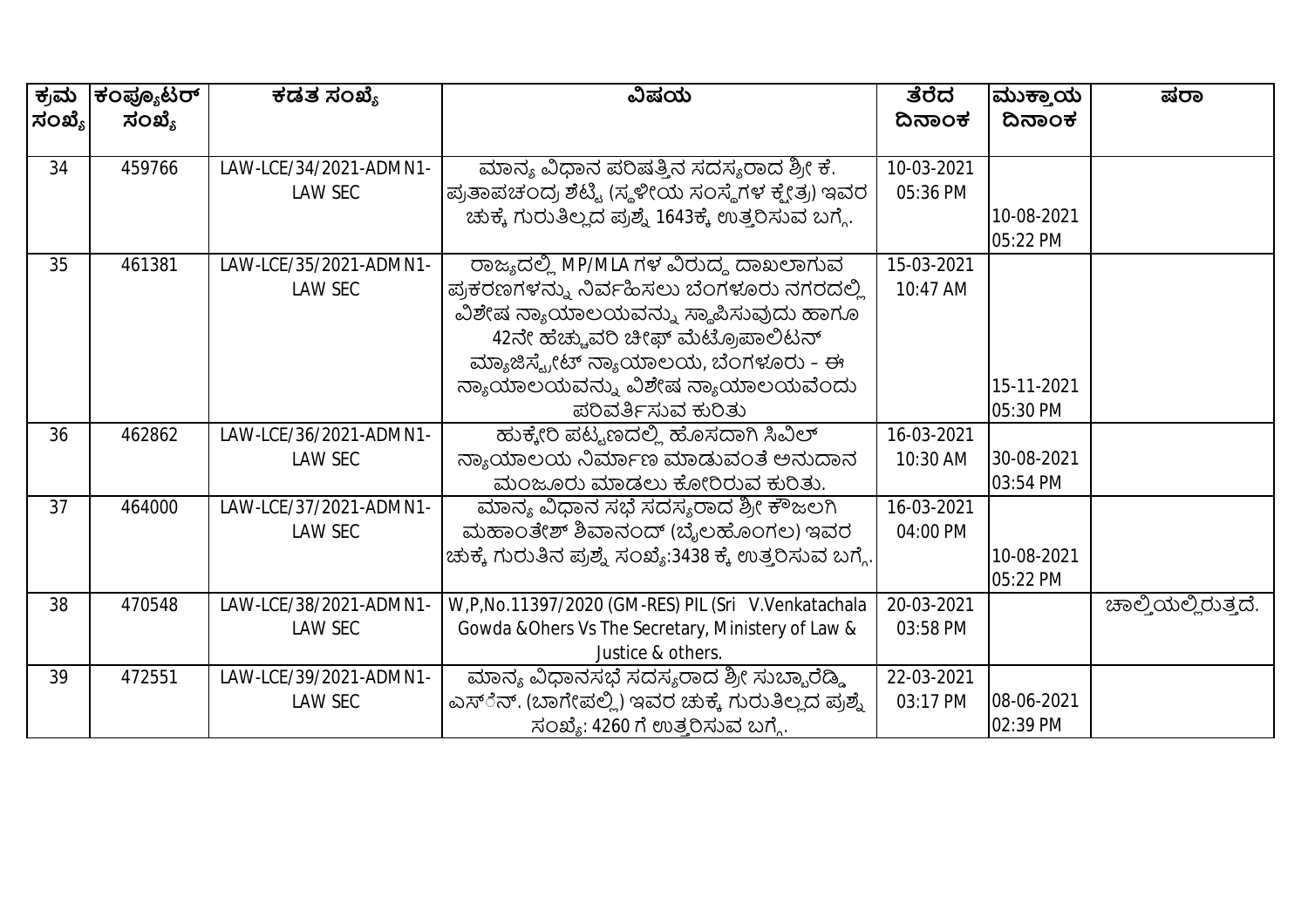| ಕ್ರಮ   | ಕಂಪ್ಯೂಟರ್ | ಕಡತ ಸಂಖ್ಯೆ             | ವಿಷಯ                                                        | ತೆರೆದ      | ಮುಕ್ತಾಯ    | ಷರಾ                         |
|--------|-----------|------------------------|-------------------------------------------------------------|------------|------------|-----------------------------|
| ಸಂಖ್ಯೆ | ಸಂಖ್ಯೆ    |                        |                                                             | ದಿನಾಂಕ     | ದಿನಾಂಕ     |                             |
|        |           |                        |                                                             |            |            |                             |
| 40     | 472704    | LAW-LCE/40/2021-ADMN1  | Establishment of Special Courts for speedy trial of cases   | 22-03-2021 |            |                             |
|        |           | <b>LAW SEC</b>         | relating to Women, Children, Differently Abled Persons,     | 03:40 PM   |            |                             |
|        |           |                        | Senior Citizens and Marginalized Sections of the Society    |            |            |                             |
|        |           |                        | and Land cases pending for more than 5 years                |            | 23-12-2021 |                             |
|        |           |                        |                                                             |            | 05:17 PM   |                             |
| 41     | 476691    | LAW-LCE/41/2021-ADMN1- | Creation and up gradation of various posts on the           | 23-03-2021 |            | ಚಾಲ್ತಿಯಲ್ಲಿರುತ್ತದೆ.         |
|        |           | <b>LAW SEC</b>         | Establishment of High Court of Karnataka -reg./             | 05:24 PM   |            |                             |
| 42     | 479389    | LAW-LCE/42/2021-ADMN1- | 2020-21ನೇ ಸಾಲಿನ ಗ್ರಾಮ ಪಂಚಾಯಿತಿಗಳ                            | 25-03-2021 | 19-07-2021 |                             |
|        |           | <b>LAW SEC</b>         | ಆಯವ್ಯಯ ಪುಸ್ತಕವನ್ನು ತಯಾರಿಸುವ ಕುರಿತು.                         | 04:41 PM   | 04:40 PM   |                             |
| 43     | 481855    | LAW-LCE/43/2021-ADMN1- | Request to transfer the land measuring 5 acre in            | 29-03-2021 |            |                             |
|        |           | <b>LAW SEC</b>         | Sy.No.29, 30 & 31 of Yaluvahalli Village Nandi              | 04:33 PM   |            |                             |
|        |           |                        | Hobli, Chiklaballpur in favour of Judicial Department -     |            | 08-06-2021 |                             |
|        |           |                        | Rea.                                                        |            | 02:39 PM   |                             |
| 44     | 483493    | LAW-LCE/44/2021-ADMN1- | Furnishing the details of expenditure incurred in           | 31-03-2021 |            | ಚಾಲ್ತಿಯಲ್ಲಿರುತ್ತದೆ.         |
|        |           | <b>LAW SEC</b>         | respect of FTSCs under Rape and POCSO Act - reg.            | 01:43 PM   |            |                             |
| 45     | 485676    | LAW-LCE/45/2021-ADMN1- | Allotment of land belonging to Department of                | 03-04-2021 |            |                             |
|        |           | LAW SEC                | Sericulture 2-24 acres for Construction of Court            | 04:40 PM   |            |                             |
|        |           |                        | building and Judicial Officers Quarters at Maddur           |            | 10-08-2021 |                             |
|        |           |                        | ,Mandya District-Req.                                       |            | 05:21 PM   |                             |
| 46     | 485710    | LAW-LCE/46/2021-ADMN1- | ದಾವಣಗೆರೆ ಜಿಲ್ಲೆಯ ಹೊನ್ನಾಳಿಯಲ್ಲಿ ಖಾಯಂ                         | 03-04-2021 |            | <u>ಚಾಲ್ತಿಯಲ್ಲಿ</u> ರುತ್ತದೆ. |
|        |           | <b>LAW SEC</b>         | ಹಿರಿಯ ಶ್ರೇಣಿ ನ್ಯಾಯಾಲಯ ಸ್ಥಾಪಿಸುವ ಕುರಿತು                      | 04:55 PM   |            |                             |
| 47     | 486353    | LAW-LCE/47/2021-ADMN1  | Rajya Sabha provisionally admitted Qn. Diary No. S1627      | 05-04-2021 | 12-07-2021 |                             |
|        |           | <b>LAW SEC</b>         | - Child friendly courts across the country - reg.           | 03:06 PM   | 05:08 PM   |                             |
| 48     | 486659    | LAW-LCE/48/2021-ADMN1  | Rajya Sabha provisionally admitted question No. U2419       | 05-04-2021 | 24-08-2021 |                             |
|        |           | <b>LAW SEC</b>         | - Working of Fast Track Courts - reg.                       | 05:07 PM   | 10:58 AM   |                             |
| 49     | 487237    | LAW-LCE/49/2021-ADMN1- | Rajya Sabha unstarred Diary Qn.No. S4907 - Special          | 06-04-2021 |            |                             |
|        |           | <b>LAW SEC</b>         | Courts for cases against legislators and politicians - reg. | 01:09 PM   | 17-07-2021 |                             |
|        |           |                        |                                                             |            | 11:45 AM   |                             |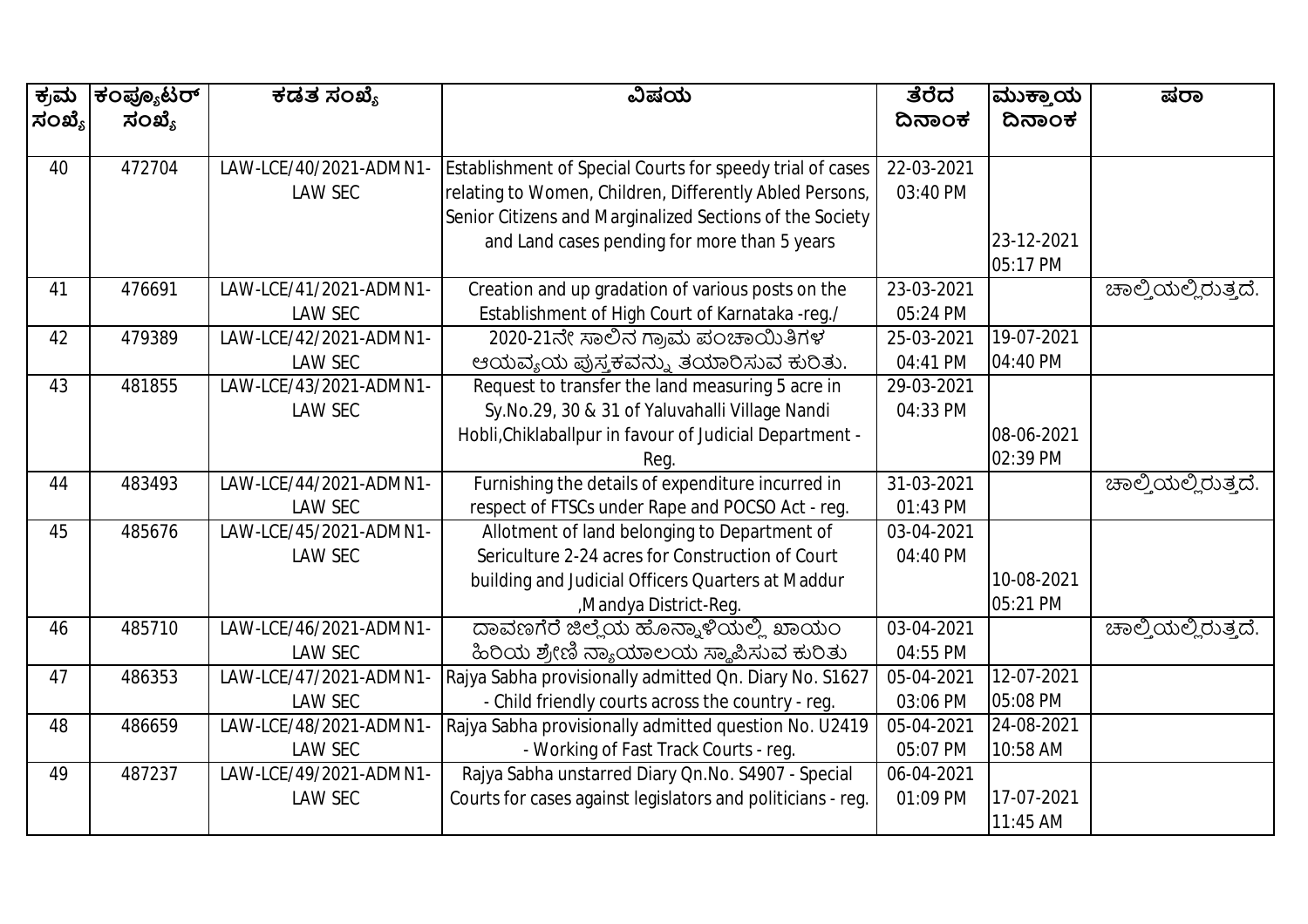| ಕ್ರಮ   | ಕಂಪ್ಯೂಟರ್ | ಕಡತ ಸಂಖ್ಯೆ             | ವಿಷಯ                                                       | ತೆರೆದ      | ಮುಕ್ತಾಯ    | ಷರಾ                         |
|--------|-----------|------------------------|------------------------------------------------------------|------------|------------|-----------------------------|
| ಸಂಖ್ಯೆ | ಸಂಖ್ಯೆ    |                        |                                                            | ದಿನಾಂಕ     | ದಿನಾಂಕ     |                             |
|        |           |                        |                                                            |            |            |                             |
| 50     | 487296    | LAW-LCE/50/2021-ADMN1- | Lok Sabha unstarred Diary No.13947 - Conviction rate       | 06-04-2021 | 12-07-2021 |                             |
|        |           | <b>LAW SEC</b>         | in rape case - reg.                                        | 01:32 PM   | 05:09 PM   |                             |
| 51     | 487685    | LAW-LCE/51/2021-ADMN1- | Rajya Sabha Unstarred Qn.No.2658 - Infrastructure          | 06-04-2021 | 01-07-2021 |                             |
|        |           | <b>LAW SEC</b>         | facilities for Judiciary - reg.                            | 04:48 PM   | 10:57 AM   |                             |
| 52     | 489797    | LAW-LCE/52/2021-ADMN1- | Establishment of Special Court for trial of cases filed    | 09-04-2021 |            | <u> ಚಾಲ್ತಿಯಲ್ಲಿರುತ್ತದೆ.</u> |
|        |           | <b>LAW SEC</b>         | under KPIDFE Act 2004 n Bengaluru.                         | 02:34 PM   |            |                             |
| 53     | 491241    | LAW-LCE/53/2021-ADMN1- | Designation of Single Nodal Agency for implementation      | 15-04-2021 |            | ಚಾಲ್ತಿಯಲ್ಲಿರುತ್ತದೆ.         |
|        |           | LAW SEC                | of CSS and opening of Single Nodal Account (SNA) - reg.    | 01:20 PM   |            |                             |
|        |           |                        |                                                            |            |            |                             |
| 54     | 493750    | LAW-LCE/54/2021-ADMN1- | ಸಂಕಲನಕಾರರು, ಕರ್ನಾಟಕ ರಾಜ್ಯಪತ್ರ ರವರಿಗೆ                       | 19-04-2021 |            | ಚಾಲ್ತಿಯಲ್ಲಿರುತ್ತದೆ.         |
|        |           | <b>LAW SEC</b>         | ಸಂಬಂಧಿಸಿದ ಸ್ಕೀಕೃತಿಗಳನ್ನು ಕಳುಹಿಸುವ ಬಗ್ಗೆ.                   | 01:32 PM   |            |                             |
| 55     | 494335    | LAW-LCE/55/2021-ADMN1- | ನ್ಯಾಯಾಂಗ ಕ್ಷ್ರೇತ್ರದ ಕಾರ್ಯಚಟುವಟಿಕೆಯನ್ನು                     | 20-04-2021 |            | ಚಾಲ್ತಿಯಲ್ಲಿರುತ್ತದೆ.         |
|        |           | <b>LAW SEC</b>         | ಸುಧಾರಿಸುವ ಕುರಿತು ರಚಿಸಲಾದ Mission mode                      | 11:45 AM   |            |                             |
|        |           |                        | Project (MMP) ಯೋಜನೆಯ ಸುಧಾರಣೆಗೆ ಅಭಿಪ್ರಾಯ                    |            |            |                             |
|        |           |                        | / ಸಲಹೆಗಳನ್ನು ನೀಡುವ ಕುರಿತು.                                 |            |            |                             |
| 56     | 494471    | LAW-LCE/56/2021-ADMN1- | ಕರ್ನಾಟಕ ನ್ಯಾಯಾಂಗ ಅಕಾಡೆಮಿಗೆ ದ್ವಿಚಕ್ರ ವಾಹನ                   | 20-04-2021 | 10-08-2021 |                             |
|        |           | <b>LAW SEC</b>         | ಖರೀದಿಸಿರುವ ಬಗ್ಗೆ                                           | 12:25 PM   | 05:22 PM   |                             |
| 57     | 494734    | LAW-LCE/57/2021-ADMN1- | clarification regarding grant of selection time scale of   | 20-04-2021 |            |                             |
|        |           | <b>LAW SEC</b>         | pay to the employees who have retired from service -       | 03:06 PM   | 30-09-2021 |                             |
|        |           |                        | reg.                                                       |            | 01:00 PM   |                             |
| 58     | 495112    | LAW-LCE/58/2021-ADMN1- | ಶ್ರೀ ನವನೀತ್ ಆರ್. ಕೈಲಾಶ್ ಕಾಲೋನಿ, ನವದೆಹಲಿ                    | 21-04-2021 |            |                             |
|        |           | <b>LAW SEC</b>         | ರವರು ಮಾಹಿತಿ ಹಕ್ಕು ಅಧಿನಿಯಮ 2005 ರಡಿ                         | 11:05 AM   | 01-07-2021 |                             |
|        |           |                        | ಮಾಹಿತಿ ಕೋರಿ ಸಲ್ಲಿಸಿರುವ ಅರ್ಜಿ ಕುರಿತು.                       |            | 11:00 AM   |                             |
| 59     | 496718    | LAW-LCE/59/2021-ADMN1  | Shifting of the court of Addl. Senior Civil Judge & JMFC., | 23-04-2021 |            | ಚಾಲ್ತಿಯಲ್ಲಿರುತ್ತದೆ.         |
|        |           | <b>LAW SEC</b>         | Hirekerur to Shiggaon.                                     | 10:15 AM   |            |                             |
| 60     | 496789    | LAW-LCE/60/2021-ADMN1- | Providing differential posts to the newly established      | 23-04-2021 |            | ಚಾಲ್ತಿಯಲ್ಲಿರುತ್ತದೆ.         |
|        |           | <b>LAW SEC</b>         | courts of Senior Civil Judge & JMFC., Hoskote and          | 10:52 AM   |            |                             |
|        |           |                        | Kushtagi - Reg.                                            |            |            |                             |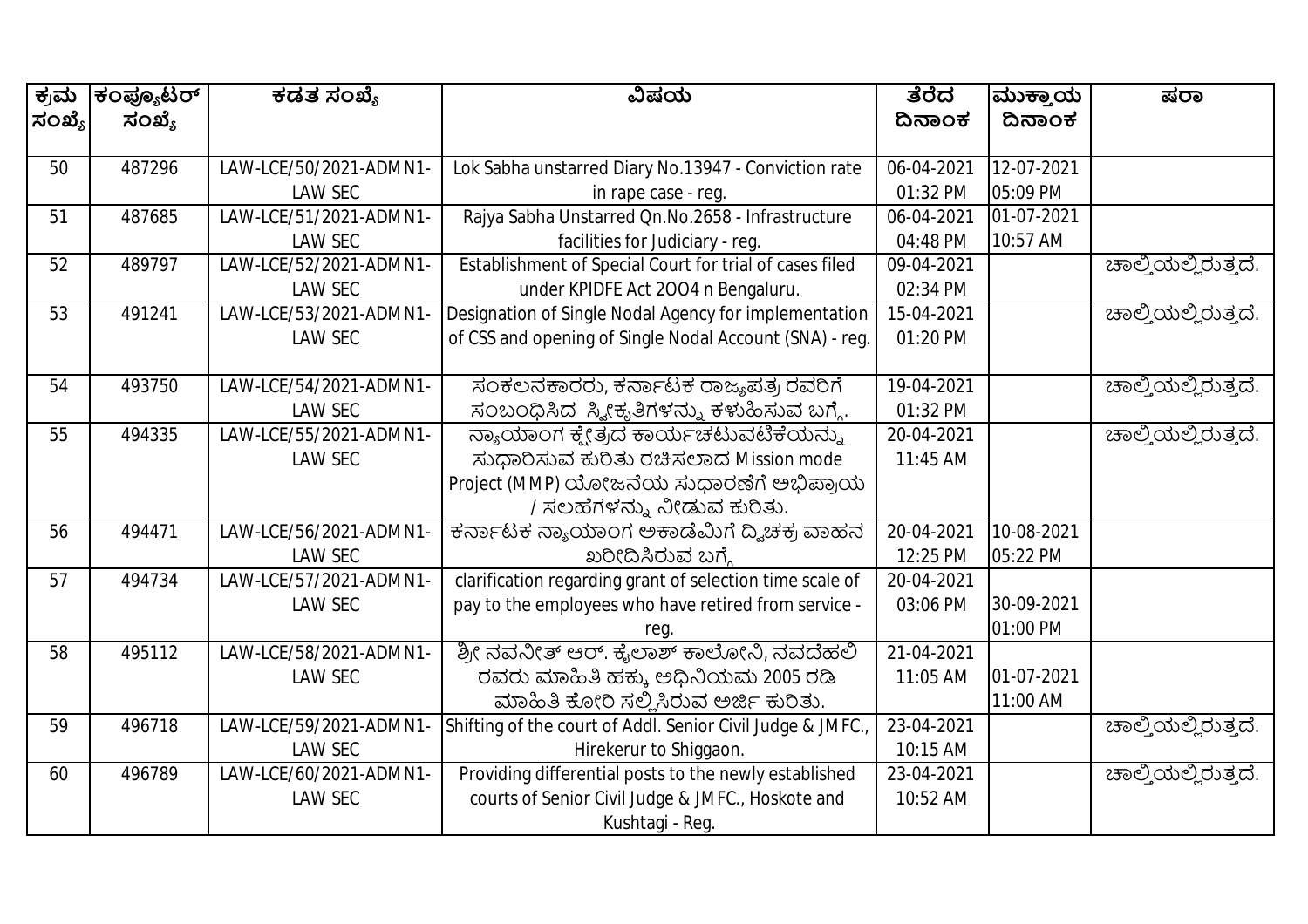| ಕ್ರಮ   | ಕಂಪ್ಯೂಟರ್ | ಕಡತ ಸಂಖ್ಯೆ             | ವಿಷಯ                                                   | ತೆರೆದ      | ಮುಕ್ತಾಯ    | ಷರಾ                 |
|--------|-----------|------------------------|--------------------------------------------------------|------------|------------|---------------------|
| ಸಂಖ್ಯೆ | ಸಂಖ್ಯೆ    |                        |                                                        | ದಿನಾಂಕ     | ದಿನಾಂಕ     |                     |
|        |           |                        |                                                        |            |            |                     |
| 61     | 497547    | LAW-LCE/61/2021-DS-    | Amendment to The High Court of Karnataka (Conduct      | 25-04-2021 |            | ಚಾಲ್ಕಿಯಲ್ಲಿರುತ್ತದೆ. |
|        |           | ADMN1-LAW SEC          | of Proceedings by Party-n-Person) Rules, 2018          | 11:43 AM   |            |                     |
| 62     | 500313    | LAW-LCE/62/2021-DS-    | Compliance of Resolutions of Chief Ministers and Chief | 04-05-2021 |            | ಚಾಲ್ತಿಯಲ್ಲಿರುತ್ತದೆ. |
|        |           | ADMN1-LAW SEC          | Justices (CM/CJ) conference held in 2016 - reg         | 01:54 PM   |            |                     |
| 63     | 501233    | LAW-LCE/53/2021-ADMN1- | Single Nodal Agency for implementation of CSS and      | 08-05-2021 |            | ಚಾಲ್ತಿಯಲ್ಲಿರುತ್ತದೆ. |
|        |           | LAW SEC-Part(1)        | opening of Single Nodal Account (SNA) - reg.           | 03:27 PM   |            |                     |
| 64     | 501238    | LAW-LCE/63/2021-DS-    | Centrally Sponsored Scheme (CSS) for Development of    | 09-05-2021 |            | ಚಾಲ್ತಿಯಲ್ಲಿರುತ್ತದೆ. |
|        |           | ADMN1-LAW SEC          | infrastructure Facilities for Judiciary - 2021-22-reg. | 08:50 AM   |            |                     |
| 65     | 501241    | LAW-LCE/64/2021-DS-    | Handing over of old Tahsil office area attached to the | 09-05-2021 |            |                     |
|        |           | ADMN1-LAW SEC          | existing Court Complex in Basavakalyan to Judicial     | 07:47 PM   | 01-07-2021 |                     |
|        |           |                        | Department - reg.                                      |            | 11:47 AM   |                     |
| 66     | 502543    | LAW-LCE/65/2021-ADMN1- | Request to provide permanent designated car for the    | 18-05-2021 |            | ಚಾಲ್ತಿಯಲ್ಲಿರುತ್ತದೆ. |
|        |           | <b>LAW SEC</b>         | use of Prl. Judge, Family Court, Ballari - reg         | 11:06 AM   |            |                     |
| 67     | 502554    | LAW-LCE/66/2021-ADMN1- | ದೆಹಲಿ ಸರ್ಕಾರದ ಮಾದರಿಯಲ್ಲಿ ಪ್ರತಿ ಜಿಲ್ಲೆಯಲ್ಲಿ             | 18-05-2021 |            |                     |
|        |           | <b>LAW SEC</b>         | ಒಂದು ಸೆಶನ್ನ್ ಕೋರ್ಟನ್ನು ಮಾನವ ಹಕ್ಕುಗಳ                    | 11:23 AM   | 10-08-2021 |                     |
|        |           |                        | ಕೋರ್ಟಾಗಿ ಅಧಿಸೂಚಿಸಿರುವುದರ ಕುರಿತು                        |            | 05:21 PM   |                     |
| 68     | 509712    | LAW-LCE/67/2021-DS-    | ರಾಜ್ಯದಲ್ಲಿ ಜಿಲ್ಲಾ ನ್ಯಾಯಾಂಗದ ನ್ಯಾಯಾಲಯಗಳ                 | 15-06-2021 |            | ಚಾಲ್ಕಿಯಲ್ಲಿರುತ್ತದೆ. |
|        |           | ADMN1-LAW SEC          | ಕಾರ್ಯ ನಿರ್ವಹಣೆಗೆ ಸರ್ಕಾರದ ವಿವಿಧ                         | 01:01 PM   |            |                     |
|        |           |                        | ಇಲಾಖೆ/ಕಚೇರಿಗಳ ವಶದಲ್ಲಿರುವ                               |            |            |                     |
|        |           |                        | ಕಟ್ಟಡ/ನಿವೇಶನಗಳನ್ನು ನ್ಯಾಯಾಂಗ ಇಲಾಖೆಗೆ                    |            |            |                     |
|        |           |                        | ವರ್ಗಾವಣೆ/ ಹಸ್ತಾಂತರ/ ಹಂಚಿಕೆ ಮಾಡುವ ಬಗ್ಗೆ                 |            |            |                     |
|        |           |                        | (transfer/handover/allotment of land/ buildings to     |            |            |                     |
|        |           |                        | <b>Judicial Department)</b>                            |            |            |                     |
| 69     | 511625    | LAW-LCE/68/2021-DS-    | 2021-22ನೇ ಸಾಲಿಗೆ ಕೇಂದ್ರ ಪುರಸ್ಕೃತ ಯೋಜನೆಗಳ               | 19-06-2021 |            | ಚಾಲ್ತಿಯಲ್ಲಿರುತ್ತದೆ. |
|        |           | ADMN1-LAW SEC          | ಮಾಹಿತಿಯನ್ನು PFMS ಕಚೇರಿಗೆ ನೀಡುವ ಬಗ್ಗೆ                   | 09:47 AM   |            |                     |
| 70     | 516687    | LAW-LCE/69/2021-DS-    | Furnish information/detail with regard to Revision of  | 28-06-2021 |            | ಚಾಲ್ತಿಯಲ್ಲಿರುತ್ತದೆ. |
|        |           | ADMN1-LAW SEC          | Court Fee and Suit Valuation amoutn done in the past   | 02:17 PM   |            |                     |
|        |           |                        | in the State-reg                                       |            |            |                     |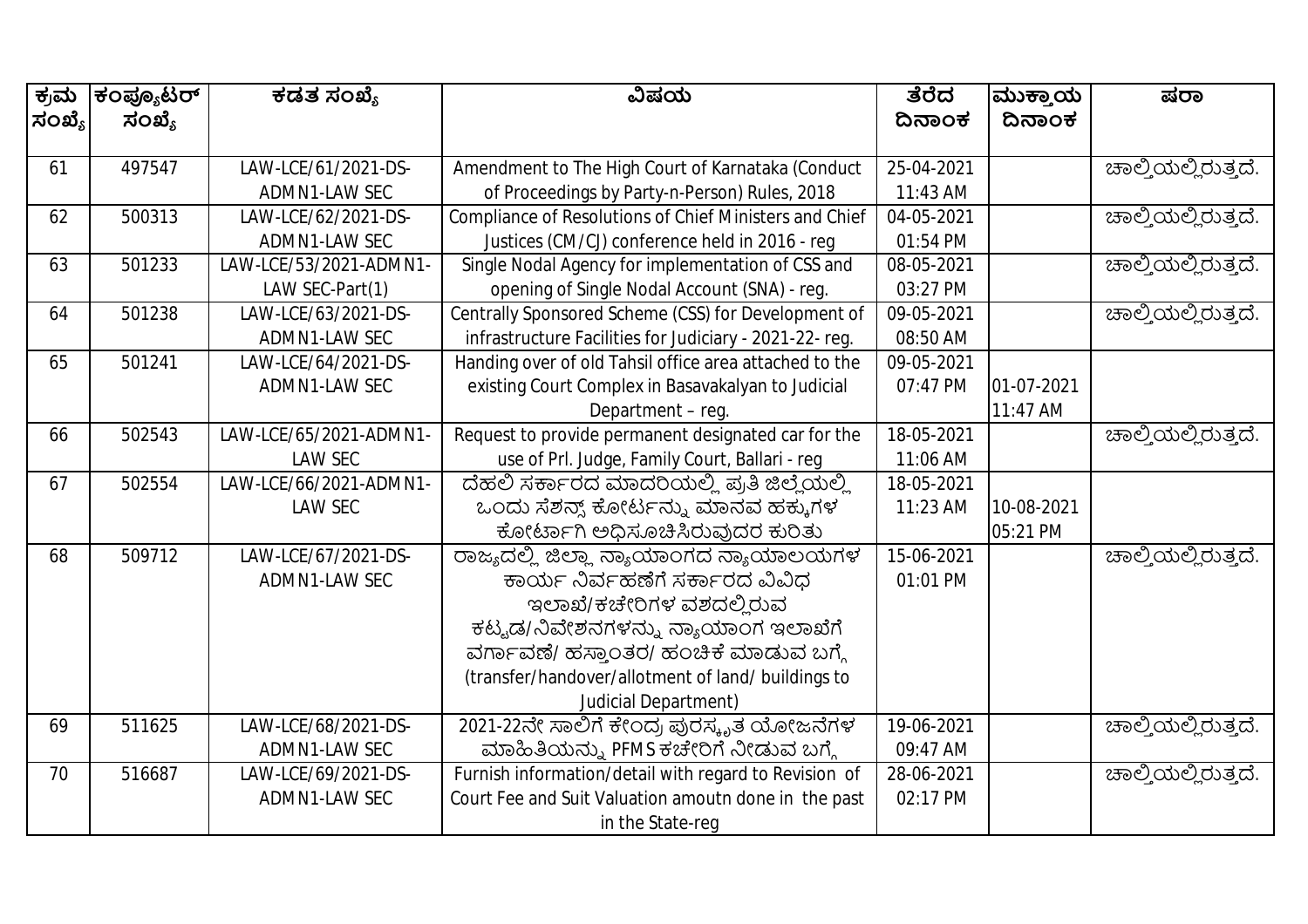| ಕ್ರಮ   | ಕಂಪ್ಯೂಟರ್ | ಕಡತ ಸಂಖ್ಯೆ             | ವಿಷಯ                                                        | ತೆರೆದ      | ಮುಕ್ತಾಯ    | ಷರಾ                 |
|--------|-----------|------------------------|-------------------------------------------------------------|------------|------------|---------------------|
| ಸಂಖ್ಯೆ | ಸಂಖ್ಯೆ    |                        |                                                             | ದಿನಾಂಕ     | ದಿನಾಂಕ     |                     |
|        |           |                        |                                                             |            |            |                     |
| 71     | 517045    | LAW-LCE/70/2021-DS-    | Submission of details of fine amount to be transferred      | 28-06-2021 |            |                     |
|        |           | ADMN1-LAW SEC          | from K-1 to K-2 in respect of Court of Prl. District &      | 05:26 PM   |            |                     |
|        |           |                        | Sessions Judge, Vijayapura for preparing of Refund of       |            | 25-08-2021 |                     |
|        |           |                        | Fine amount bill K-2 - reg                                  |            | 04:10 PM   |                     |
| 72     | 518051    | LAW-LCE/71/2021-ADMN1- | Re-fixing the local limits of jurisdiction of all Courts of | 30-06-2021 |            |                     |
|        |           | <b>LAW SEC</b>         | Civil Judge and JMFC in Mysuru and re- designation of       | 10:52 AM   | 04-12-2021 |                     |
|        |           |                        | the said Courts.                                            |            | 01:05 PM   |                     |
| 73     | 521361    | LAW-LCE/72/2021-DS-    | ಬೆಳಗಾವಿ ಜಿಲ್ಲೆ ರಾಮದುರ್ಗ ತಾಲೂಕಿನ                             | 04-07-2021 |            |                     |
|        |           | ADMN1-LAW SEC          | ನ್ಯಾಯಾಲಯ ಕಟ್ಟಡ ಹಾಗೂ ವಸತಿ ಗೃಹಗಳ                              | 03:21 PM   |            |                     |
|        |           |                        | ನಿರ್ಮಾಣಕ್ಕಾಗಿ ಅನುದಾನ ಬಿಡುಗಡೆ ಮಾಡುವ                          |            | 31-07-2021 |                     |
|        |           |                        | ಕುರಿತು.                                                     |            | 11:05 AM   |                     |
| 74     | 521430    | LAW-LCE/73/2021-ADMN1- | Sanction of differential posts to the court of Civil Judge  | 05-07-2021 |            | ಚಾಲ್ತಿಯಲ್ಲಿರುತ್ತದೆ. |
|        |           | <b>LAW SEC</b>         | & JMFC, court Kittur and Byadagi established vide           | 11:12 AM   |            |                     |
|        |           |                        | Government Order Nos. LAW 137 LCE 2014 dated                |            |            |                     |
|        |           |                        | 28.03.2016 and LAW 147 LCE 2013 dated 04.03.2015,           |            |            |                     |
|        |           |                        | respectively.                                               |            |            |                     |
| 75     | 521435    | LAW-LCE/74/2021-ADMN1- | Sanction of differential posts to the court of Senior Civil | 05-07-2021 |            | ಚಾಲ್ತಿಯಲ್ಲಿರುತ್ತದೆ. |
|        |           | <b>LAW SEC</b>         | Judge & JMFC., Hirekerur shifted from Shiggaon - Reg        | 11:13 AM   |            |                     |
|        |           |                        |                                                             |            |            |                     |
| 76     | 521438    | LAW-LCE/75/2021-ADMN1- | Providing differential staff to the newly shifted court of  | 05-07-2021 |            | ಚಾಲ್ತಿಯಲ್ಲಿರುತ್ತದೆ. |
|        |           | <b>LAW SEC</b>         | IV Addl. District & Sessions Judge, Kalaburagi, Sitting at  | 11:15 AM   |            |                     |
|        |           |                        | Sedam in Kalaburagi District-reg.                           |            |            |                     |
| 77     | 523544    | LAW-LCE/76/2021-ADMN1- | Designation of the I.addl District and Sessions Judge,      | 07-07-2021 |            |                     |
|        |           | <b>LAW SEC</b>         | Shivamoga, to be the Special Judge for trail of cases       | 12:58 PM   |            |                     |
|        |           |                        | filed under "Prevention of Corruption Act, 1988             |            | 10-08-2021 |                     |
|        |           |                        | (central Act 49 of 1988)"-reg                               |            | 05:22 PM   |                     |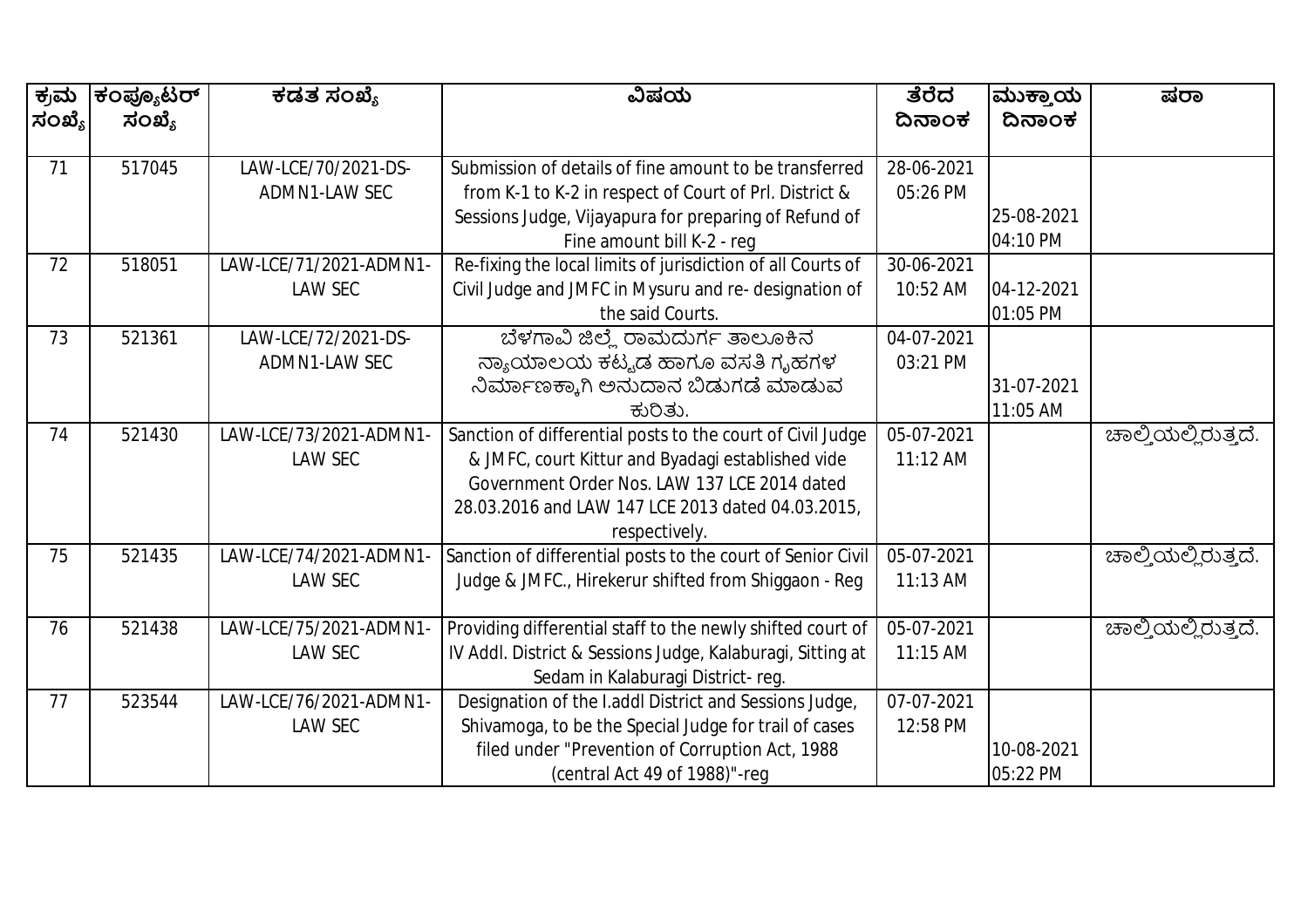| ಕ್ರಮ   | ಕಂಪ್ಯೂಟರ್ | ಕಡತ ಸಂಖ್ಯೆ             | ವಿಷಯ                                                     | ತೆರೆದ      | ಮುಕ್ತಾಯ    | ಷರಾ                 |
|--------|-----------|------------------------|----------------------------------------------------------|------------|------------|---------------------|
| ಸಂಖ್ಯೆ | ಸಂಖ್ಯೆ    |                        |                                                          | ದಿನಾಂಕ     | ದಿನಾಂಕ     |                     |
|        |           |                        |                                                          |            |            |                     |
| 78     | 525398    | LAW-LCE/77/2021-ADMN1- | ಮಾನ್ಯ ಸರ್ವೋಚ್ಮ ನ್ಯಾಯಾಲಯದ ರಿಟ್ ಅರ್ಜಿ                      | 09-07-2021 |            |                     |
|        |           | <b>LAW SEC</b>         | ಸಂಖ್ಯೆ: (ಕ್ರಿಮಿನಲ್ ಮತ್ತು ಸಿವಿಲ್) 76/2016ರ ತೀರ್ಪಿಗೆ       | 02:40 PM   | 15-11-2021 |                     |
|        |           |                        | ಸಂಬಂಧಿಸಿದಂತೆ.                                            |            | 05:30 PM   |                     |
| 79     | 526686    | LAW-LCE/78/2021-DS-    | Designating the Additional District Judges in the State  | 13-07-2021 |            |                     |
|        |           | ADMN1-LAW SEC          | to deal with the cases of the damage to public property  | 11:11 AM   | 09-08-2021 |                     |
|        |           |                        | - reg.                                                   |            | 12:51 PM   |                     |
| 80     | 529206    | LAW-LCE/79/2021-ADMN1- | Request for transfer of buildings belongs to the         | 16-07-2021 |            |                     |
|        |           | <b>LAW SEC</b>         | Agriculture & Police Department situated adjacent to     | 10:12 AM   |            |                     |
|        |           |                        | the existing District Court building to the Judicial     |            |            |                     |
|        |           |                        | Department for accommodation to the newly                |            | 10-08-2021 |                     |
|        |           |                        | established courts - Reg.                                |            | 05:22 PM   |                     |
| 81     | 529209    | LAW-LCE/80/2021-ADMN1- | Request to transfer the land measuring 5 acres in        | 16-07-2021 |            | ಚಾಲ್ತಿಯಲ್ಲಿರುತ್ತದೆ. |
|        |           | <b>LAW SEC</b>         | Sy.No. 29, 30 and 31 of Yaluvahalli Village Nandi Hobli, | 10:13 AM   |            |                     |
|        |           |                        | Chikkaballapur in favour of Judicial Department reg.     |            |            |                     |
|        |           |                        |                                                          |            |            |                     |
| 82     | 529210    | LAW-LCE/81/2021-ADMN1- | Request to allot the land measuring 4.35 acres           | 16-07-2021 |            |                     |
|        |           | <b>LAW SEC</b>         | belonging to Sericulture Department for Construction     | 10:15 AM   |            |                     |
|        |           |                        | of Court building and Judicial Officers Quarters at      |            | 30-07-2021 |                     |
|        |           |                        | Maddur, Mandya District-Reg.                             |            | 11:06 AM   |                     |
| 83     | 529245    | LAW-LCE/82/2021-ADMN1- | Request to transfer 4 acres of land of Forest            | 16-07-2021 |            |                     |
|        |           | <b>LAW SEC</b>         | Depot.sinrated in Sy.No.102 of Machenahalli              | 10:44 AM   |            |                     |
|        |           |                        | Village, Kasaba Hob[ Tarikere Taluk to Judicial          |            |            |                     |
|        |           |                        | Deparment for construction of 50 Staff Quarters at       |            | 22-07-2021 |                     |
|        |           |                        | TarikereTaluk - Reg.                                     |            | 05:09 PM   |                     |
| 84     | 529729    | LAW-LCE/83/2021-ADMN1- | ಬೆಂಗಳೂರಿನಲ್ಲಿ ಸುಪ್ರಿಂ ಕೋರ್ಟಿನ ಬೆಂಚನ್ನು                   | 16-07-2021 | 10-11-2021 |                     |
|        |           | <b>LAW SEC</b>         | ಸ್ಮಾಪಿಸುವ ಬಗ್ಗೆ                                          | 02:58 PM   | 05:40 PM   |                     |
| 85     | 530006    | LAW-LCE/84/2021-ADMN1- | Rajya sabha Un Starred Question Dairy No.U453.           | 16-07-2021 |            | ಚಾಲ್ತಿಯಲ್ಲಿರುತ್ತದೆ. |
|        |           | <b>LAW SEC</b>         |                                                          | 04:35 PM   |            |                     |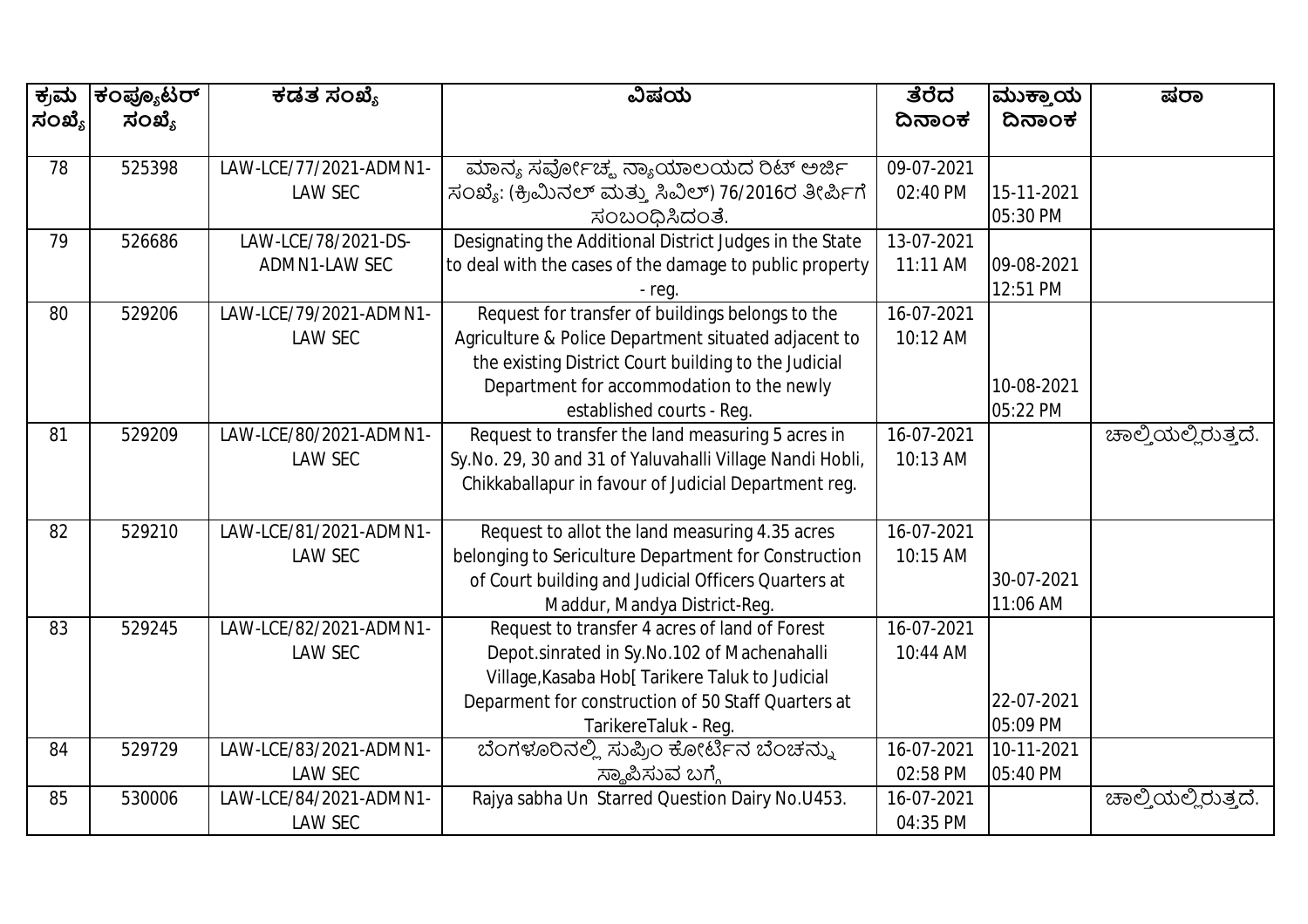| ಕ್ರಮ   | ಕಂಪ್ಯೂಟರ್ | ಕಡತ ಸಂಖ್ಯೆ             | ವಿಷಯ                                                     | ತೆರೆದ      | ಮುಕ್ತಾಯ    | ಷರಾ                 |
|--------|-----------|------------------------|----------------------------------------------------------|------------|------------|---------------------|
| ಸಂಖ್ಯೆ | ಸಂಖ್ಯೆ    |                        |                                                          | ದಿನಾಂಕ     | ದಿನಾಂಕ     |                     |
|        |           |                        |                                                          |            |            |                     |
| 86     | 530014    | LAW-LCE/85/2021-ADMN1- | Rajya Sabha Un-Starred Diary No U369 regarding "Fast     | 16-07-2021 |            |                     |
|        |           | <b>LAW SEC</b>         | Track Courts in the Country" to be answered on           | 04:37 PM   | 18-11-2021 |                     |
|        |           |                        | 22/07/2021                                               |            | 03:04 PM   |                     |
| 87     | 533721    | LAW-LCE/86/2021-ADMN1- | Lok Sabha Diary Unstarred Question No. 3787 for reply    | 22-07-2021 |            |                     |
|        |           | <b>LAW SEC</b>         | on 28.07.2021 regarding 'Disposal of Court Cases"        | 05:10 PM   | 01-09-2021 |                     |
|        |           |                        |                                                          |            | 11:02 AM   |                     |
| 88     | 533900    | LAW-LCE/87/2021-ADMN1- | Lok Sabha Starred Question Diary No. 3797 for reply      | 23-07-2021 |            | ಚಾಲ್ತಿಯಲ್ಲಿರುತ್ತದೆ. |
|        |           | <b>LAW SEC</b>         | on 28.07.2021 regarding 'Vacancy in the post of judges'. | 10:56 AM   |            |                     |
|        |           |                        |                                                          |            |            |                     |
| 89     | 533907    | LAW-LCE/88/2021-ADMN1- | Lok Sabha Unstarred Question Diary No. 3718 for reply    | 23-07-2021 | 15-11-2021 |                     |
|        |           | <b>LAW SEC</b>         | on 28.07.2021 regarding 'Pending Court Cases.'           | 10:58 AM   | 04:46 PM   |                     |
| 90     | 534890    | LAW-LCE/33/2021-ADMN1  | providing information in prescribed format with regard   | 26-07-2021 |            | ಚಾಲ್ತಿಯಲ್ಲಿರುತ್ತದೆ. |
|        |           | LAW SEC-Part(1)        | to Gram Nyayalayas                                       | 11:22 AM   |            |                     |
| 91     | 535674    | LAW-LCE/89/2021-DS-    | ರಬಕವಿ-ಬನಹಟ್ಟಿ ತಾಲ್ಲೂಕು ಮಹಾಲಿಂಗಪೂರ                        | 27-07-2021 |            |                     |
|        |           | ADMN1-LAW SEC          | ಪೊಲೀಸ್ ಠಾಣೆಯ ವ್ಯಾಪ್ತಿಯಲ್ಲಿ ಬರುವ ಹತ್ತು                    | 10:02 AM   |            |                     |
|        |           |                        | ಹಳ್ಳಿಗಳ ಪ್ರಕರಣಗಳನ್ನು ಬನಹಟ್ಟಿ                             |            |            |                     |
|        |           |                        | ನ್ಯಾಯಾಲಯಗಳ ವ್ಯಾಪ್ತಿಗೆ ವರ್ಗಾವಣೆ ಮಾಡುವ                     |            | 07-08-2021 |                     |
|        |           |                        | ಕುರಿತು.                                                  |            | 10:39 AM   |                     |
| 92     | 540194    | LAW-LCE/90/2021-ADMN1- | Estsblishment of the court of III Addl. Disctrict and    | 31-07-2021 | 15-11-2021 |                     |
|        |           | <b>LAW SEC</b>         | Sessions Judge, Bagalkot-reg                             | 04:39 PM   | 05:35 PM   |                     |
| 93     | 540752    | LAW-LCE/91/2021-ADMN1- | Estsblishment of Addl. Family Court of kalaburagi-reg    | 02-08-2021 | 10-11-2021 |                     |
|        |           | <b>LAW SEC</b>         |                                                          | 01:13 PM   | 03:44 PM   |                     |
| 94     | 540758    | LAW-LCE/92/2021-ADMN1- | ಲೋಕಸಭೆ ಚುಕ್ಕೆ ಗುರುತಿಲ್ಲದ ಡೈರಿ ಪ್ರಶ್ನೆ ಸಂಖ್ಯೆ: 7473       | 02-08-2021 |            | ಚಾಲ್ತಿಯಲ್ಲಿರುತ್ತದೆ. |
|        |           | <b>LAW SEC</b>         | ಕ್ಕೆ ಮಾಹಿತಿ ಒದಗಿಸುವ ಬಗ್ಗೆ.                               | 01:15 PM   |            |                     |
| 95     | 540860    | LAW-LCE/93/2021-ADMN1- | ಫೋಕ್ಯೋ ನ್ಯಾಯಾಲಯದಲ್ಲಿ ವಿಶೆಷ ಸರಕಾರಿ                        | 02-08-2021 |            |                     |
|        |           | <b>LAW SEC</b>         | ಅಭಿಯೊಕರಾಗಿ ರಾಘವೇಂದ್ರ ವೈ.ಟಿ. ಇವರನ್ನು ಮರು                  | 02:24 PM   | 27-09-2021 |                     |
|        |           |                        | ನೇಮಕಾತಿ ಮಾಡಿಕೊಳ್ಳುವ ಕುರಿತು.                              |            | 04:49 PM   |                     |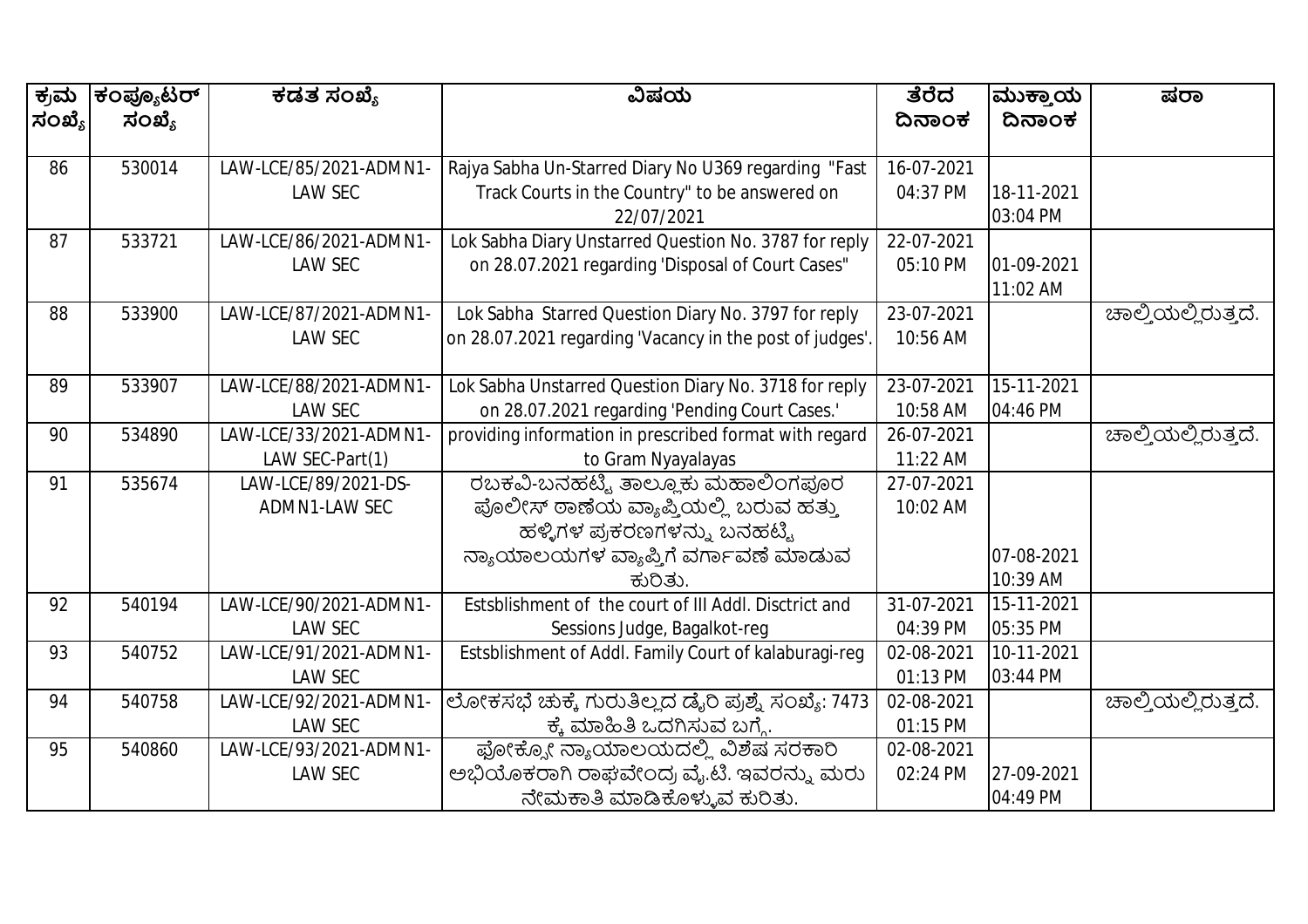| ಕ್ರಮ   | ಕಂಪ್ಯೂಟರ್ | ಕಡತ ಸಂಖ್ಯೆ              | ವಿಷಯ                                                       | ತೆರೆದ      | ಮುಕ್ತಾಯ    | ಷರಾ                 |
|--------|-----------|-------------------------|------------------------------------------------------------|------------|------------|---------------------|
| ಸಂಖ್ಯೆ | ಸಂಖ್ಯೆ    |                         |                                                            | ದಿನಾಂಕ     | ದಿನಾಂಕ     |                     |
|        |           |                         |                                                            |            |            |                     |
| 96     | 540989    | LAW-LCE/94/2021-ADMN1-  | Establishment of 9 Special Courts to try Offences filed    | 02-08-2021 |            | ಚಾಲ್ಕಿಯಲ್ಲಿರುತ್ತದೆ. |
|        |           | <b>LAW SEC</b>          | under SC/ST (Prevention of Atrocities) Act, 1989-reg       | 03:38 PM   |            |                     |
|        |           |                         |                                                            |            |            |                     |
| 97     | 541276    | LAW-LCE/95/2021-ADMN1-  | Lok Sabha Unstarred Question Diary No.7371                 | 02-08-2021 | 16-12-2021 |                     |
|        |           | LAW SEC                 | regarding Pending court cases.                             | 05:41 PM   | 03:54 PM   |                     |
| 98     | 541383    | LAW-LCE/96/2021-ADMN1-  | Lok Sabha unstarred Dairy Qn. No:7130 - reg- Fast          | 03-08-2021 |            | ಚಾಲ್ತಿಯಲ್ಲಿರುತ್ತದೆ. |
|        |           | LAW SEC                 | Track Courts.                                              | 10:55 AM   |            |                     |
| 99     | 541459    | LAW-LCE/97/2021-ADMN1-  | ರಾಜ್ಯಸಭಾ ಚುಕ್ಕೆ ಗುರುತಿನ/ಗುರುತಿಲ್ಲದ ಪ್ರಶ್ನೆ ಡೈರಿ            | 03-08-2021 |            |                     |
|        |           | <b>LAW SEC</b>          | ಸಂ. S-3322 -reg. Criminal cases against Politicians ಬಗ್ಗೆ  | 11:36 AM   | 08-12-2021 |                     |
|        |           |                         | ಮಾಹಿತಿ ಒದಗಿಸುವ ಕುರಿತು.                                     |            | 11:03 AM   |                     |
| 100    | 541634    | LAW-LCE/98/2021-ADMN1-  | Lok Sabha Unstarred Question Diary No.7237                 | 03-08-2021 | 17-09-2021 |                     |
|        |           | <b>LAW SEC</b>          | regarding Pending court cases.                             | 12:52 PM   | 11:43 AM   |                     |
| 101    | 541672    | LAW-LCE/99/2021-ADMN1-  | Rajya SabhaStarred/Unstarred Question Diary No.S-          | 03-08-2021 |            | ಚಾಲ್ತಿಯಲ್ಲಿರುತ್ತದೆ. |
|        |           | <b>LAW SEC</b>          | 3300 regarding "Vacancies in North Eastern States".        | 01:08 PM   |            |                     |
| 102    | 542127    | LAW-LCE/100/2021-ADMN1  | Designating the I Addl. Senior Civil Judge, Vijayapura, as | 03-08-2021 |            | ಚಾಲ್ತಿಯಲ್ಲಿರುತ್ತದೆ. |
|        |           | <b>LAW SEC</b>          | the Principal Magistrate of the Principal Juvenile Justice | 05:31 PM   |            |                     |
|        |           |                         | Board of Vijayapura Unit-Reg.                              |            |            |                     |
| 103    | 542224    | LAW-LCE/101/2021-ADMN1  | Accord permission to purchase a new office car under       | 04-08-2021 |            | ಚಾಲ್ತಿಯಲ್ಲಿರುತ್ತದೆ. |
|        |           | <b>LAW SEC</b>          | the Head of Account 2014-00-102-0-12-199 -                 | 10:29 AM   |            |                     |
|        |           |                         | "Transportation Assets" - reg                              |            |            |                     |
| 104    | 542282    | LAW-LCE/102/2021-ADMN1- | Lok Sabha Unstarred Question Diary No. 10339               | 04-08-2021 |            | ಚಾಲ್ತಿಯಲ್ಲಿರುತ್ತದೆ. |
|        |           | <b>LAW SEC</b>          | regarding "Fast Track Courts".                             | 11:07 AM   |            |                     |
| 105    | 542349    | LAW-LCE/103/2021-ADMN1  | Rajya Sabha provisionally admitted Unstarred Dy. No.       | 04-08-2021 |            |                     |
|        |           | <b>LAW SEC</b>          | 3359, regarding "Development of Infrastructure             | 11:42 AM   | 17-09-2021 |                     |
|        |           |                         | Facilities for Judiciary".                                 |            | 11:44 AM   |                     |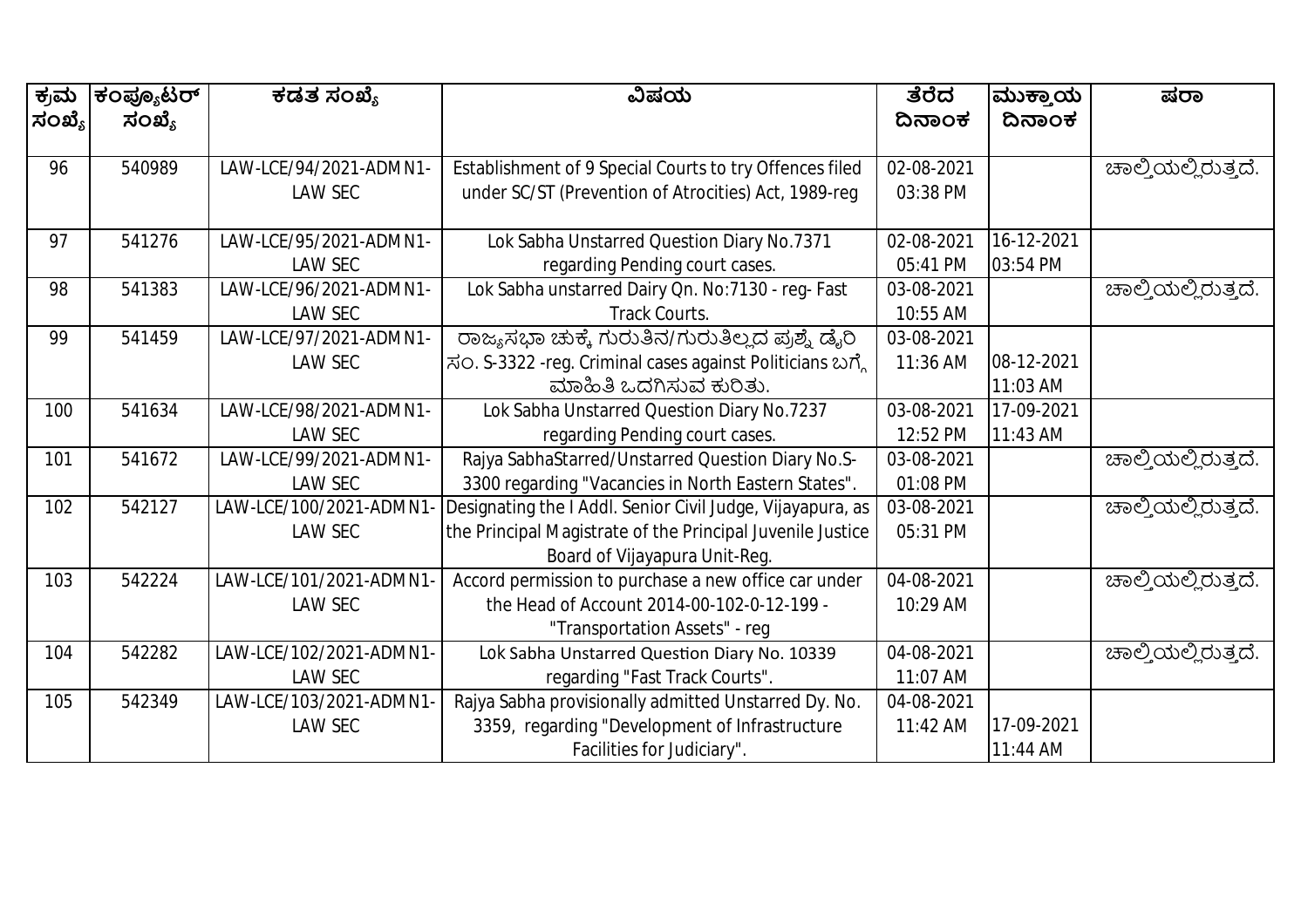| ಕ್ರಮ   | ಕಂಪ್ಯೂಟರ್ | ಕಡತ ಸಂಖ್ಯೆ              | ವಿಷಯ                                                      | ತೆರೆದ      | ಮುಕ್ತಾಯ    | ಷರಾ                 |
|--------|-----------|-------------------------|-----------------------------------------------------------|------------|------------|---------------------|
| ಸಂಖ್ಯೆ | ಸಂಖ್ಯೆ    |                         |                                                           | ದಿನಾಂಕ     | ದಿನಾಂಕ     |                     |
|        |           |                         |                                                           |            |            |                     |
| 106    | 543945    | LAW-LCE/104/2021-ADMN1  | Request to release the grant of (10.00 Crores towards     | 05-08-2021 |            |                     |
|        |           | <b>LAW SEC</b>          | installation of CCTV Cameras in the District Judiciary as | 05:19 PM   |            |                     |
|        |           |                         | per the directions of Honble Supreme Court of India in    |            | 11-11-2021 |                     |
|        |           |                         | Wp (Criminal) No.99 / 201 S _ Reg.                        |            | 12:26 PM   |                     |
| 107    | 544249    | LAW-LCE/105/2021-ADMN1- | ಕಾನೂನು ಇಲಾಖೆ (ಆಡಳಿತ-1) ಶಾಖೆಯಲ್ಲಿ                          | 06-08-2021 |            | ಚಾಲ್ತಿಯಲ್ಲಿರುತ್ತದೆ. |
|        |           | <b>LAW SEC</b>          | ಸ್ಯೀಕೃತಗೊಂಡಿರುವ ಪತ್ರಗಳನ್ನು ಮುಂದಿನ                         | 12:15 PM   |            |                     |
|        |           |                         | ಕ್ರಮಕ್ಕಾಗಿ ನಗರಾಭಿವೃದ್ಧಿ ಇಲಾಖೆಗೆ ಕಳುಹಿಸುವ ಬಗ್ಗೆ.           |            |            |                     |
|        |           |                         |                                                           |            |            |                     |
| 108    | 546019    | LAW-LCE/106/2021-ADMN1  | Pending Assurance in Rajya Sabha Unstarred Q No.588       | 09-08-2021 |            | ಚಾಲ್ತಿಯಲ್ಲಿರುತ್ತದೆ. |
|        |           | <b>LAW SEC</b>          | for 21.11.2019 raised by Shri Amar Patnaik, M P           | 11:16 AM   |            |                     |
|        |           |                         | regarding Ongoing litigation cases in courts              |            |            |                     |
| 109    | 546276    | LAW-LCE/107/2021-ADMN1  | Allotment of land measuring 17 Acres in Sy.No.370/6,      | 09-08-2021 |            |                     |
|        |           | <b>LAW SEC</b>          | 370/7 and 394/1A at Shivalli Village of Udupi Taluk for   | 01:12 PM   | 17-08-2021 |                     |
|        |           |                         | the Judicial Department, Udupi - reg.                     |            | 01:35 PM   |                     |
| 110    | 546454    | LAW-LCE/108/2021-ADMN1  | ಟಿ.ಎಸ್. ಹರೀಶ, ಇವರು ಕೋರಿರುವ ಮಾಹಿತಿಯನ್ನು                    | 09-08-2021 |            |                     |
|        |           | <b>LAW SEC</b>          | ಮಾಹಿತಿ ಹಕ್ಕು ಅಧಿನಿಯಮ 2005 ರಡಿ ಒದಗಿಸುವ                     | 03:22 PM   | 11-11-2021 |                     |
|        |           |                         | ಬಗ್ಗೆ.                                                    |            | 12:27 PM   |                     |
| 111    | 549246    | LAW-LCE/109/2021-ADMN1- | ಶ್ರೀ ನವೀದ್ ಅಹ್ಮದ್, ನವದೆಹಲಿ ರವರು ಮಾಹಿತಿ                    | 12-08-2021 |            |                     |
|        |           | <b>LAW SEC</b>          | ಹಕ್ಕು ಅಧಿನಿಯ, 2005 ರಡಿ ಮಾಹಿತಿ ಕೋರಿ                        | 05:01 PM   | 23-08-2021 |                     |
|        |           |                         | ಸಲ್ಲಿಸಿರುವ ಅರ್ಜಿ ಬಗ್ಗೆ.                                   |            | 11:18 AM   |                     |
| 112    | 549286    | LAW-LCE/110/2021-ADMN1- | ಕೇಂದ್ರ ಸರ್ಕಾರದ ಪ್ರಸ್ತಾವನೆಗಳಿಗೆ ರಾಜ್ಯ                      | 12-08-2021 | 09-11-2021 |                     |
|        |           | <b>LAW SEC</b>          | ಸರ್ಕಾರದಿಂದ ಮಾಹಿತಿಯನ್ನು ಒದಗಿಸುವ ಬಗ್ಗೆ.                     | 05:14 PM   | 10:40 AM   |                     |
| 113    | 549290    | LAW-LCE/111/2021-ADMN1  | Parliament Question- Rajya Sabha Unstarred Question       | 12-08-2021 |            | ಚಾಲ್ತಿಯಲ್ಲಿರುತ್ತದೆ. |
|        |           | <b>LAW SEC</b>          | No. 2808 to be answered on 12.08.2021-reg.                | 05:16 PM   |            |                     |
| 114    | 549297    | LAW-LCE/112/2021-ADMN1- | Representation received from Shri D.J.P Babu              | 12-08-2021 | 05-10-2021 |                     |
|        |           | <b>LAW SEC</b>          | PResident Welfare Society, Puducherry.                    | 05:19 PM   | 12:03 PM   |                     |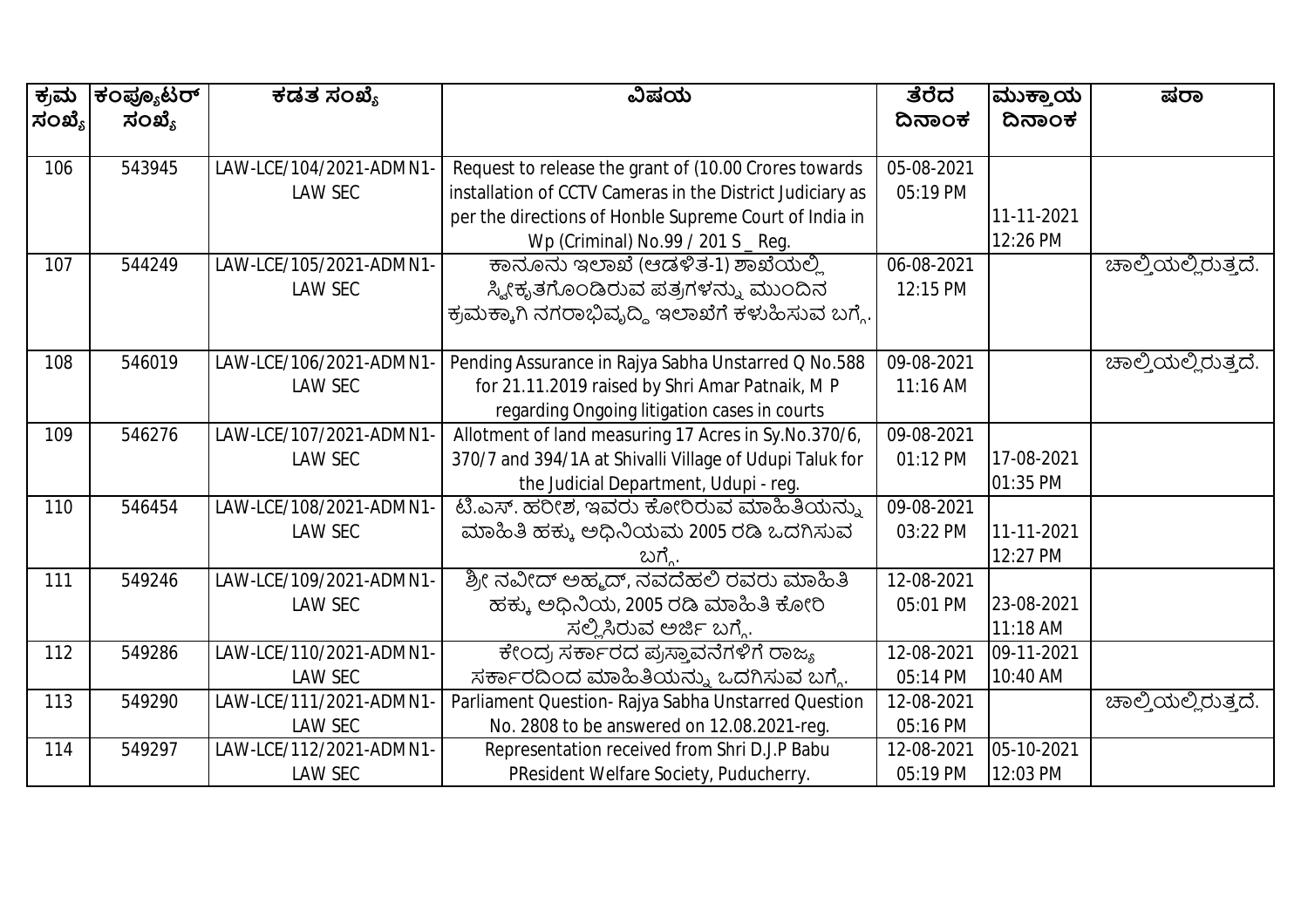| ಕ್ರಮ<br>ಸಂಖ್ಯೆ | ಕಂಪ್ಯೂಟರ್<br>ಸಂಖ್ಯೆ | ಕಡತ ಸಂಖ್ಯೆ              | ವಿಷಯ                                                    | ತೆರೆದ<br>ದಿನಾಂಕ | ಮುಕ್ತಾಯ<br>ದಿನಾಂಕ        | ಷರಾ                         |
|----------------|---------------------|-------------------------|---------------------------------------------------------|-----------------|--------------------------|-----------------------------|
|                |                     |                         |                                                         |                 |                          |                             |
| 115            | 551404              | LAW-LCE/113/2021-ADMN1  | Request to make 205 Courts which are established vide   | 17-08-2021      |                          | ಚಾಲ್ತಿಯಲ್ಲಿರುತ್ತದೆ.         |
|                |                     | <b>LAW SEC</b>          | Government Order No.LAW 137 LCE 2014 dated              | 11:19 AM        |                          |                             |
|                |                     |                         | 28.03.2016 as Permanent Courts.                         |                 |                          |                             |
| 116            | 553973              | LAW-LCE/114/2021-ADMN1  | Conferring the powers to the court of LXXXI Addl. City  | 21-08-2021      |                          | ಚಾಲ್ತಿಯಲ್ಲಿರುತ್ತದೆ.         |
|                |                     | <b>LAW SEC</b>          | Civil and Sessions Judge, Bengaluru (Special Court      | 11:08 AM        |                          |                             |
|                |                     |                         | exclusively to deal with criminal cases pending against |                 |                          |                             |
|                |                     |                         | elected MPs/MLAs in the State of Karnataka)-reg.        |                 |                          |                             |
|                |                     |                         |                                                         |                 |                          |                             |
| 117            | 557737              | LAW-LCE/115/2021-ADMN1- | Submission of information regarding minor fire          | 26-08-2021      | 16-11-2021               |                             |
|                |                     | <b>LAW SEC</b>          | incident in District Court Complex, Gadag -reg.         | 11:48 AM        | 15:24:PM                 |                             |
| 118            | 559058              | LAW-LCE/116/2021-ADMN1- | PETTTION FOR SPECIAL LEAVE PETITION (CRIMINAL)          | 27-08-2021      |                          | <u> ಚಾಲ್ತಿಯಲ್ಲಿರುತ್ತದೆ.</u> |
|                |                     | <b>LAW SEC</b>          | No. 5487 OF 2021 WITHI.A. No. 90187/2021 -              | 03:42 PM        |                          |                             |
|                |                     |                         | APPLICATION FOR EXEMPTION FROM FILING AFFIDAVIT         |                 |                          |                             |
|                |                     |                         | ANDI.A. No.92871/2021- APPLICATION FOR                  |                 |                          |                             |
|                |                     |                         | PERMISSION TO FILE ADDITIONALD OC                       |                 |                          |                             |
|                |                     |                         | UMENTS/FACTS/ ANNEXURES WITH PRAYER FOR                 |                 |                          |                             |
|                |                     |                         | <b>INTERIM RELIEF</b>                                   |                 |                          |                             |
| 119            | 559642              | LAW-LCE/117/2021-ADMN1  | Preliminary report regarding catching fire in property  | 30-08-2021      | $\overline{16}$ -11-2021 |                             |
|                |                     | <b>LAW SEC</b>          | room at District Court premises -req.                   | 11:45 AM        | 03:25 PM                 |                             |
| 120            | 566830              | LAW-LCE/118/2021-ADMN1- | ಮಾನ್ಯ ವಿಧಾನ ಸಭೆ ಸದಸ್ಯರಾದ ಶ್ರೀ ಕೌಜಲಗಿ                    | 07-09-2021      |                          |                             |
|                |                     | <b>LAW SEC</b>          | ಮಹಾಂತೇಶ್ ಶಿವಾನಂದ್ (ಬೈಲಹೊಂಗಲ) ಇವರ                        | 04:32 PM        |                          |                             |
|                |                     |                         | ಚುಕ್ಕೆ ಗುರುತಿಲ್ಲದ ಪ್ರಶ್ನೆ ಸಂಖ್ಯೆ: 718ಕ್ಕೆ ಉತ್ತರ         |                 | 30-09-2021               |                             |
|                |                     |                         | ಒದಗಿಸುವ ಬಗ್ಗೆ.                                          |                 | 12:58 PM                 |                             |
| 121            | 566845              | LAW-LCE/119/2021-ADMN1- | ಮಾನ್ಯ ವಿಧಾನ ಸಭೆ ಸದಸ್ಯರಾದ ಶ್ರೀ ಸುಕುಮಾರ್                  | 07-09-2021      |                          |                             |
|                |                     | <b>LAW SEC</b>          | ಶೆಟ್ಟಿ ಬಿ.ಎಂ (ಬೈಂದೂರು) ಇವರ ಚುಕ್ಕೆ ಗುರುತಿಲ್ಲದ            | 04:37 PM        |                          |                             |
|                |                     |                         | ಪ್ರಶ್ನೆ ಸಂಖ್ಯೆ: 793ಕ್ಕೆ ಉತ್ತರ                           |                 | 30-09-2021               |                             |
|                |                     |                         | ಒದಗಿಸುವ ಬಗ್ಗೆ.                                          |                 | 12:59 PM                 |                             |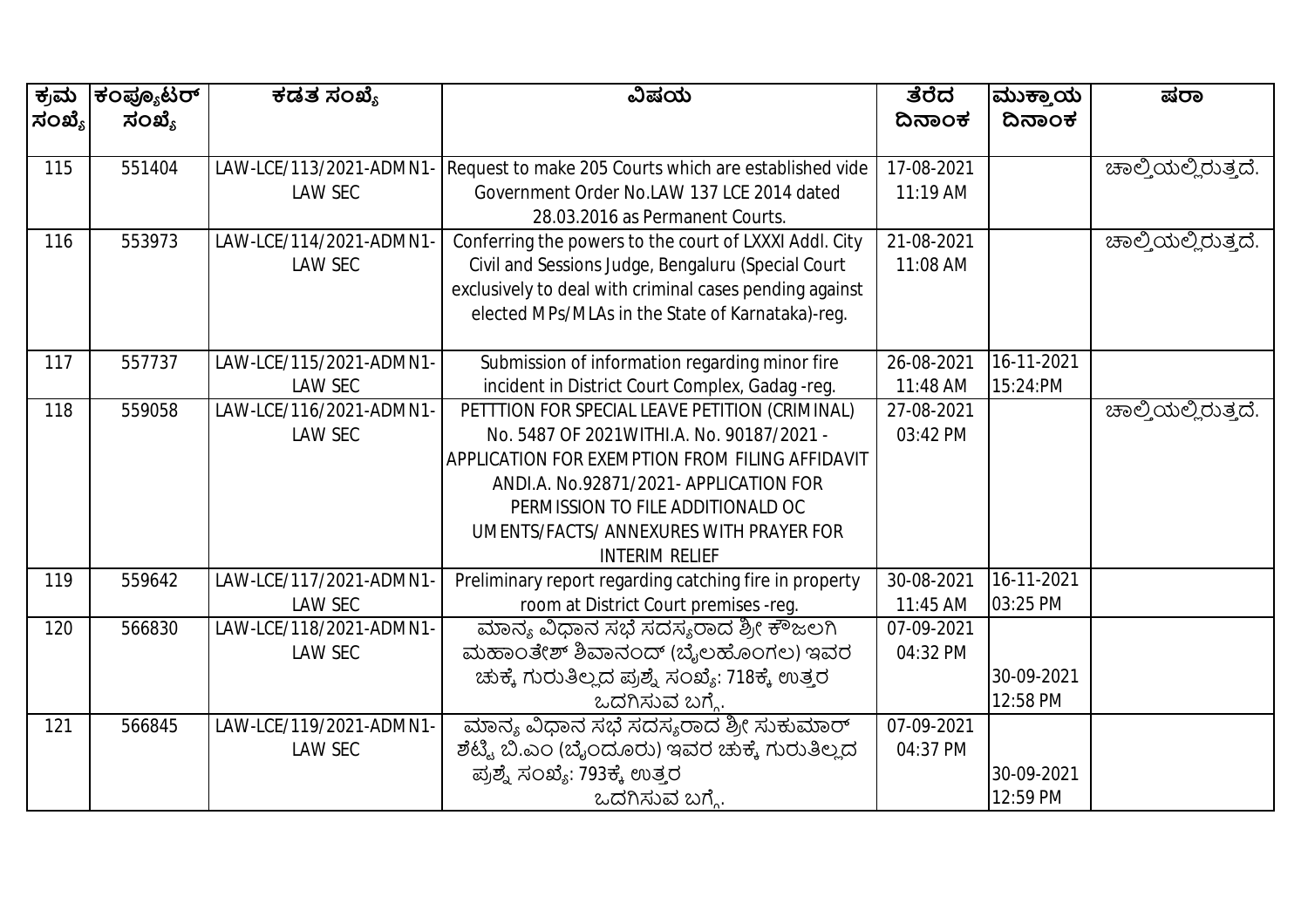| ಕ್ರಮ   | ಕಂಪ್ಯೂಟರ್ | ಕಡತ ಸಂಖ್ಯೆ               | ವಿಷಯ                                                       | ತೆರೆದ      | ಮುಕ್ತಾಯ    | ಷರಾ                 |
|--------|-----------|--------------------------|------------------------------------------------------------|------------|------------|---------------------|
| ಸಂಖ್ಯೆ | ಸಂಖ್ಯೆ    |                          |                                                            | ದಿನಾಂಕ     | ದಿನಾಂಕ     |                     |
|        |           |                          |                                                            |            |            |                     |
| 122    | 566851    | LAW-LCE/120/2021-ADMN1-  | ಮಾನ್ಯ ವಿಧಾನ ಸಭೆ ಸದಸ್ಯರಾದ ಶ್ರೀ ಗುತ್ತೇದಾರ್                   | 07-09-2021 |            |                     |
|        |           | <b>LAW SEC</b>           | ಸುಭಾಷ್ ರುಕ್ಮಯ್ಯ (ಆಳಂದ) ಇವರ ಚುಕ್ಕೆ                          | 04:39 PM   |            |                     |
|        |           |                          | ಗುರುತಿಲ್ಲದ ಪ್ರಶ್ನೆ ಸಂಖ್ಯೆ: 424ಕ್ಕೆ ಉತ್ತರ                   |            | 30-09-2021 |                     |
|        |           |                          | ಒದಗಿಸುವ ಬಗ್ಗೆ.                                             |            | 12:59 PM   |                     |
| 123    | 570176    | LAW-LCE/121/2021-ADMN1-  | ಮಾನ್ಯ ವಿಧಾನ ಸಭೆ ಸದಸ್ಯರಾದ ಶ್ರೀ ಪಾಟೀಲ್                       | 13-09-2021 |            |                     |
|        |           | <b>LAW SEC</b>           | ಎಂ.ವೈ. ರವರ ನಿಯಮ 73ರಡಿ ಗಮನ ಸೆಳೆಯುವ                          | 01:01 PM   | 22-10-2021 |                     |
|        |           |                          | ಸೂಚನೆಗೆ ಉತ್ತರಿಸುವ ಬಗ್ಯೆ.                                   |            | 02:57 PM   |                     |
| 124    | 570988    | LAW-LCE/122/2021-ADMN1-  | ವಿಧಾನಸಭೆ ಸದಸ್ಯರಾದ ಶ್ರೀ ಸುಬ್ಬಾರೆಡ್ಡಿ ಎಸ್ೆನ.                 | 13-09-2021 |            |                     |
|        |           | <b>LAW SEC</b>           | ರವರ ಚುಕ್ಕೆ ಗುರುತಿಲ್ಲದ ಪ್ರಶ್ನೆ ಸಂಖ್ಯೆ: 1881ಕ್ಕೆ             | 05:37 PM   |            |                     |
|        |           |                          | ಉತ್ತರಿಸುವ ಬಗ್ಗೆ (ಬಾಗೇಪಲ್ಲಿಯಲ್ಲಿ ನ್ಯಾಯಾಲಯ                   |            | 22-10-2021 |                     |
|        |           |                          | ಕಟ್ಟಡ ನಿರ್ಮಾಣದ ಬಗ್ಗೆ)                                      |            | 02:57 PM   |                     |
| 125    | 571277    | LAW-LCE/123/2021-ADMN1   | Establishment of an exclusive separate Special court at    | 14-09-2021 | 18-09-2021 |                     |
|        |           | <b>LAW SEC</b>           | Bengaluru                                                  | 11:29 AM   | 12:58 PM   |                     |
| 126    | 573097    | LAW-LCE/124/2021-ADMN1-  | Transfer of RTI application bearing Reg No:                | 15-09-2021 |            |                     |
|        |           | <b>LAW SEC</b>           | JUSTC/R/E/21/02260, received online from Shri              | 01:07 PM   | 08-12-2021 |                     |
|        |           |                          | Bhaskar Dhandharia.                                        |            | 03:04 PM   |                     |
| 127    | 580016    | LAW-LCE/125/2021-JSADM1  | Regarding Linkage of Civil Court with the land record      | 21-09-2021 |            | ಚಾಲ್ತಿಯಲ್ಲಿರುತ್ತದೆ. |
|        |           | <b>LAW SEC</b>           | database, Registration officer to facilitate import data / | 12:43 PM   |            |                     |
|        |           |                          | statistics relating to land dispute.                       |            |            |                     |
| 128    | 580832    | LAW-LCE/126/2021-JSADM1- | Providing composite list of the official email IDs to      | 21-09-2021 |            |                     |
|        |           | <b>LAW SEC</b>           | Supreme Court of India for effective service of notice     | 08:29 PM   |            |                     |
|        |           |                          | on the concerned department of the State Government        |            |            |                     |
|        |           |                          | - reg.                                                     |            |            |                     |
|        |           |                          |                                                            |            | 24-11-2021 |                     |
|        |           |                          |                                                            |            | 01:08 PM   |                     |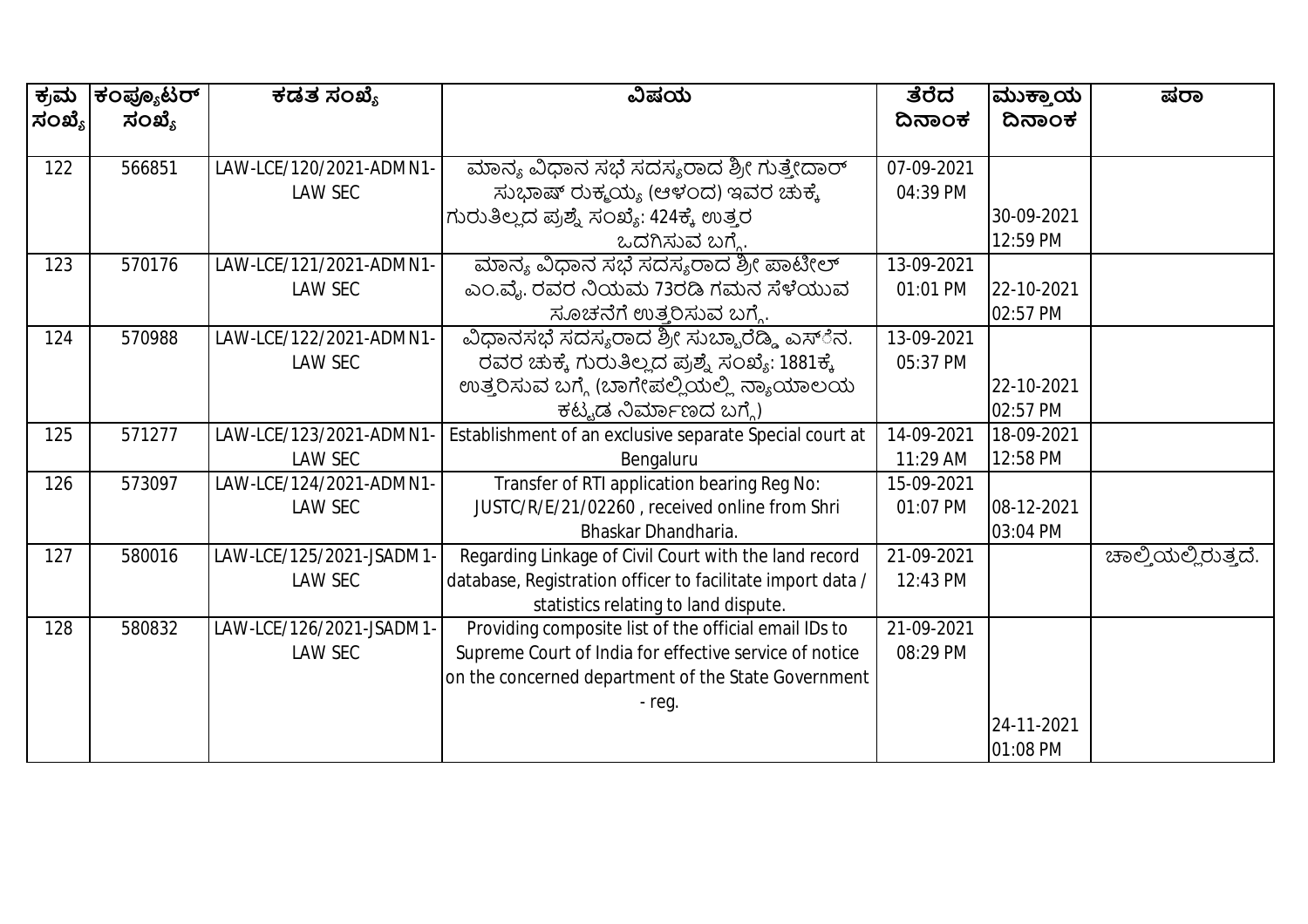| ಕ್ರಮ   | ಕಂಪ್ಯೂಟರ್ | ಕಡತ ಸಂಖ್ಯೆ               | ವಿಷಯ                                                       | ತೆರೆದ      | ಮುಕ್ತಾಯ    | ಷರಾ                 |
|--------|-----------|--------------------------|------------------------------------------------------------|------------|------------|---------------------|
| ಸಂಖ್ಯೆ | ಸಂಖ್ಯೆ    |                          |                                                            | ದಿನಾಂಕ     | ದಿನಾಂಕ     |                     |
|        |           |                          |                                                            |            |            |                     |
| 129    | 581823    | LAW-LCE/127/2021-ADMN1-  | To designate the Court of I Addl. District and Sessions    | 22-09-2021 |            |                     |
|        |           | <b>LAW SEC</b>           | Judge, Mandya, to try and adjudicate the Industrial        | 04:26 PM   |            |                     |
|        |           |                          | Disputes, as specified in Schedule II of the Industrial    |            |            |                     |
|        |           |                          | Disputes Act, 1947 (Central Act No. 14) instead of the     |            |            |                     |
|        |           |                          | Court of Prl. District and Sessions Judge, Mandya -Reg.    |            | 17-12-2021 |                     |
|        |           |                          |                                                            |            | 03:09 PM   |                     |
| 130    | 581830    | LAW-LCE/128/2021-ADMN1   | To re-designate 2 Civil Judge Courts and 3 JMFC Courts     | 22-09-2021 | 16-12-2021 |                     |
|        |           | <b>LAW SEC</b>           | in Davanagere - Reg.                                       | 04:28 PM   | 11:40 AM   |                     |
| 131    | 581832    | LAW-LCE/129/2021-ADMN1-  | To empower the Courts of JMFC-VIII and JMFC-IX,            | 22-09-2021 |            |                     |
|        |           | <b>LAW SEC</b>           | Mangaluru to deal with the cases filed under Section       | 04:30 PM   |            |                     |
|        |           |                          | 138 of N.I. Act from the stage of receiving the            |            |            |                     |
|        |           |                          | complaints along with JMFC (V Court), Mangaluru and        |            | 19-11-2021 |                     |
|        |           |                          | other criminal cases - Reg                                 |            | 10:59 AM   |                     |
| 132    | 581841    | LAW-LCE/130/2021-ADMN1-  | Inclusion of the 10 villages of Mudhol taluk to the        | 22-09-2021 | 16-12-2021 |                     |
|        |           | <b>LAW SEC</b>           | jurisdiction of the courts of Banahatti taluk - Reg.       | 04:31 PM   | 03:11 PM   |                     |
| 133    | 581848    | LAW-LCE/131/2021-ADMN1   | Establishment of two Addl. District and sessions Judge     | 22-09-2021 |            | ಚಾಲ್ತಿಯಲ್ಲಿರುತ್ತದೆ. |
|        |           | <b>LAW SEC</b>           | Courts at Koppal ie., II Addl. District and Sessions Judge | 04:33 PM   |            |                     |
|        |           |                          | and III Addl. District and Sessions Judge, Koppal - Reg.   |            |            |                     |
|        |           |                          |                                                            |            |            |                     |
| 134    | 581855    | LAW-LCE/132/2021-ADMN1-  | Establishment of 06 Labour Courts one each at              | 22-09-2021 |            | ಚಾಲ್ತಿಯಲ್ಲಿರುತ್ತದೆ. |
|        |           | LAW SEC                  | Chikkaballapur, Gadag, Hassan, Haveri, Ramanagar and       | 04:35 PM   |            |                     |
|        |           |                          | Shivamogga Districts, to try and adjudicate the            |            |            |                     |
|        |           |                          | Industrial Disputes, as specified in Schedule II of the    |            |            |                     |
|        |           |                          | Industrial Disputes Act, 1947 (Central Act No. 14)         |            |            |                     |
| 135    | 582117    | LAW-LCE/133/2021-JSADM1- | ಚಿಕ್ಕಬಳ್ಳಾಪುರ ಜಿಲ್ಲೆಯ ಉಪವಿಭಾಗವಾದ                           | 22-09-2021 |            | ಚಾಲ್ತಿಯಲ್ಲಿರುತ್ತದೆ. |
|        |           | <b>LAW SEC</b>           | ಚಿಂತಾಮಣಿ ನಗರದಲ್ಲಿ ನೂತನ ನ್ಯಾಯಾಲಯ                            | 09:45 PM   |            |                     |
|        |           |                          | ಸಂಕೀರ್ಣ ನಿರ್ಮಾಣ ಮಾಡಲು ಅನುದಾನ                               |            |            |                     |
|        |           |                          | ಮಂಜೂರು ಮಾಡುವ ಕುರಿತು.                                       |            |            |                     |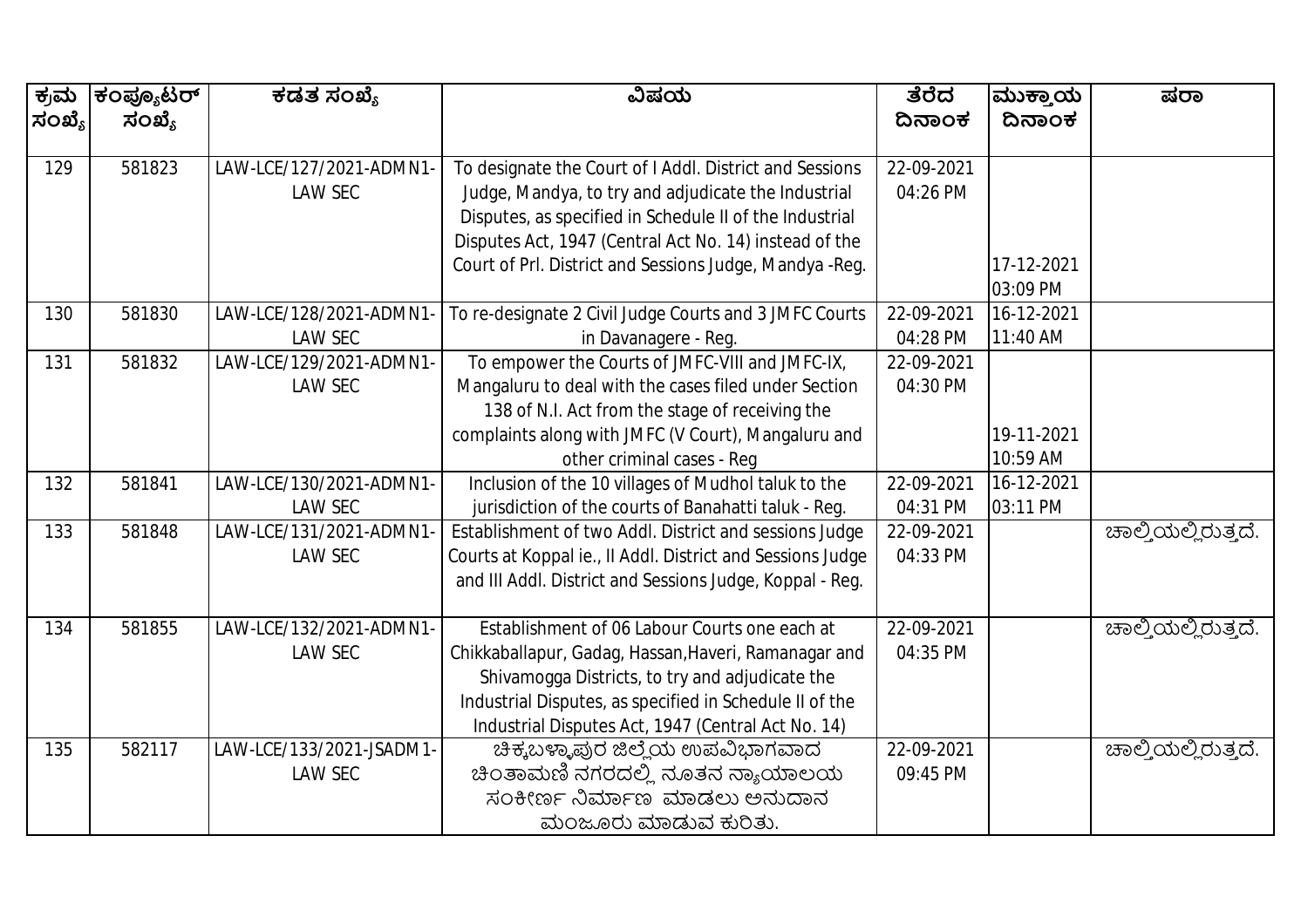| ಕ್ರಮ   | ಕಂಪ್ಯೂಟರ್ | ಕಡತ ಸಂಖ್ಯೆ              | ವಿಷಯ                                                        | ತೆರೆದ      | ಮುಕ್ತಾಯ    | ಷರಾ                 |
|--------|-----------|-------------------------|-------------------------------------------------------------|------------|------------|---------------------|
| ಸಂಖ್ಯೆ | ಸಂಖ್ಯೆ    |                         |                                                             | ದಿನಾಂಕ     | ದಿನಾಂಕ     |                     |
|        | 583886    |                         |                                                             | 24-09-2021 |            |                     |
| 136    |           | LAW-LCE/6/2021-ADMN1-   | ಮಾನ್ಯ ಉಚ್ಮ ನ್ಯಾಯಾಲಯ ಬೆಂಗಳೂರು ಇಲ್ಲಿ<br>ದಾಖಲಾಗಿರುವ ರಿಟ್ ಅರ್ಜಿ |            |            |                     |
|        |           | LAW SEC-Part(1)         |                                                             | 03:29 PM   |            |                     |
|        |           |                         | ಸಂಖ್ಯೆ:52485/2014(ಪಿಐಎಲ್) ಕಾರ್ಯದರ್ಶಿ                        |            |            |                     |
|        |           |                         | ಕಾನೂನು ಸೇವಾ ಸಮಿತಿ ವಿರುದ್ಧ ರಾಜ್ಯ ಸರ್ಕಾರ                      |            |            |                     |
|        |           |                         | ಮತ್ತು ಇತರರು ಈ ಪ್ರಕರಣದಲ್ಲಿ ಅಗತ್ಯ                             |            | 24-09-2021 |                     |
|        |           |                         | ಕ್ರಮವಹಿಸುವ ಕುರಿತು.                                          |            | 03:31 PM   |                     |
| 137    | 591137    | LAW-LCE/134/2021-ADMN1- | Establishment of the court of VI Addl. District and         | 05-10-2021 |            |                     |
|        |           | <b>LAW SEC</b>          | Sessions Judge, Mandya (to sit at Krishnarajapet)_Reg       | 12:32 PM   | 17-11-2021 |                     |
|        |           |                         |                                                             |            | 10:34 AM   |                     |
| 138    | 591197    | LAW-LCE/135/2021-ADMN1- | Establishment of the court of V Addl. District and          | 05-10-2021 |            | ಚಾಲ್ತಿಯಲ್ಲಿರುತ್ತದೆ. |
|        |           | <b>LAW SEC</b>          | Sessions Judge, Ballari (Special Court for trial of cases   | 12:53 PM   |            |                     |
|        |           |                         | filed under POCSO Act) - Reg                                |            |            |                     |
| 139    | 593666    | LAW-LCE/136/2021-ADMN1- | Designation of the II Addl. District and Sessions Judge,    | 08-10-2021 |            |                     |
|        |           | <b>LAW SEC</b>          | U.K. Karwar to be the Special Judge for trial of cases      | 04:16 PM   |            |                     |
|        |           |                         | filed under "SC & ST (Prevention of Atrocities) Act,        |            | 16-11-2021 |                     |
|        |           |                         | 1989" - reg.                                                |            | 10:04 AM   |                     |
| 140    | 595262    | LAW-LCE/137/2021-ADMN1- | ಸರ್ಕಾರದ ಪ್ರಧಾನ ಕಾರ್ಯದರ್ಶಿ, ಕಾನೂನು ಇಲಾಖೆ                     | 12-10-2021 |            |                     |
|        |           | <b>LAW SEC</b>          | ಕಛೇರಿಯ ಫೆಬ್ರವರಿ 2021 ರಿಂದ ಸೆಪ್ಟೆಂಬರ್ 2021                   | 12:09 PM   |            |                     |
|        |           |                         | ರವರೆಗೆ ಕಾಫಿ, ಟೀ ವೆಚ್ಚದ ಮರುಪಾವತಿಗೆ ಸರ್ಕಾರಿ                   |            |            |                     |
|        |           |                         | ಆದೇಶ ಹೊಸಡಿಸುವ ಕುರಿತು.                                       |            | 16-12-2021 |                     |
|        |           |                         |                                                             |            | 03:07 PM   |                     |
| 141    | 597147    | LAW-LCE/138/2021-ADMN1  | Sanction of differential posts to the court of Senior Civil | 18-10-2021 |            | ಚಾಲ್ತಿಯಲ್ಲಿರುತ್ತದೆ. |
|        |           | <b>LAW SEC</b>          | Judge & JMFC., Hosanagar in Shivamogga District - Reg.      | 10:57 AM   |            |                     |
| 142    | 597153    | LAW-LCE/139/2021-ADMN1- | Onward submission of letter dated 09.08.2021 Of             | 18-10-2021 |            | ಚಾಲ್ತಿಯಲ್ಲಿರುತ್ತದೆ. |
|        |           | <b>LAW SEC</b>          | Prl.Judge, Family Court, Koppal requesting for sanction     | 11:02 AM   |            |                     |
|        |           |                         | of one designated vehicle along with driver post-reg        |            |            |                     |
|        |           |                         |                                                             |            |            |                     |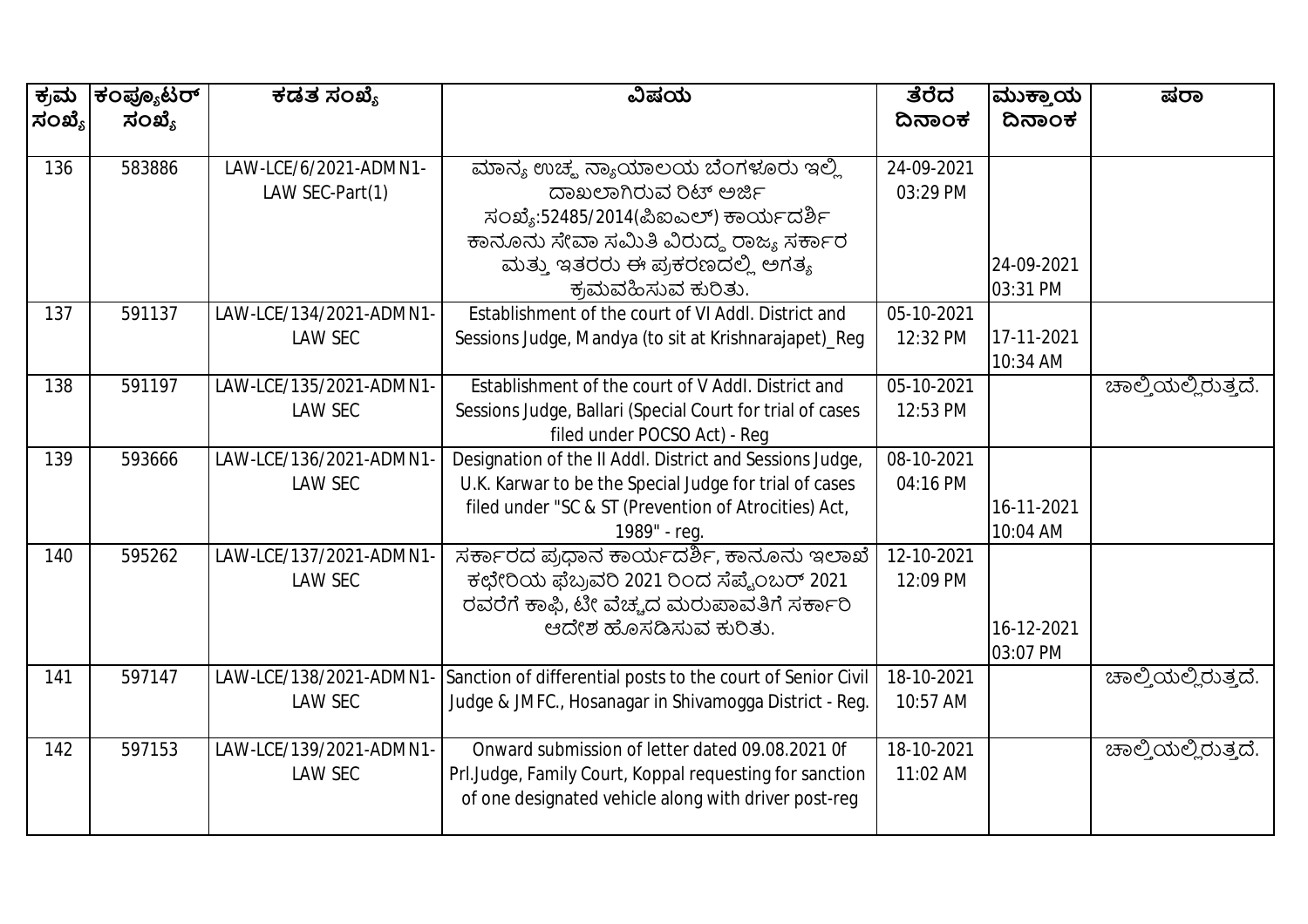| ಕ್ರಮ   | ಕಂಪ್ಯೂಟರ್ | ಕಡತ ಸಂಖ್ಯೆ               | ವಿಷಯ                                                        | ತೆರೆದ      | ಮುಕ್ತಾಯ    | ಷರಾ                 |
|--------|-----------|--------------------------|-------------------------------------------------------------|------------|------------|---------------------|
| ಸಂಖ್ಯೆ | ಸಂಖ್ಯೆ    |                          |                                                             | ದಿನಾಂಕ     | ದಿನಾಂಕ     |                     |
|        |           |                          |                                                             |            |            |                     |
| 143    | 598364    | LAW-LCE/140/2021-JSADM1  | To Issue corrigendum to the government order No.LAW         | 21-10-2021 |            | ಚಾಲ್ತಿಯಲ್ಲಿರುತ್ತದೆ. |
|        |           | <b>LAW SEC</b>           | 94 LCE 2018 Dated: 05.11.2020 and also to sanction          | 01:15 PM   |            |                     |
|        |           |                          | differential posts to the newly established 13 Family       |            |            |                     |
|        |           |                          | Courts in the State-reg.                                    |            |            |                     |
| 144    | 598518    | LAW-LCE/141/2021-JSADM1- | Establishment of Addl. District and Sessions Judge          | 21-10-2021 |            | ಚಾಲ್ತಿಯಲ್ಲಿರುತ್ತದೆ. |
|        |           | <b>LAW SEC</b>           | court at Shahapur District, Yadgir.                         | 03:00 PM   |            |                     |
| 145    | 598587    | LAW-LCE/142/2021-JSADM1- | ಹಾವೇರಿ ಜಿಲ್ಲೆಯ ಶಿಗ್ಗಾಂವಿನಲ್ಲಿ ಹೆಚ್ಚುವರಿ ಜಿಲ್ಲಾ              | 21-10-2021 |            | ಚಾಲ್ತಿಯಲ್ಲಿರುತ್ತದೆ. |
|        |           | <b>LAW SEC</b>           | ಮತ್ತು ಸತ್ರ ನ್ಯಾಯಾಲಯ ಹಾಗೂ ಹೆಚ್ಚುವರಿ ಸಿವಿಲ್                   | 03:22 PM   |            |                     |
|        |           |                          | ನ್ಯಾಯಾಲಯವನ್ನು ಸ್ಥಾಪಿಸುವ ಬಗ್ಗೆ.                              |            |            |                     |
| 146    | 598898    | LAW-LCE/138/2021-ADMN1   | Sanction of differential posts to the court of Senior Civil | 21-10-2021 |            | ಚಾಲ್ತಿಯಲ್ಲಿರುತ್ತದೆ. |
|        |           | LAW SEC-Part(1)          | Judge & JMFC., Hosanagar in Shivamogga District - Reg.      | 05:08 PM   |            |                     |
|        |           |                          |                                                             |            |            |                     |
| 147    | 599089    | LAW-LCE/143/2021-ADMN1-  | Announcements made by Hon'ble Prime Minister on             | 22-10-2021 | 18-11-2021 |                     |
|        |           | <b>LAW SEC</b>           | 15th August regarding several major initiatives.            | 11:14 AM   | 03:05 PM   |                     |
| 148    | 599519    | LAW-LCE/144/2021-ADMN1-  | Forwardal of Rules i.e., "THE KARNATAKA LIVE                | 22-10-2021 |            | ಚಾಲ್ತಿಯಲ್ಲಿರುತ್ತದೆ. |
|        |           | <b>LAW SEC</b>           | STREAMING AND RECORDING OF COURT PROCEEDINGS                | 01:32 PM   |            |                     |
|        |           |                          | RULES, 2021" as approved by the Hon'ble Full Court,         |            |            |                     |
|        |           |                          | for obtaining approval from the State Government - reg.     |            |            |                     |
|        |           |                          |                                                             |            |            |                     |
| 149    | 599779    | LAW-LCE/145/2021-ADMN1   | Forwardal of Rules i.e., "THE KARNATAKA ELECTRONIC          | 22-10-2021 |            | ಚಾಲ್ತಿಯಲ್ಲಿರುತ್ತದೆ. |
|        |           | <b>LAW SEC</b>           | FILING (E-FILING) RULES, 2021" as approved by the           | 04:10 PM   |            |                     |
|        |           |                          | Hon'ble Full Court, for obtaining approval from the         |            |            |                     |
|        |           |                          | State Government - req.                                     |            |            |                     |
| 150    | 600587    | LAW-LCE/146/2021-ADMN1-  | Request to accord permission to get repaired the            | 25-10-2021 |            |                     |
|        |           | <b>LAW SEC</b>           | office vehicle toyota Innova car bearing No.KA-04-G-        | 01:09 PM   | 18-11-2021 |                     |
|        |           |                          | 1026-reg.                                                   |            | 04:52 PM   |                     |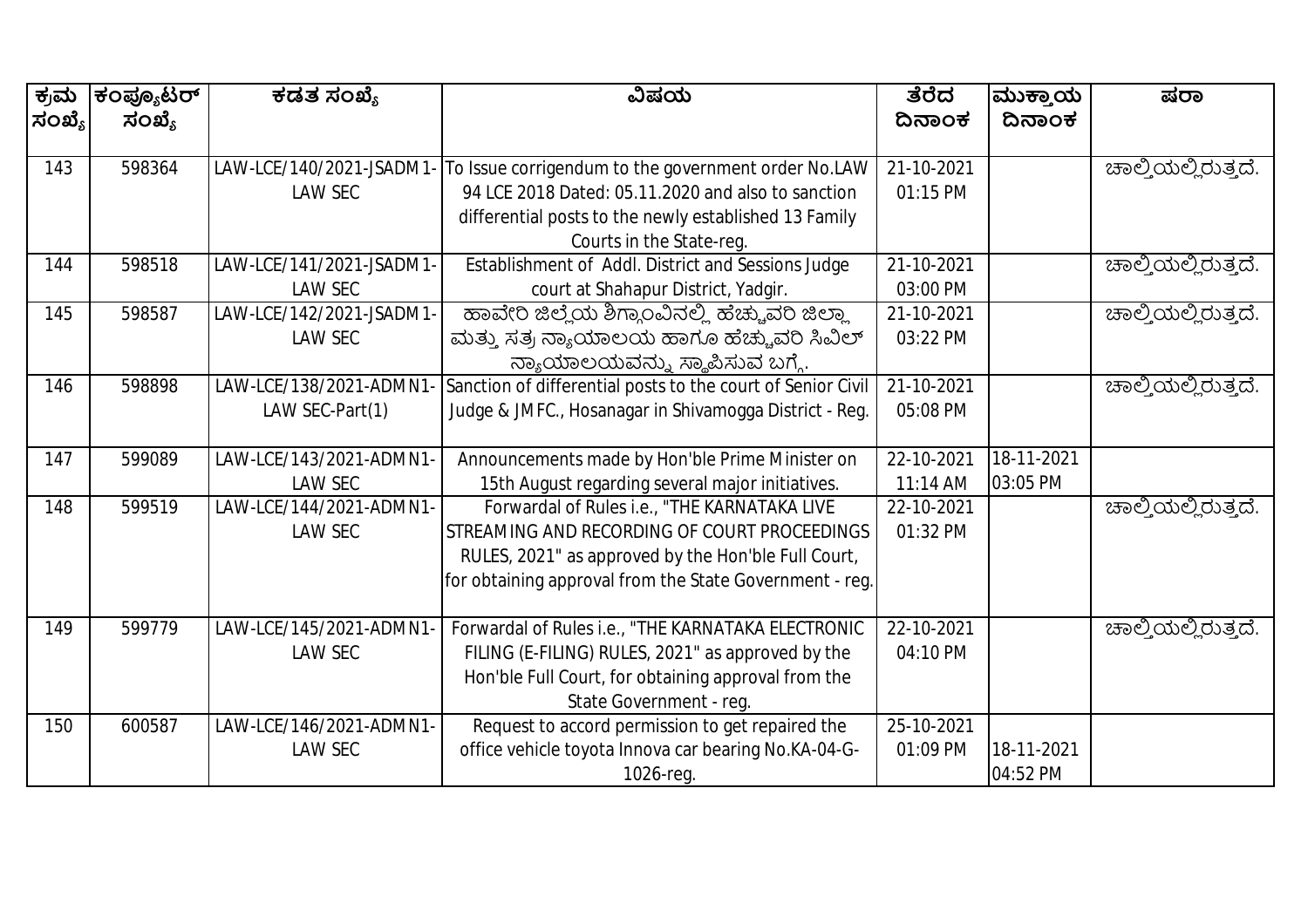| ಕ್ರಮ   | ಕಂಪ್ಯೂಟರ್ | ಕಡತ ಸಂಖ್ಯೆ               | ವಿಷಯ                                                   | ತೆರೆದ      | ಮುಕ್ತಾಯ    | ಷರಾ                 |
|--------|-----------|--------------------------|--------------------------------------------------------|------------|------------|---------------------|
| ಸಂಖ್ಯೆ | ಸಂಖ್ಯೆ    |                          |                                                        | ದಿನಾಂಕ     | ದಿನಾಂಕ     |                     |
| 151    | 603895    | LAW-LCE/147/2021-ADMN1-  | ಮೈಸೂರು ವಿಭಾಗದ ಕರ್ನಾಟಕ ವಕ್ಖ್                            | 28-10-2021 |            | ಚಾಲ್ತಿಯಲ್ಲಿರುತ್ತದೆ. |
|        |           | <b>LAW SEC</b>           | ನ್ಯಾಯಾಧೀಕರಣ ಕಛೇರಿಯಲ್ಲಿ ಗುತ್ತಿಗೆ ಆಧಾರದ                  | 03:14 PM   |            |                     |
|        |           |                          | ನೌಕರರಿಗೆ ವೇತನ ಪರಿಷ್ಕರಣೆ ಮಾಡುವ ಕುರಿತು.                  |            |            |                     |
| 152    | 607941    | LAW-LCE/148/2021-JSADM1- | Request to accord permission for purchase of new       | 06-11-2021 |            | ಚಾಲ್ತಿಯಲ್ಲಿರುತ್ತದೆ. |
|        |           | <b>LAW SEC</b>           | Fortuner 2WD 2.8L 6MT car for the use of Hon'ble       | 10:19 AM   |            |                     |
|        |           |                          | Chief Justice by surrendering of old vehicles - reg    |            |            |                     |
| 153    | 607949    | LAW-LCE/149/2021-ADMN1   | Supreme Court Committee on Road Safety (SCCoRs)-       | 06-11-2021 |            | ಚಾಲ್ತಿಯಲ್ಲಿರುತ್ತದೆ. |
|        |           | <b>LAW SEC</b>           | Requisition for Details of composition names of        | 10:31 AM   |            |                     |
|        |           |                          | Chairman, Members and Member Secretary, for Road       |            |            |                     |
|        |           |                          | Safety issues.                                         |            |            |                     |
| 154    | 611480    | LAW-LCE/150/2021-ADMN1-  | 2022-23 ನೇ ಸಾಲಿನ ಆಯವ್ಯಯ ಅಂದಾಜುಗಳ                       | 10-11-2021 |            | ಚಾಲ್ತಿಯಲ್ಲಿರುತ್ತದೆ. |
|        |           | <b>LAW SEC</b>           | ಸಾಮಾನ್ಯ ಸೂಚನೆಗಳು - ವೆಚ್ಚ ಅಂದಾಜು ಮತ್ತು                  | 12:21 PM   |            |                     |
|        |           |                          | ರಾಜಸ್ವ ಜಮೆ ತಯಾರಿಕೆಯ ಬಗ್ಗೆ.                             |            |            |                     |
| 155    | 612326    | LAW-LCE/151/2021-JSADM1  |                                                        | 11-11-2021 |            | ಚಾಲ್ತಿಯಲ್ಲಿರುತ್ತದೆ. |
|        |           | <b>LAW SEC</b>           | Inputs and suggestions/views of the State              | 06:10 AM   |            |                     |
|        |           |                          | Government on the proposed Draft Midiation Bill, 2021- |            |            |                     |
|        |           |                          | regarding Alternative Dispute Resolution (ADR) - reg   |            |            |                     |
|        |           |                          |                                                        |            |            |                     |
| 156    | 612327    | LAW-LCE/152/2021-JSADM1- | Saturation drive on jan suraksha schemes - reg         | 11-11-2021 | 13-12-2021 |                     |
|        |           | <b>LAW SEC</b>           |                                                        | 08:37 AM   | 03:52 PM   |                     |
| 157    | 613087    | LAW-LCE/153/2021-ADMN1-  | ಪುತ್ತೂರು ಬನ್ನೂರು ಆನೆಮಜಲು ಎಂಬಲ್ಲಿ                       | 11-11-2021 |            |                     |
|        |           | <b>LAW SEC</b>           | ನಿರ್ಮಾಣಗೊಳ್ಳುತ್ತಿರುವ ನ್ಯಾಯಾಲಯ ಕಟ್ಟಡದ                   | 03:39 PM   |            |                     |
|        |           |                          | 2ನೇ ಹಂತದ ಕಾಮಗಾರಿಗೆ ಅನುದಾನ                              |            |            |                     |
|        |           |                          | ಬಿಡುಗಡೆಗೊಳಿಸಿ ಆಡಳಿತಾತ್ಮಕ ಮಂಜೂರಾತಿ                      |            | 18-11-2021 |                     |
|        |           |                          | ನೀಡುವ ಕುರಿತು.                                          |            | 04:52 PM   |                     |
| 158    | 613604    | LAW-LCE/154/2021-ADMN1   | ಶ್ರೀ ಮಂಜುನಾಥ ಚೌಧರಿ ಎಸ್. ಇವರು ಮಾಹಿತಿ ಹಕ್ಕು              | 12-11-2021 |            | ಚಾಲ್ತಿಯಲ್ಲಿರುತ್ತದೆ. |
|        |           | <b>LAW SEC</b>           | ಅಧಿನಿಯಮ, 2005 ರಡಿ ಮಾಹಿತಿ ಕೋರಿರುವ ಕುರಿತು.               | 11:59 AM   |            |                     |
|        |           |                          |                                                        |            |            |                     |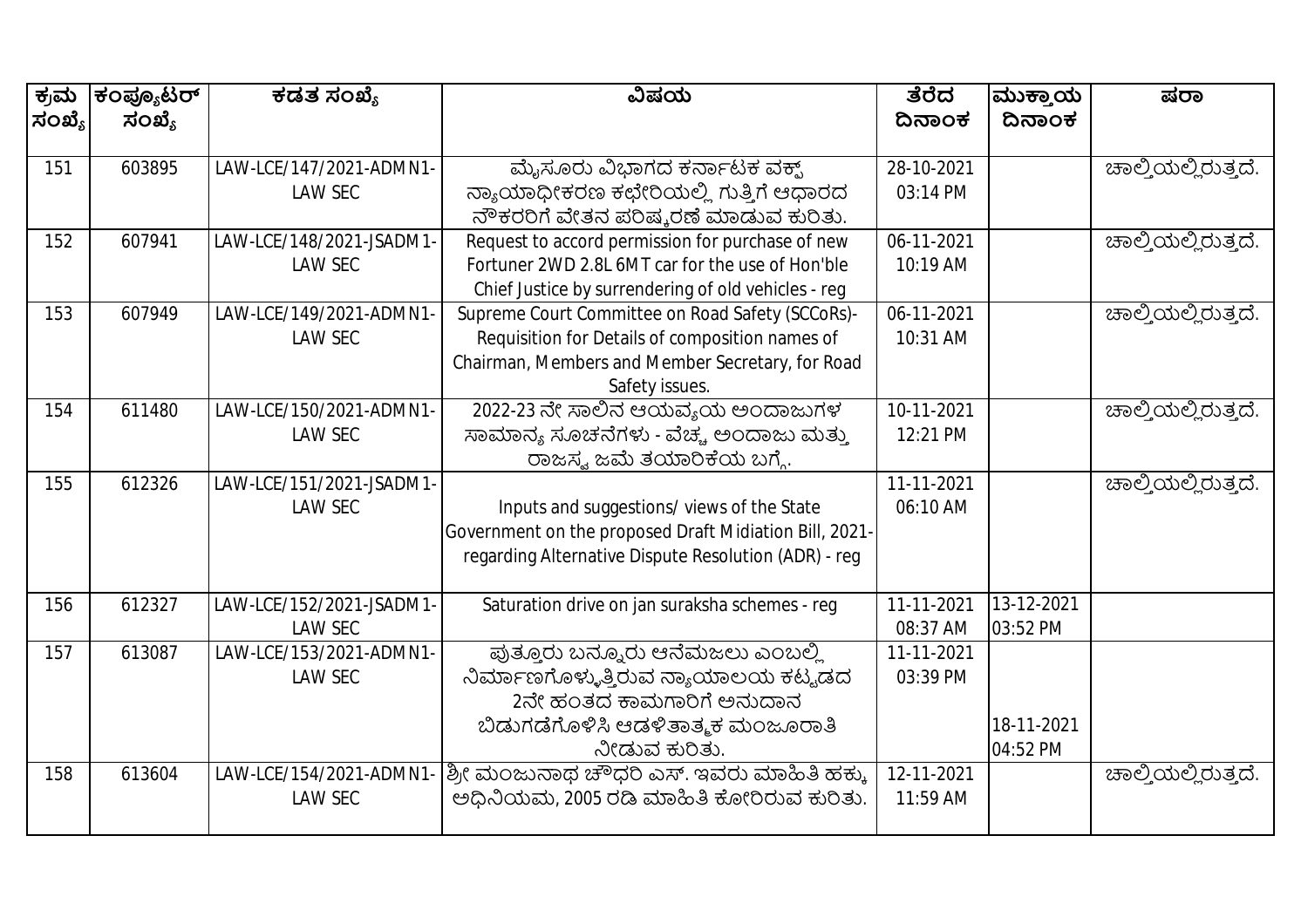| ಕ್ರಮ   | ಕಂಪ್ಯೂಟರ್ | ಕಡತ ಸಂಖ್ಯೆ               | ವಿಷಯ                                                | ತೆರೆದ      | ಮುಕ್ತಾಯ    | ಷರಾ                 |
|--------|-----------|--------------------------|-----------------------------------------------------|------------|------------|---------------------|
| ಸಂಖ್ಯೆ | ಸಂಖ್ಯೆ    |                          |                                                     | ದಿನಾಂಕ     | ದಿನಾಂಕ     |                     |
| 159    | 613688    | LAW-LCE/155/2021-ADMN1-  | ಕಾನೂನು ಇಲಾಖೆ (ಆಡಳಿತ-1) ಶಾಖೆಯಲ್ಲಿ                    | 12-11-2021 |            |                     |
|        |           | <b>LAW SEC</b>           | ಸ್ತ್ರೀಕೃತಗೊಂಡಿರುವ ಪತ್ರಗಳನ್ನು ಮುಂದಿನ                 | 12:26 PM   |            |                     |
|        |           |                          | ಕ್ರಮಕ್ಕಾಗಿ ತೋಟಗಾರಿಕೆ ಇಲಾಖೆಗೆ ಕಳುಹಿಸುವ ಬಗ್ಗೆ.        |            | 19-11-2021 |                     |
|        |           |                          |                                                     |            | 10:58 AM   |                     |
| 160    | 614021    | LAW-LCE/156/2021-ADMN1-  | ಶ್ರೀ ರಾಜೇಶ್ ಕುಮಾರ್ ದಾಸ್, ಗಾಜೀಯಾಬಾದ್                 | 12-11-2021 |            |                     |
|        |           | <b>LAW SEC</b>           | ಇವರು ಮಾಹಿತಿ ಹಕ್ಕು ಅಧಿನಿಯಮಡಿದ ಮಾಹಿತಿ                 | 03:19 PM   | 08-12-2021 |                     |
|        |           |                          | ಒದಗಿಸುವಂತೆ ಕೋರಿರುವ ಕುರಿತು.                          |            | 04:23 PM   |                     |
| 161    | 614929    | LAW-LCE/157/2021-ADMN1-  | ದಿ: 31.03.2020ಕ್ಕೆ ಅಂತ್ಯಗೊಂಡ ಭಾರತದ ಲೆಕ್ಕ            | 15-11-2021 |            | ಚಾಲ್ತಿಯಲ್ಲಿರುತ್ತದೆ. |
|        |           | <b>LAW SEC</b>           | ನಿಯಂತ್ರಕರು ಮತ್ತು ಮಹಾಲೆಕ್ಕಪರಿಶೋಧಕರ ರಾಜ್ಯ             | 12:49 PM   |            |                     |
|        |           |                          | ಸರ್ಕಾರದ ಹಣಕಾಸಿನ ವ್ಯವಹಾರಗಳ ವರದಿಗೆ                    |            |            |                     |
|        |           |                          | ಇಲಾಖಾ ಟಿಪ್ಪಣಿಯನ್ನು ಒದಗಿಸುವ ಬಗ್ಗೆ.                   |            |            |                     |
| 162    | 615223    | LAW-LCE/158/2021-ADMN1   | ಶ್ರೀ ರೋಷನ್ ಬೇಗ್, ಮಾಜಿ ಸಚಿವರು ಇವರ ವಿರುದ್ಧದ           | 15-11-2021 |            | ಚಾಲ್ತಿಯಲ್ಲಿರುತ್ತದೆ. |
|        |           | <b>LAW SEC</b>           | ಪ್ರಕರಣ ನಡೆಸುವ ಕುರಿತು ಸ್ಮಷ್ಟೀಕರಣವನ್ನು                | 03:40 PM   |            |                     |
|        |           |                          | ನೀಡುವ ಬಗ್ಗೆ.                                        |            |            |                     |
| 163    | 615578    | LAW-LCE/159/2021-ADMN1-  | ದಿನಾಂಕ:01.01.2021 ರಿಂದ ಸರ್ಕಾರದಿಂದ                   | 15-11-2021 |            | ಚಾಲ್ತಿಯಲ್ಲಿರುತ್ತದೆ. |
|        |           | <b>LAW SEC</b>           | ನ್ಯಾಯಾಲಯಕ್ಕೆ ದಾಖಲು ಮಾಡುವ ಎಲ್ಲಾ                      | 06:18 PM   |            |                     |
|        |           |                          | ಪ್ರಕರಣಗಳು / ಅರ್ಜಿಗಳನ್ನು ಇ-ಫೈಲಿಂಗ್                   |            |            |                     |
|        |           |                          | ಮುಖಾಂತರ ದಾಖಲು ಮಾಡುವ ಕುರಿತು.                         |            |            |                     |
| 164    | 616509    | LAW-LCE/160/2021-JSADM1- | Regarding delay in invoking KPID Act, against Kanva | 16-11-2021 |            | ಚಾಲ್ತಿಯಲ್ಲಿರುತ್ತದೆ. |
|        |           | <b>LAW SEC</b>           | Group Companies.                                    | 04:08 PM   |            |                     |
| 165    | 618193    | LAW-LCE/161/2021-ADMN1   | ಮುಧೋಳದಲ್ಲಿ 1ನೇ ಹೆಚ್ಚುವರಿ ಜಿಲ್ಲಾ ಹಾಗೂ ಸತ್ರ           | 18-11-2021 |            | ಚಾಲ್ತಿಯಲ್ಲಿರುತ್ತದೆ. |
|        |           | <b>LAW SEC</b>           | ನ್ಯಾಯಾಲಯದ ಸಂಚಾರಿ ಪೀಠ ಪ್ರಾರಂಭಿಸಲು ಕ್ರಮ               | 11:22 AM   |            |                     |
|        |           |                          | ಕೈಗೊಳ್ಳುವ ಕುರಿತು.                                   |            |            |                     |
| 166    | 619567    | LAW-LCE/162/2021-ADMN1-  | ಮಾನ್ಯ ಮುಖ್ಯಮಂತ್ರಿಗಳ ಅಕ್ಟೋಬರ್ 13,                    | 19-11-2021 |            | ಚಾಲ್ತಿಯಲ್ಲಿರುತ್ತದೆ. |
|        |           | <b>LAW SEC</b>           | 2021ರಂದು ಉಡುಪಿಯ ಅದಮಾರು ಪೂರ್ಣಪ್ರಜ್ಞ                  | 12:29 PM   |            |                     |
|        |           |                          | ಕಾಲೇಜು ನಿರ್ಮಾಣಕ್ಕೆ ಶಿಲಾನ್ಯಾಸ ಕಾರ್ಯಕ್ರಮದ             |            |            |                     |
|        |           |                          | ನಂತರ ಭರವಸೆಗಳನ್ನು ಅನುಷ್ಠಾನಗೊಳಿಸುವ ಬಗ್ಗೆ              |            |            |                     |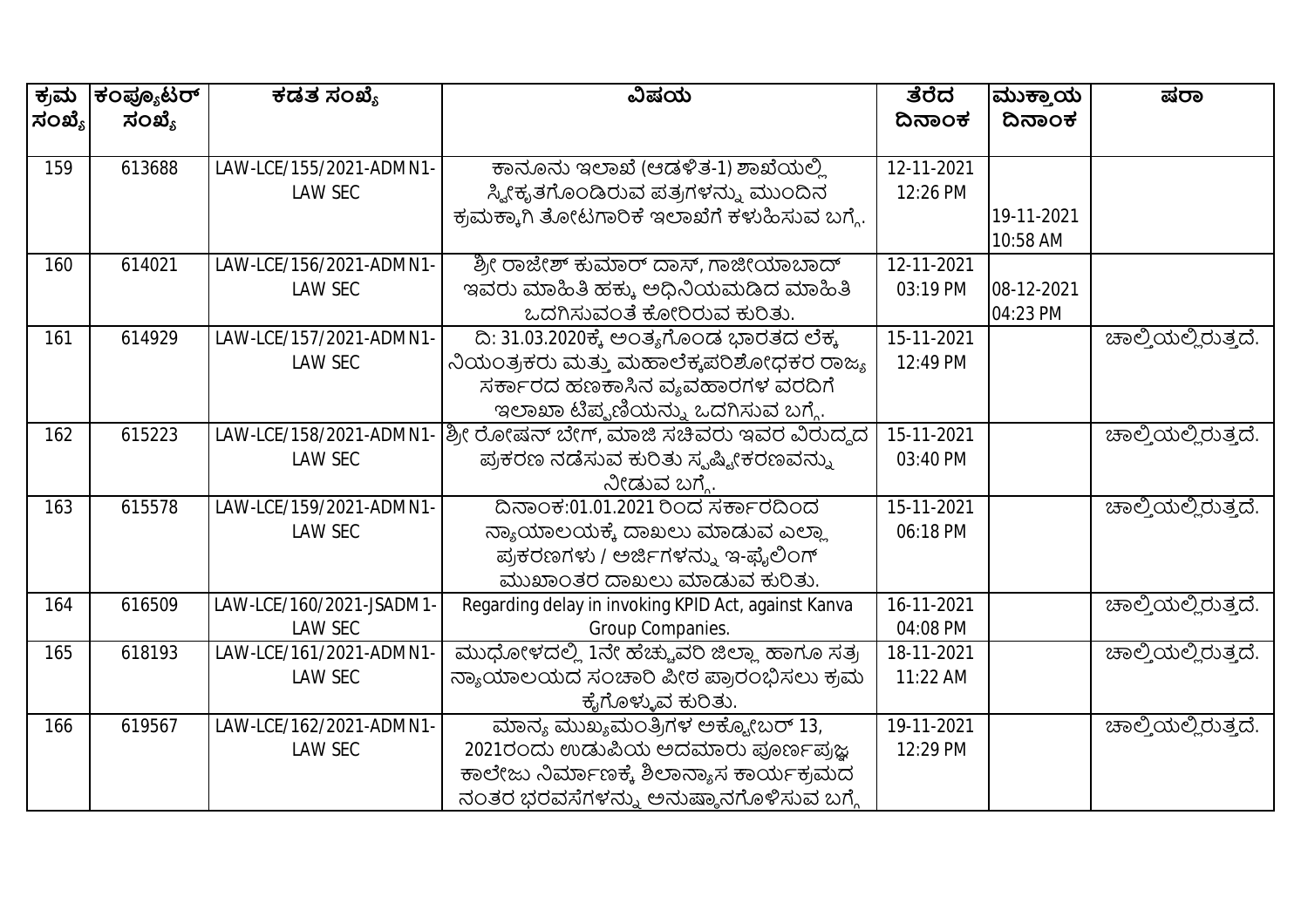| ಕ್ರಮ   | ಕಂಪ್ಯೂಟರ್ | ಕಡತ ಸಂಖ್ಯೆ              | ವಿಷಯ                                                   | ತೆರೆದ      | ಮುಕ್ತಾಯ | ಷರಾ                 |
|--------|-----------|-------------------------|--------------------------------------------------------|------------|---------|---------------------|
| ಸಂಖ್ಯೆ | ಸಂಖ್ಯೆ    |                         |                                                        | ದಿನಾಂಕ     | ದಿನಾಂಕ  |                     |
|        |           |                         |                                                        |            |         |                     |
| 167    | 619672    | LAW-LCE/163/2021-ADMN1- | ಭಾರತದ ಚುನಾವಣಾ ಆಯೋಗದ ಮಾದರಿ ನೀತಿ                         | 19-11-2021 |         | ಚಾಲ್ತಿಯಲ್ಲಿರುತ್ತದೆ. |
|        |           | <b>LAW SEC</b>          | ಸಂಹಿತೆಯ ಮಾರ್ಗಸೂಚಿಗಳನ್ನು ಕಟ್ಟುನಿಟ್ಟಾಗಿ                  | 01:13 PM   |         |                     |
|        |           |                         | ಪಾಲಿಸುವ ಬಗ್ಗೆ.                                         |            |         |                     |
| 168    | 625848    | LAW-LCE/164/2021-ADMN1- | Rajya Sabha Question Dy No. U62 and S105 due for       | 29-11-2021 |         | ಚಾಲ್ತಿಯಲ್ಲಿರುತ್ತದೆ. |
|        |           | <b>LAW SEC</b>          | answer on 02.12.2021 regarding State of infrastructure | 01:03 PM   |         |                     |
|        |           |                         | in Judiciary.                                          |            |         |                     |
| 169    | 625851    | LAW-LCE/165/2021-ADMN1- | Lok Sabha Question Dy No. 2617 due for answer on       | 29-11-2021 |         | ಚಾಲ್ತಿಯಲ್ಲಿರುತ್ತದೆ. |
|        |           | <b>LAW SEC</b>          | 02.12.2021 regarding National Judicial Authority.      | 01:05 PM   |         |                     |
| 170    | 625861    | LAW-LCE/166/2021-ADMN1  | Rajya Sabha Un -Starred Question Diary No. S727 "Set   | 29-11-2021 |         | ಚಾಲ್ತಿಯಲ್ಲಿರುತ್ತದೆ. |
|        |           | <b>LAW SEC</b>          | up Fast Track Courts for POCSO cases"                  | 01:08 PM   |         |                     |
| 171    | 625870    | LAW-LCE/167/2021-ADMN1- | Rajya Sabha Un - Starred Question Diary No. U589,      | 29-11-2021 |         | ಚಾಲ್ತಿಯಲ್ಲಿರುತ್ತದೆ. |
|        |           | <b>LAW SEC</b>          | U665                                                   | 01:11 PM   |         |                     |
| 172    | 625881    | LAW-LCE/168/2021-ADMN1  | Lok Sabha Starred Question Diary No. 2167 "Fast Track  | 29-11-2021 |         | ಚಾಲ್ತಿಯಲ್ಲಿರುತ್ತದೆ. |
|        |           | <b>LAW SEC</b>          | Courts"                                                | 01:14 PM   |         |                     |
| 173    | 625889    | LAW-LCE/169/2021-ADMN1- | Provisionally admitted Question for Rajya Sabha Dy.    | 29-11-2021 |         | ಚಾಲ್ತಿಯಲ್ಲಿರುತ್ತದೆ. |
|        |           | <b>LAW SEC</b>          | No. S392 due for answer on 02.12.2021 regarding        | 01:16 PM   |         |                     |
|        |           |                         | 'Setting up Gram Nyayalayas'.                          |            |         |                     |
| 174    | 625913    | LAW-LCE/170/2021-ADMN1- | Lok Sabha Question Dy. No.2617 due for answer on       | 29-11-2021 |         | ಚಾಲ್ತಿಯಲ್ಲಿರುತ್ತದೆ. |
|        |           | <b>LAW SEC</b>          | 03.12.2012                                             | 01:26 PM   |         |                     |
| 175    | 625928    | LAW-LCE/171/2021-ADMN1- | Provisionally admitted Question for Rajya Sabha DY.    | 29-11-2021 |         | ಚಾಲ್ಕಿಯಲ್ಲಿರುತ್ತದೆ. |
|        |           | <b>LAW SEC</b>          | No. U110 due for answer on 02.12.2021 regarding        | 01:30 PM   |         |                     |
|        |           |                         | 'Improving working conditions in the sub-ordinate      |            |         |                     |
|        |           |                         | courts in the country.                                 |            |         |                     |
| 176    | 625936    | LAW-LCE/172/2021-ADMN1- | Provisionally admitted Question for Rajya Sabha DY.    | 29-11-2021 |         | ಚಾಲ್ತಿಯಲ್ಲಿರುತ್ತದೆ. |
|        |           | <b>LAW SEC</b>          | No. U152 due for answer on 02.12.2021 regarding        | 01:33 PM   |         |                     |
|        |           |                         | 'Survey by the CJI on infrastructure of courts'.       |            |         |                     |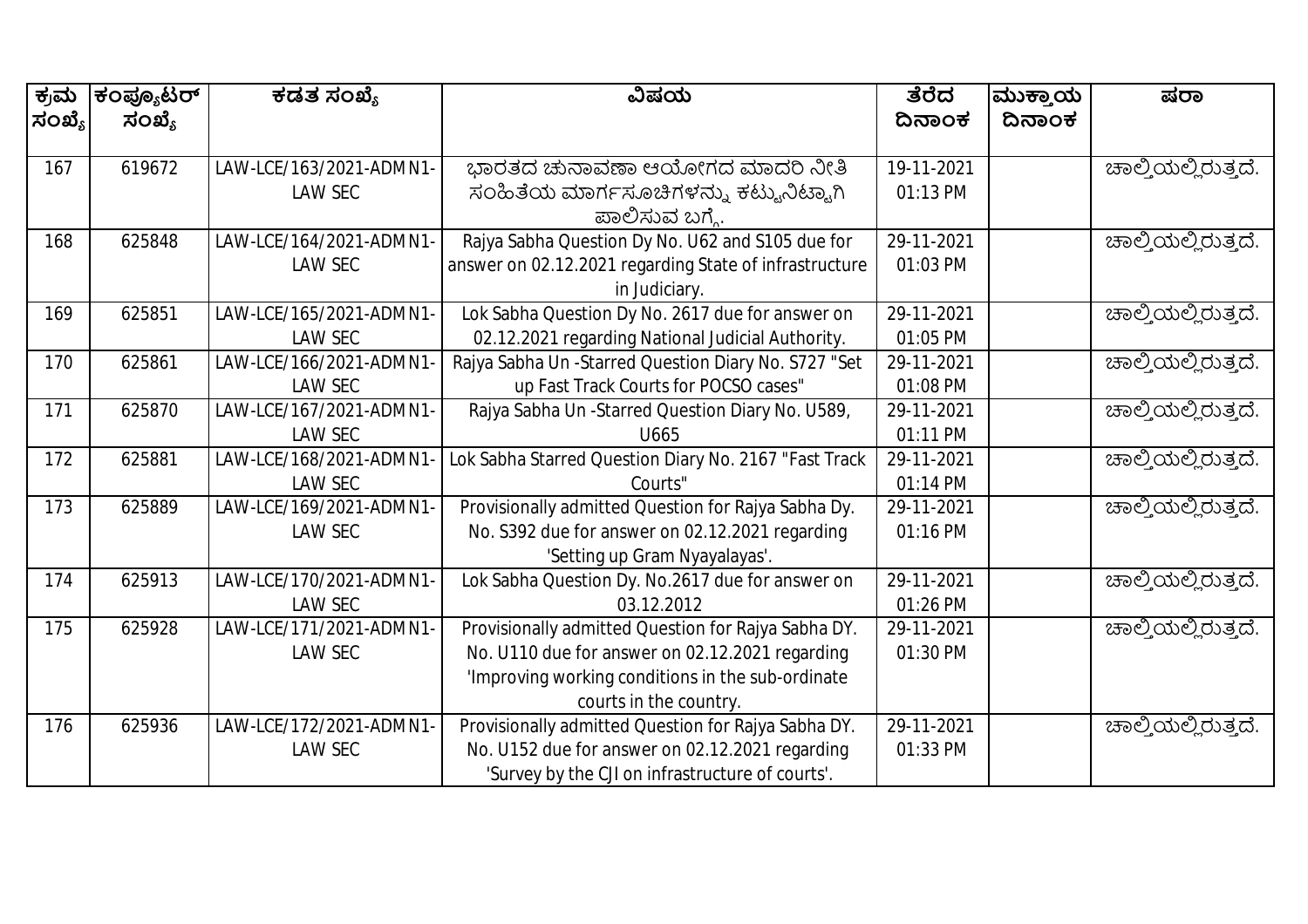| ಕ್ರಮ   | ಕಂಪ್ಯೂಟರ್ | ಕಡತ ಸಂಖ್ಯೆ              | ವಿಷಯ                                                    | ತೆರೆದ      | ಮುಕ್ತಾಯ    | ಷರಾ                        |
|--------|-----------|-------------------------|---------------------------------------------------------|------------|------------|----------------------------|
| ಸಂಖ್ಯೆ | ಸಂಖ್ಯೆ    |                         |                                                         | ದಿನಾಂಕ     | ದಿನಾಂಕ     |                            |
|        |           |                         |                                                         |            |            |                            |
| 177    | 627948    | LAW-LCE/173/2021-ADMN1  | ಶ್ರೀ ಗಣಪತಿ ಪ್ರಸನ್ನ, ವಕೀಲರು ಇವರಿಗೆ ರಿಟ್ ಅರ್ಜಿ            | 01-12-2021 |            | ಚಾಲ್ತಿಯಲ್ಲಿರುತ್ತದೆ.        |
|        |           | <b>LAW SEC</b>          | ಸಂಖ್ಯೆ: 18342/2015 ರ ತೀರ್ಪಿನನ್ನಯ ನೀಡಬೇಕಿದ್ದ             | 02:11 PM   |            |                            |
|        |           |                         | ಬಾಕಿ ವೇತನವನ್ನು ಪಾವತಿಸಿದ್ದು, ವಿಳಂಬವಾಗಿ                   |            |            |                            |
|        |           |                         | ಪಾವತಿಸಿರುವುದಕ್ಕೆ ಬಡ್ಡಿಯೊಂದಿಗೆ ಪಾವತಿಸುವಂತೆ               |            |            |                            |
|        |           |                         | ಕೋರಿರುವ ಬಗ್ಗೆ.                                          |            |            |                            |
| 178    | 629772    | LAW-LCE/174/2021-ADMN1- | ಮಾನ್ಯ ವಿಧಾನ ಸಭೆಯ ಸದಸ್ಯರಾದ ಶ್ರೀ ಪಾಟೀಲ್                   | 03-12-2021 |            | ಚಾಲ್ತಿಯಲ್ಲಿರುತ್ತದೆ.        |
|        |           | <b>LAW SEC</b>          | ಎಂ.ವೈ. (ಅಫ್ಞಲ್ಪುರ್) ಇವರ ಚುಕ್ಕೆಗುರುತಿನ ಪ್ರಶ್ನೆ           | 10:26 AM   |            |                            |
|        |           |                         | ಸಂಖ್ಯೆ : 261ಕ್ಕೆ ಉತ್ತರಿಸುವ ಬಗ್ಗೆ.                       |            |            |                            |
| 179    | 629989    | LAW-LCE/175/2021-ADMN1- | Request by the State Government to not to issue         | 03-12-2021 |            |                            |
|        |           | <b>LAW SEC</b>          | Direction to RBI, to deposit the compensation amount    | 11:36 AM   |            |                            |
|        |           |                         | out of the cumulative fund of the State Government -    |            | 16-12-2021 |                            |
|        |           |                         | reg.                                                    |            | 05:07 PM   |                            |
| 180    | 630381    | LAW-LCE/176/2021-ADMN1- | ಶ್ರೀ ಗಜಾನನ್ ಕೆ.ಪಾಟೀಲ ಇವರ ಮನವಿ ಬಗ್ಗೆ.                    | 03-12-2021 |            | <u>ಚಾಲ್ತಿಯಲ್ಲಿರುತ್ತದೆ.</u> |
|        |           | <b>LAW SEC</b>          |                                                         | 01:19 PM   |            |                            |
| 181    | 631925    | LAW-LCE/177/2021-ADMN1  | "Translation of Fundamental Duties enshrined in article | 04-12-2021 |            | ಚಾಲ್ತಿಯಲ್ಲಿರುತ್ತದೆ.        |
|        |           | <b>LAW SEC</b>          | 51A of the Constitution of India (COI).                 | 03:20 PM   |            |                            |
| 182    | 633309    | LAW-LCE/178/2021-ADMN1  | Provisionally admitted Question for Rajya Sabha Dy.     | 06-12-2021 |            | ಚಾಲ್ತಿಯಲ್ಲಿರುತ್ತದೆ.        |
|        |           | <b>LAW SEC</b>          | No. \$2131, \$392 due for answer on 09.12.2021          | 02:42 PM   |            |                            |
|        |           |                         | regarding 'Setting up Gram Nyayalayas'.                 |            |            |                            |
|        |           |                         |                                                         |            |            |                            |
| 183    | 633567    | LAW-LCE/179/2021-ADMN1- | Lok Sabha Un -Starred Question Diary No. 5818 "On-      | 06-12-2021 |            | ಚಾಲ್ತಿಯಲ್ಲಿರುತ್ತದೆ.        |
|        |           | <b>LAW SEC</b>          | line Investigation Tracking System                      | 03:46 PM   |            |                            |
| 184    | 634333    | LAW-LCE/180/2021-ADMN1  | ಮಾನ್ಯ ವಿಧಾನಸಭೆಯ ಸದಸ್ಯರಾದ ಶ್ರೀ ಸುಕುಮಾರ್                  | 07-12-2021 |            | ಚಾಲ್ತಿಯಲ್ಲಿರುತ್ತದೆ.        |
|        |           | LAW SEC                 | ಶೆಟ್ಟಿ ಬಿ.ಎಂ (ಬೈಂದೂರು) ಇವರ ಚುಕ್ಕೆ ಗುರುತಿಲ್ಲದ            | 11:01 AM   |            |                            |
|        |           |                         | ಪ್ರೆಶ್ನ ಸಂಖ್ಯೆ: 1742 ಕ್ಕೆ ಉತ್ತರಿಸುವ ಬಗ್ಗೆ.              |            |            |                            |
|        |           |                         |                                                         |            |            |                            |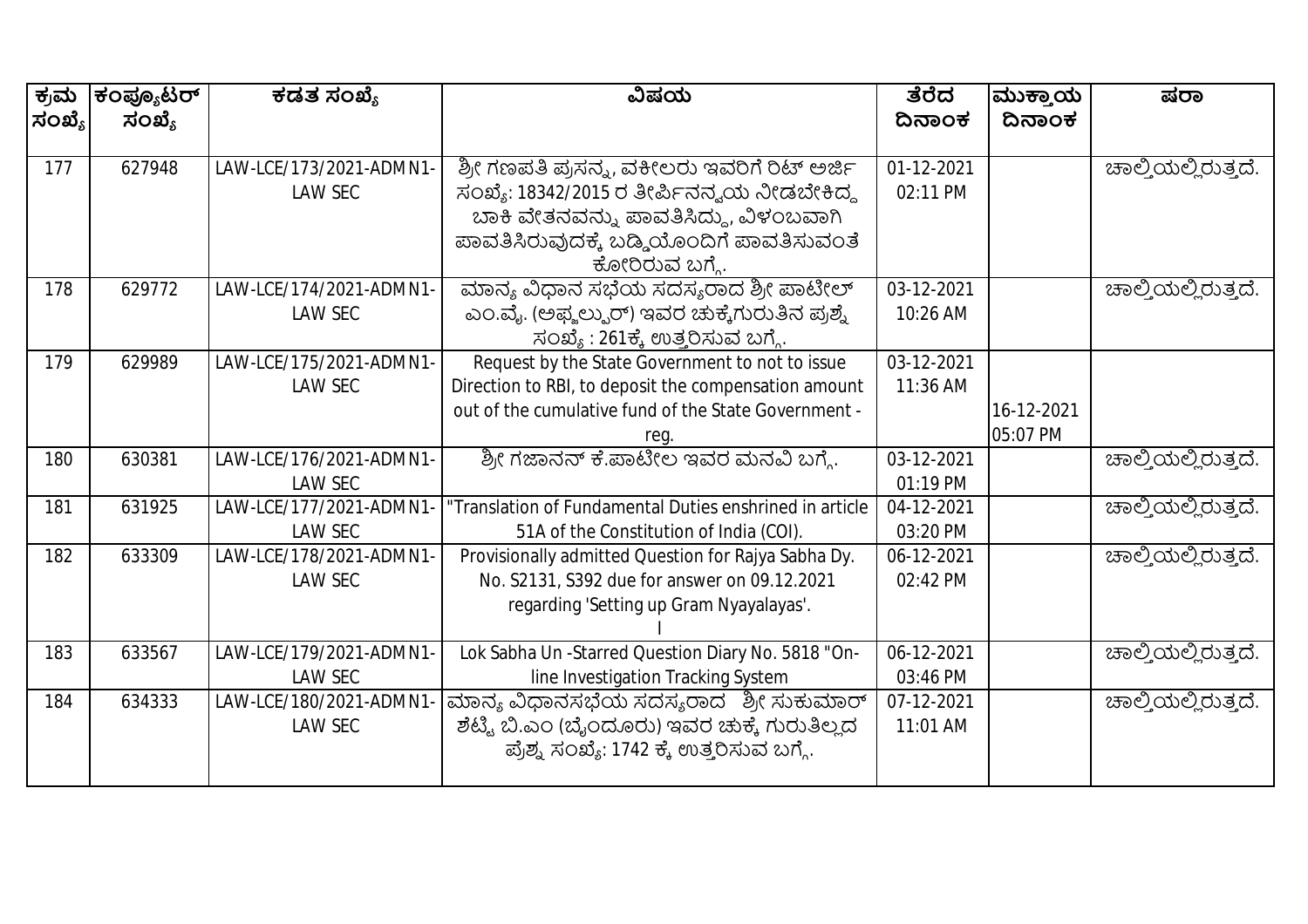| ಕ್ರಮ   | ಕಂಪ್ಯೂಟರ್ | ಕಡತ ಸಂಖ್ಯೆ              | ವಿಷಯ                                                | ತೆರೆದ      | ಮುಕ್ತಾಯ    | ಷರಾ                 |
|--------|-----------|-------------------------|-----------------------------------------------------|------------|------------|---------------------|
| ಸಂಖ್ಯೆ | ಸಂಖ್ಯೆ    |                         |                                                     | ದಿನಾಂಕ     | ದಿನಾಂಕ     |                     |
|        |           |                         |                                                     |            |            |                     |
| 185    | 634354    | LAW-LCE/181/2021-ADMN1  | ಮಾನ್ಯ ವಿಧಾನ ಸಭಾ ಸದಸ್ಯರಾದ ಡಾ   ರಂಗನಾಥ್               | 07-12-2021 |            | ಚಾಲ್ತಿಯಲ್ಲಿರುತ್ತದೆ. |
|        |           | <b>LAW SEC</b>          | ಹೆಚ್.ಡಿ (ಕುಣಿಗಲ್) ಇವರ ಚುಕ್ಕೆಗುರುತಿಲ್ಲದ ಪ್ರಶ್ನೆ      | 11:06 AM   |            |                     |
|        |           |                         | ಸಂಖ್ಯೆ: 1178ಕ್ಕೆ ಉತ್ತರಿಸುವ ಬಗ್ಗೆ.                   |            |            |                     |
| 186    | 634368    | LAW-LCE/182/2021-ADMN1- | ಮಾನ್ಯ ವಿಧಾನ ಸಭಾ ಸದಸ್ಯರಾದ ಕುಮಾರ                      | 07-12-2021 |            | ಚಾಲ್ತಿಯಲ್ಲಿರುತ್ತದೆ. |
|        |           | <b>LAW SEC</b>          | ಬಂಗಾರಪ್ಪ ಎಸ್. (ಸೊರಬ) ಇವರ ಚುಕ್ಕೆಗುರುತಿಲ್ಲದ           | 11:10 AM   |            |                     |
|        |           |                         | ಪ್ರಶ್ನೆ ಸಂಖ್ಯೆ: 1210ಕ್ಕೆ ಉತ್ತರಿಸುವ ಬಗ್ಗೆ.           |            |            |                     |
|        |           |                         |                                                     |            |            |                     |
| 187    | 634493    | LAW-LCE/183/2021-JSADM1 | Establishment of National Judicial Infrastructure   | 07-12-2021 |            | ಚಾಲ್ತಿಯಲ್ಲಿರುತ್ತದೆ. |
|        |           | <b>LAW SEC</b>          | Authority of India (NJIAI).                         | 11:40 AM   |            |                     |
| 188    | 635912    | LAW-LCE/184/2021-JSADM1 | BSNL has intimated that a due for payment from      | 08-12-2021 |            | ಚಾಲ್ತಿಯಲ್ಲಿರುತ್ತದೆ. |
|        |           | <b>LAW SEC</b>          | Departments/Organizations under your State          | 11:26 AM   |            |                     |
|        |           |                         | Government-req                                      |            |            |                     |
| 189    | 636797    | LAW-LCE/185/2021-ADMN1- | ಮಾನ್ಯ ವಿಧಾನ ಸಭಾ ಸದಸ್ಯರಾದ ಶ್ರೀ ಸುಬ್ಬಾರೆಡ್ಡಿ          | 08-12-2021 |            |                     |
|        |           | <b>LAW SEC</b>          | ಎಸ್.ಎನ್ (ಬಾಗೇಪಲ್ಲಿ) ಇವರ ಚುಕ್ಕೆಗುರುತಿಲ್ಲದ ಪ್ರಶ್ನೆ    | 04:44 PM   | 16-12-2021 |                     |
|        |           |                         | ಸಂಖ್ಯೆ: 303ಕ್ಕೆ ಉತ್ತರಿಸುವ ಬಗ್ಗೆ.                    |            | 03:35 PM   |                     |
| 190    | 636809    | LAW-LCE/186/2021-ADMN1- | ಮಾನ್ಯ ವಿಧಾನ ಸಭಾ ಸದಸ್ಯರಾದ ಶ್ರೀ ಲಿಂಗೇಶ್               | 08-12-2021 |            |                     |
|        |           | <b>LAW SEC</b>          | ಕೆ.ಎಸ್. (ಬೇಲೂರು) ಇವರ ಚುಕ್ಕೆಗುರುತಿಲ್ಲದ ಪ್ರಶ್ನೆ       | 04:46 PM   | 16-12-2021 |                     |
|        |           |                         | ಸಂಖ್ಯೆ: 290ಕ್ಕೆ ಉತ್ತರಿಸುವ ಬಗ್ಗೆ.                    |            | 03:34 PM   |                     |
| 191    | 636818    | LAW-LCE/187/2021-ADMN1- | ಮಾನ್ಯ ವಿಧಾನ ಸಭಾ ಸದಸ್ಯರಾದ ಶ್ರೀ                       | 08-12-2021 |            |                     |
|        |           | <b>LAW SEC</b>          | ಕುಮಾರಸ್ವಾಮಿ ಹೆಚ್ ಕೆ, (ಸಕಲೇಶಪುರ) ಇವರ                 | 04:50 PM   |            |                     |
|        |           |                         | ಚುಕ್ಕೆಗುರುತಿಲ್ಲದ ಪ್ರಶ್ನೆ ಸಂಖ್ಯೆ: 341 ಕ್ಕೆ ಉತ್ತರಿಸುವ |            | 16-12-2021 |                     |
|        |           |                         | ಬಗ್ಗೆ.                                              |            | 03:35 PM   |                     |
| 192    | 636824    | LAW-LCE/188/2021-ADMN1  | ಮಾನ್ಯ ವಿಧಾನ ಸಭಾ ಸದಸ್ಯರಾದ ಶ್ರೀ ಮಹದೇವ ಕೆ.             | 08-12-2021 |            |                     |
|        |           | <b>LAW SEC</b>          | (ಪಿರಿಯಾಪಟ್ಟಣ) ಇವರ ಚುಕ್ಕೆಗುರುತಿಲ್ಲದ ಪ್ರಶ್ನೆ          | 04:52 PM   | 31-12-2021 |                     |
|        |           |                         | ಸಂಖ್ಯೆ: 257ಕ್ಕೆ ಉತ್ತರಿಸುವ ಬಗ್ಗೆ.                    |            | 03:36 PM   |                     |
| 193    | 636832    | LAW-LCE/189/2021-ADMN1  | ಮಾನ್ಯ ವಿಧಾನ ಸಭಾ ಸದಸ್ಯರಾದ ಶ್ರೀ ಮಹದೇವ ಕೆ.             | 08-12-2021 |            | ಚಾಲ್ತಿಯಲ್ಲಿರುತ್ತದೆ. |
|        |           | <b>LAW SEC</b>          | (ಪಿರಿಯಾಪಟ್ಟಣ) ಇವರ ಚುಕ್ಕೆಗುರುತಿಲ್ಲದ ಪ್ರಶ್ನೆ          | 04:55 PM   |            |                     |
|        |           |                         | ಸಂಖ್ಯೆ: 256ಕ್ಕೆ ಉತ್ತರಿಸುವ ಬಗ್ಗೆ.                    |            |            |                     |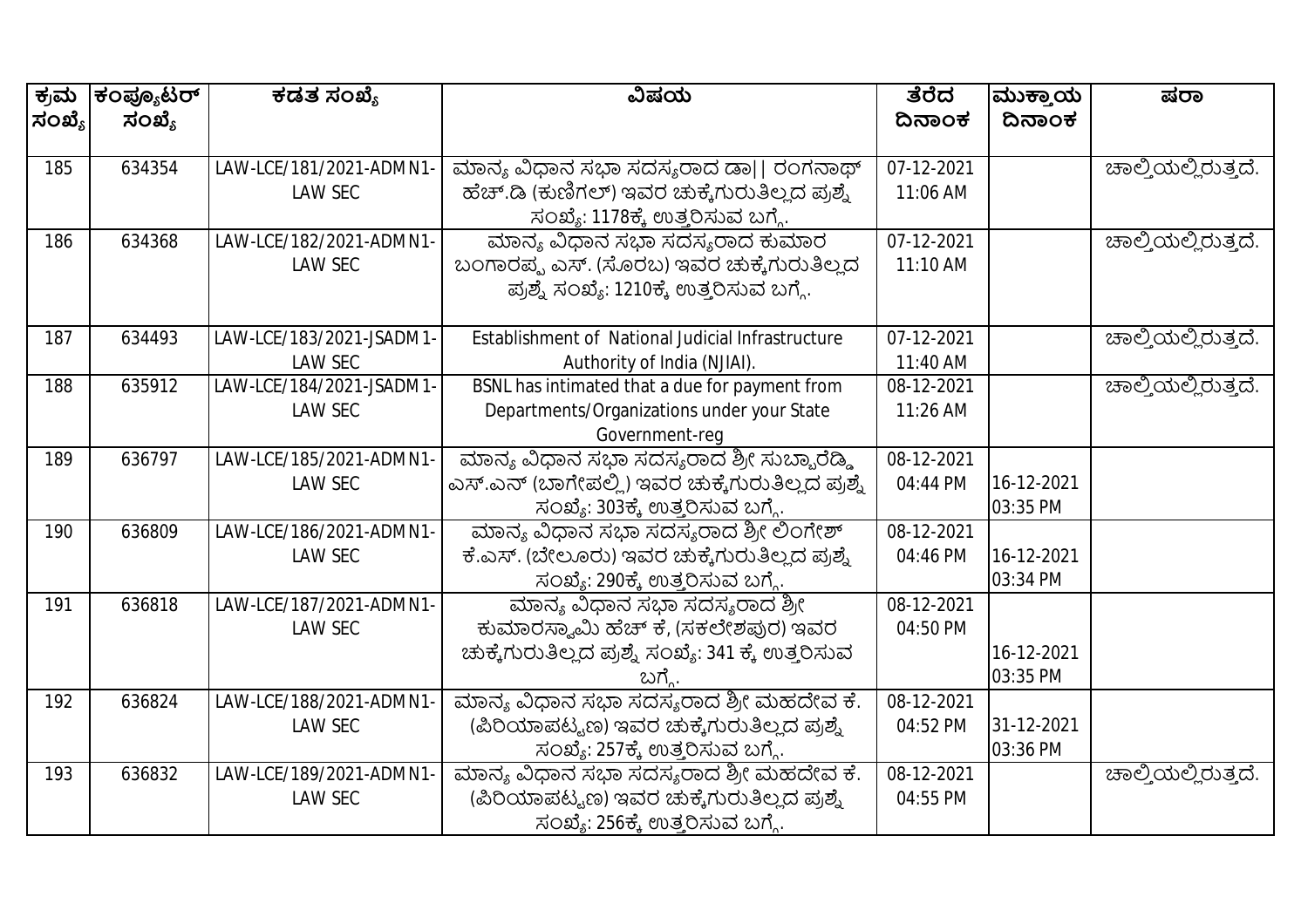| ಕ್ರಮ   | ಕಂಪ್ಯೂಟರ್ | ಕಡತ ಸಂಖ್ಯೆ              | ವಿಷಯ                                                 | ತೆರೆದ      | ಮುಕ್ತಾಯ    | ಷರಾ                 |
|--------|-----------|-------------------------|------------------------------------------------------|------------|------------|---------------------|
| ಸಂಖ್ಯೆ | ಸಂಖ್ಯೆ    |                         |                                                      | ದಿನಾಂಕ     | ದಿನಾಂಕ     |                     |
|        |           |                         |                                                      |            |            |                     |
| 194    | 636840    | LAW-LCE/190/2021-ADMN1  | ಮಾನ್ಯ ವಿಧಾನ ಸಭಾ ಸದಸ್ಯರಾದ ಶ್ರೀ ರಾಮಪ್ಪ ಎಸ್             | 08-12-2021 |            |                     |
|        |           | <b>LAW SEC</b>          | (ಹರಿಹರ) ಇವರ ಚುಕ್ಕೆಗುರುತಿಲ್ಲದ ಪ್ರಶ್ನೆ ಸಂಖ್ಯೆ: 396ಕ್ಕೆ | 04:59 PM   | 16-12-2021 |                     |
|        |           |                         | ಉತ್ತರಿಸುವ ಬಗ್ಗೆ.                                     |            | 03:10 PM   |                     |
| 195    | 636848    | LAW-LCE/191/2021-ADMN1- | ಮಾನ್ಯ ವಿಧಾನ ಸಭಾ ಸದಸ್ಯರಾದ ಶ್ರೀ ರಾಜೇಗೌಡ                | 08-12-2021 |            |                     |
|        |           | <b>LAW SEC</b>          | ಟಿ.ಡಿ (ಶೃಂಗೇರಿ) ಇವರ ಚುಕ್ಕೆಗುರುತಿಲ್ಲದ ಪ್ರಶ್ನೆ ಸಂಖ್ಯೆ: | 05:01 PM   | 16-12-2021 |                     |
|        |           |                         | 323ಕ್ಕೆ ಉತ್ತರಿಸುವ ಬಗ್ಗೆ.                             |            | 03:41 PM   |                     |
| 196    | 636853    | LAW-LCE/192/2021-ADMN1- | ಮಾನ್ಯ ವಿಧಾನ ಸಭಾ ಸದಸ್ಯರಾದ ಶ್ರೀ ಸುಬ್ಬಾರೆಡ್ಡಿ           | 08-12-2021 |            | ಚಾಲ್ತಿಯಲ್ಲಿರುತ್ತದೆ. |
|        |           | <b>LAW SEC</b>          | ಎಸ್.ಎನ್ (ಬಾಗೇಪಲ್ಲಿ ಇವರ ಚುಕ್ಕೆಗುರುತಿಲ್ಲದ ಪ್ರಶ್ನೆ      | 05:02 PM   |            |                     |
|        |           |                         | ಸಂಖ್ಯೆ: 305ಕ್ಕೆ ಉತ್ತರಿಸುವ ಬಗ್ಗೆ.                     |            |            |                     |
| 197    | 638311    | LAW-LCE/193/2021-ADMN1- | ರಾಯಚೂರು ಜಿಲ್ಲೆಯ ನೂತನ ಮಸ್ಮಿ ತಾಲ್ಲೂಕಿಗೆ                | 09-12-2021 |            | ಚಾಲ್ತಿಯಲ್ಲಿರುತ್ತದೆ. |
|        |           | <b>LAW SEC</b>          | ನೂತನವಾಗಿ ಸಿವಿಲ್ ಜಡ್ಜ್ ಮತ್ತು ಜೆ.ಎಂ.ಎಫ್.ಸಿ             | 08:28 PM   |            |                     |
|        |           |                         | ನ್ಯಾಯಾಲಯ ಮಂಜೂರಾತಿ ಕುರಿತು.                            |            |            |                     |
| 198    | 639961    | LAW-LCE/194/2021-ADMN1  | ವಿಧಾನ ಪರಿಷತ್ತಿನ ಮಾನ್ಯ ಸದಸ್ಯರಾದ ಶ್ರೀ ಅರವಿಂದ           | 13-12-2021 |            | ಚಾಲ್ತಿಯಲ್ಲಿರುತ್ತದೆ. |
|        |           | <b>LAW SEC</b>          | ಕುಮಾರ ಅರಳಿ (ವಿಧಾನಸಭೆಯಿಂದ                             | 10:53 AM   |            |                     |
|        |           |                         | ಚುನಾಯಿತರಾದವರು) ರವರ ಚುಕ್ಕೆ ಗುರುತಿಲ್ಲದ ಪ್ರಶ್ನೆ         |            |            |                     |
|        |           |                         | ಸಂಖ್ಯೆ: 1213 ಕ್ಕೆ ಉತ್ತರಿಸುವ ಕುರಿತು.                  |            |            |                     |
| 199    | 640610    | LAW-LCE/195/2021-ADMN1- | ಕಾನೂನು ಇಲಾಖೆ (ಆಡಳಿತ-1) ಶಾಖೆಯಲ್ಲಿ                     | 13-12-2021 |            | ಚಾಲ್ತಿಯಲ್ಲಿರುತ್ತದೆ. |
|        |           | <b>LAW SEC</b>          | ಸ್ಯೀಕೃತಗೊಂಡಿರುವ ಪತ್ರ/ಮನವಿಗಳನ್ನು ಮುಂದಿನ               | 01:41 PM   |            |                     |
|        |           |                         | ಕ್ರಮಕ್ಕಾಗಿ ರಿಜಿಸ್ಟ್ರಾರ್ ಜನರಲ್, ಕರ್ನಾಟಕ ಉಚ್ಚ          |            |            |                     |
|        |           |                         | ನ್ಯಾಯಾಲಯ ರವರ ಕಛೇರಿಗೆ ಕಳುಹಿಸುವ ಬಗ್ಗೆ.                 |            |            |                     |
|        |           |                         |                                                      |            |            |                     |
| 200    | 641092    | LAW-LCE/196/2021-ADMN1- | ಶೀ ಶಶೀಲ್ ಜಿ. ನಮೋಶಿ, ಮಾನ್ಯ ವಿಧಾನ ಪರಿಷತ್               | 13-12-2021 |            |                     |
|        |           | <b>LAW SEC</b>          | ಸದಸ್ಯರು, ಇವರ ಚುಕ್ಕೆ ಗುರುತಿಲ್ಲದ ಪ್ರಶ್ನೆ ಸಂಖ್ಯೆ:       | 05:01 PM   | 24-12-2021 |                     |
|        |           |                         | 456(524)ಕ್ಕೆ ಉತ್ತರಿಸುವ ಬಗ್ಗೆ.                        |            | 05:27 PM   |                     |
| 201    | 641140    | LAW-LCE/197/2021-ADMN1- | ಮಾನ್ಯ ವಿಧಾನಸಭೆಯ ಸದಸ್ಯರಾದ ಶ್ರೀ ಲಿಂಗೇಶ್                | 13-12-2021 |            |                     |
|        |           | <b>LAW SEC</b>          | ಕೆ.ಎಸ್. (ಬೇಲೂರು) ರವರು ಮಂಡಿಸಿರುವ ಚುಕ್ಕೆ               | 05:17 PM   |            |                     |
|        |           |                         | ಗುರುತಿನ ಪ್ರಶ್ನೆ ಸಂ.290 - ಮಾಹಿತಿ / ಉತ್ತರಗಳನ್ನು        |            | 17-12-2021 |                     |
|        |           |                         | ಒದಗಿಸುವ ಬಗ್ಮೆ.                                       |            | 03:09 PM   |                     |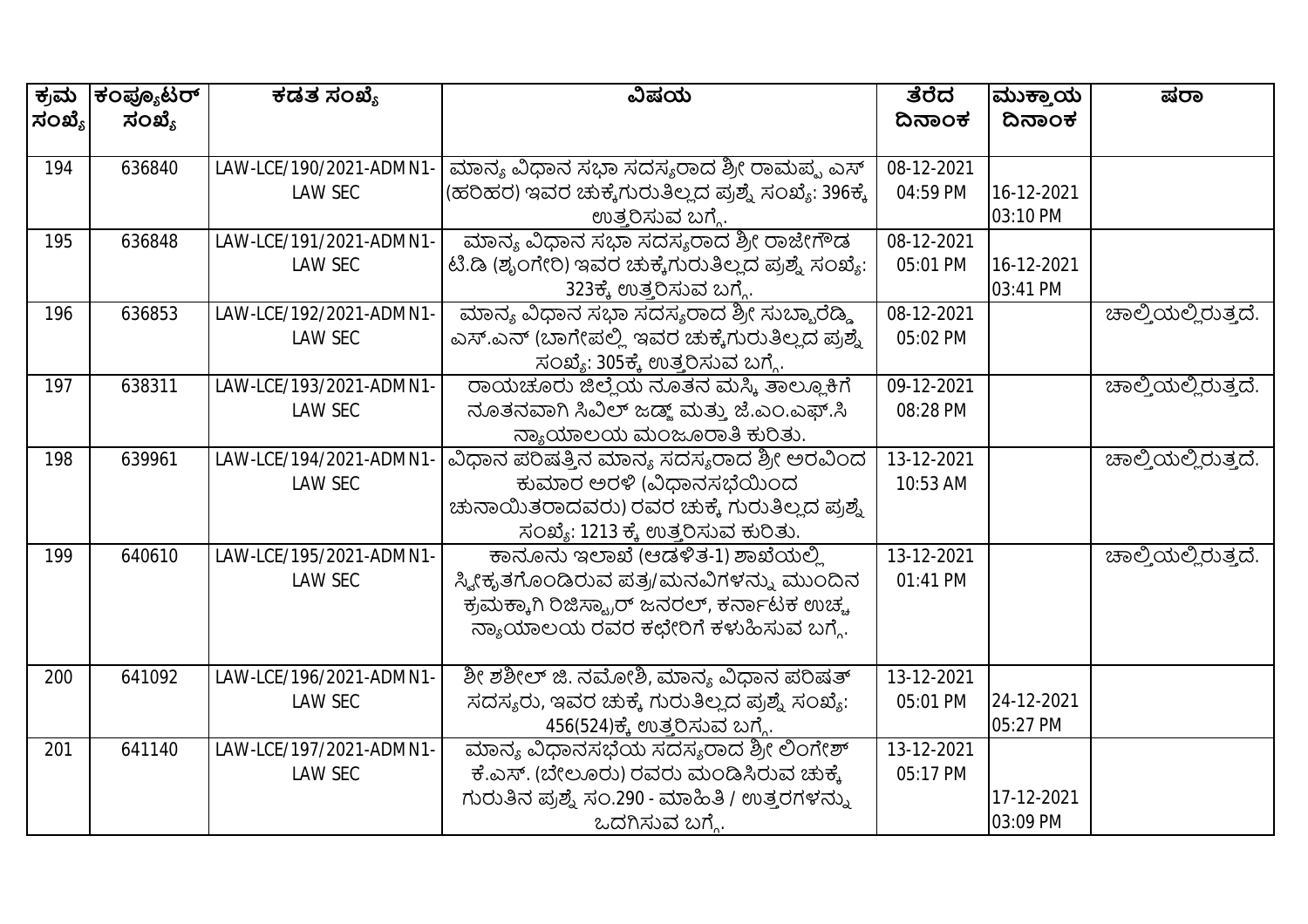| ಕ್ರಮ<br>ಸಂಖ್ಯೆ | ಕಂಪ್ಯೂಟರ್<br>ಸಂಖ್ಯೆ | ಕಡತ ಸಂಖ್ಯೆ              | ವಿಷಯ                                                      | ತೆರೆದ<br>ದಿನಾಂಕ | ಮುಕ್ತಾಯ<br>ದಿನಾಂಕ | ಷರಾ                         |
|----------------|---------------------|-------------------------|-----------------------------------------------------------|-----------------|-------------------|-----------------------------|
|                |                     |                         |                                                           |                 |                   |                             |
| 202            | 641447              | LAW-LCE/198/2021-ADMN1- | ಕ.ಸ.ಸ. ಉಳಿದ ಮೂಲ ವೃಂದಕ್ಕೆ ಸೇರಿದ                            | 14-12-2021      |                   |                             |
|                |                     | <b>LAW SEC</b>          | ಶಾಖಾಧಿಕಾರಿಗಳಿಗೆ ಸರ್ಕಾರದ ಅಧೀನ ಕಾರ್ಯದರ್ಶಿ                   | 11:21 AM        | 28-12-2021        |                             |
|                |                     |                         | ಹುದ್ದೆಗೆ ಮುಂಬಡ್ತಿ ನೀಡುವ ಬಗ್ಗೆ.                            |                 | 12:52 PM          |                             |
| 203            | 642937              | LAW-LCE/199/2021-ADMN1  | Transfer of Application under section 6(3) of the RTI Act | 15-12-2021      |                   |                             |
|                |                     | <b>LAW SEC</b>          | filed by Smt. Vanajakshi Bhovi, Mysuru District -         | 12:10 PM        | 28-12-2021        |                             |
|                |                     |                         | 571189.                                                   |                 | 12:52 PM          |                             |
| 204            | 643078              | LAW-LCE/200/2021-ADMN1- | ಶ್ರೀ ಶಂಕರ್ ಆರ್. ಕಟ್ಟಿಮನಿ, ಇವರು ಕೋರಿರುವ                    | 15-12-2021      |                   | ಹಾಲ್ತಿಯಲ್ಲಿರುತ್ತದೆ.         |
|                |                     | <b>LAW SEC</b>          | ಮಾಹಿತಿಯನ್ನು ಮಾಹಿತಿ ಹಕ್ಕು ಅಧಿನಿಯಮ 2005                     | 12:51 PM        |                   |                             |
|                |                     |                         | ರಡಿ ಒದಗಿಸುವ ಬಗ್ಗೆ.                                        |                 |                   |                             |
| 205            | 643918              | LAW-LCE/201/2021-ADMN1  | ವಿಧಾನ ಸಭೆಯ ಮಾನ್ಯ ಸದಸ್ಯರಾದ ಶ್ರೀ ಬಸವರಾಜ                     | 16-12-2021      |                   | ಚಾಲ್ತಿಯಲ್ಲಿರುತ್ತದೆ.         |
|                |                     | <b>LAW SEC</b>          | ಬಿ. ಮತ್ತಿಮುಡ, ಇವರ ಚುಕ್ಕೆ ಗುರುತಿಲ್ಲದ ಪ್ರಶ್ನೆ ಸಂಖ್ಯೆ:       | 10:42 AM        |                   |                             |
|                |                     |                         | 1795ಕ್ಕೆ ಉತ್ತರಿಸುವ ಬಗ್ಗೆ.                                 |                 |                   |                             |
| 206            | 643982              | LAW-LCE/202/2021-ADMN1- | ವಿಧಾನ ಸಭೆಯ ಮಾನ್ಯ ಸದಸ್ಯರಾದ ಶ್ರೀ ಎಸ್.ಎನ್.                   | 16-12-2021      |                   | <u> ಚಾಲ್ತಿಯಲ್ಲಿರುತ್ತದೆ.</u> |
|                |                     | <b>LAW SEC</b>          | ನಾರಾಯಣಸ್ವಾಮಿ ಕೆ.ಎಂ. (ಬಂಗಾರಪೇಟೆ) ಇವರ                       | 11:16 AM        |                   |                             |
|                |                     |                         | ಚುಕ್ಕೆ ಗುರುತಿಲ್ಲದ ಪ್ರಶ್ನೆ ಸಂಖ್ಯೆ: 965ಕ್ಕೆ ಉತ್ತರವನ್ನು      |                 |                   |                             |
|                |                     |                         | ಒದಗಿಸುವ ಬಗ್ಗೆ.                                            |                 |                   |                             |
| 207            | 644025              | LAW-LCE/203/2021-ADMN1- | ವಿಧಾನ ಸಭೆಯ ಮಾನ್ಯ ಸದಸ್ಯರಾದ ಶ್ರೀ                            | 16-12-2021      |                   | ಚಾಲ್ತಿಯಲ್ಲಿರುತ್ತದೆ.         |
|                |                     | <b>LAW SEC</b>          | ಯಶವಂತರಾಯಗೌಡ ವಿಠ್ಠಲಗೌಡ ಪಾಟೀಲ್ (ಇಂಡಿ)                       | 11:30 AM        |                   |                             |
|                |                     |                         | ಇವರ ಚುಕ್ಕೆ ಗುರುತ್ತಿಲ್ಲದ ಪ್ರಶ್ನೆ ಸಂಖ್ಯೆ: 1595ಕ್ಕೆ          |                 |                   |                             |
|                |                     |                         | ಉತ್ತರಿಸುವ ಬಗ್ಗೆ.                                          |                 |                   |                             |
| 208            | 644061              | LAW-LCE/204/2021-ADMN1  | ಮಾನ್ಯ ವಿಧಾನ ಪರಿಷತ್ ಸದಸ್ಯರಾದ ಶ್ರೀ ಅರವಿಂದ                   | 16-12-2021      |                   | ಚಾಲ್ತಿಯಲ್ಲಿರುತ್ತದೆ.         |
|                |                     | <b>LAW SEC</b>          | ಕುಮಾರ ಅರಳಿ, ಇವರ ಚುಕ್ಕೆ ಗುರುತಿಲ್ಲದ ಪ್ರಶ್ನೆ ಸಂಖ್ಯೆ          | 11:40 AM        |                   |                             |
|                |                     |                         | 508ಕ್ಕೆ ಉತ್ತರಿಸುವ ಬಗ್ಗೆ.                                  |                 |                   |                             |
| 209            | 644615              | LAW-LCE/205/2021-ADMN1- | ರಾಜ್ಯ ಸಿವಿಲ್ ಸೇವೆಗಳಲ್ಲಿನ ಹುದ್ದೆಗಳನ್ನು ಭರ್ತಿ               | 16-12-2021      |                   | ಚಾಲ್ತಿಯಲ್ಲಿರುತ್ತದೆ.         |
|                |                     | <b>LAW SEC</b>          | ಮಾಡುವಾಗ ರಿಕ್ಕಸ್ಥಾನ ಆಧಾರಿತ ವರ್ಗೀಕರಣದ                       | 03:59 PM        |                   |                             |
|                |                     |                         | ಬದಲಾಗಿ ಹುದ್ದೆ ಆಧಾರಿತ ವರ್ಗೀಕರಣವನ್ನು                        |                 |                   |                             |
|                |                     |                         | ಅನುಸರಿಸುವ ಬಗ್ಗೆ                                           |                 |                   |                             |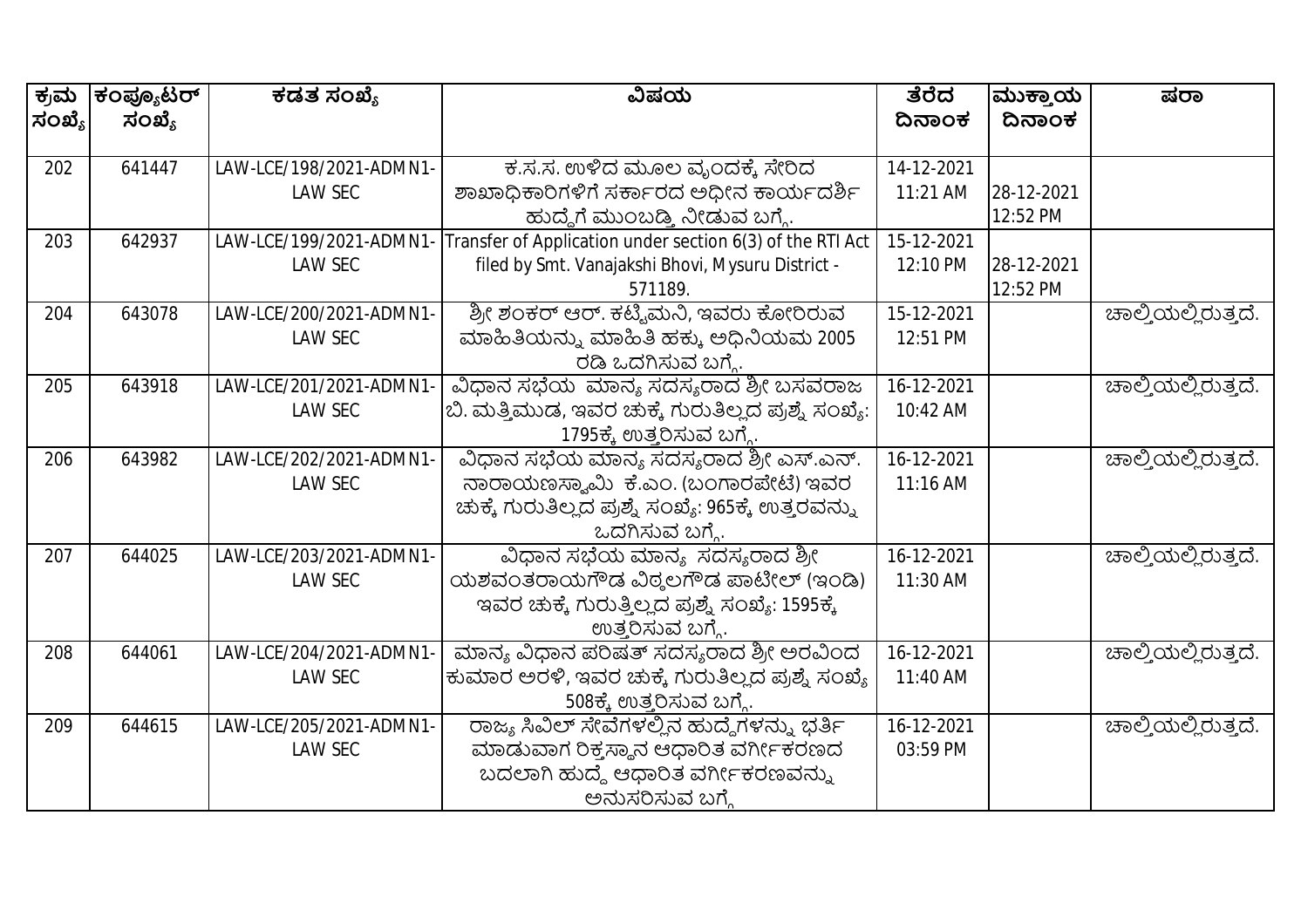| ಕ್ರಮ   | ಕಂಪ್ಯೂಟರ್ | ಕಡತ ಸಂಖ್ಯೆ               | ವಿಷಯ                                                   | ತೆರೆದ      | ಮುಕ್ತಾಯ    | ಷರಾ                 |
|--------|-----------|--------------------------|--------------------------------------------------------|------------|------------|---------------------|
| ಸಂಖ್ಯೆ | ಸಂಖ್ಯೆ    |                          |                                                        | ದಿನಾಂಕ     | ದಿನಾಂಕ     |                     |
|        |           |                          |                                                        |            |            |                     |
| 210    | 645051    | LAW-LCE/206/2021-ADMN1-  | ದಿನಾಂಕ: 29ನೇ ಡಿಸೆಂಬರ್ 2021 ರಂದು ಇ-ಆಫೀಸ್                | 17-12-2021 |            | ಚಾಲ್ತಿಯಲ್ಲಿರುತ್ತದೆ. |
|        |           | <b>LAW SEC</b>           | ಮತ್ತು ಇ-ಪಾರ್ ತರಬೇತಿ ಕುರಿತು.                            | 10:59 AM   |            |                     |
| 211    | 645781    | LAW-LCE/207/2021-ADMN1-  | Lok Sabha starred/ unstarred question No. 3378.        | 17-12-2021 |            | ಚಾಲ್ತಿಯಲ್ಲಿರುತ್ತದೆ. |
|        |           | <b>LAW SEC</b>           |                                                        | 04:58 PM   |            |                     |
| 212    | 645867    | LAW-LCE/208/2021-ADMN1   | ಮಾನ್ಯ ವಿಧಾಸಭಾ ಸದಸ್ಯರಾದ ಶ್ರೀ ಉಮಾನಾಥ್ ಎ                  | 17-12-2021 |            | ಚಾಲ್ತಿಯಲ್ಲಿರುತ್ತದೆ. |
|        |           | <b>LAW SEC</b>           | ಕೋಟ್ಯಾನ್ ಇವರು ಮಂಡಿಸಿರುವ ಚುಕ್ಕೆ ಗುರುತಿಲ್ಲದ              | 05:25 PM   |            |                     |
|        |           |                          | ಪ್ರಶ್ನೆ ಸಂ. 1736 ಕ್ಕೆ ಮಾಹಿತಿ / ಉತ್ತರಗಳನ್ನು             |            |            |                     |
|        |           |                          | ಒದಗಿಸುವ ಬಗ್ಗೆ.                                         |            |            |                     |
| 213    | 645999    | LAW-LCE/209/2021-ADMN1   | ವಿಧಾನಸಭೆಯ ಮಾನ್ಯ ಸದಸ್ಯರಾದ ಶ್ರೀ ಬಸನಗೌಡ                   | 18-12-2021 |            | ಚಾಲ್ತಿಯಲ್ಲಿರುತ್ತದೆ. |
|        |           | <b>LAW SEC</b>           | ಆರ್ ಪಾಟೀಲ್ ಇವರ ಚುಕ್ಕೆಗುರುತಿಲ್ಲದ ಪ್ರಶ್ನೆ                | 10:37 AM   |            |                     |
|        |           |                          | ಸಂ.1185 ಕ್ಕೆ ಉತ್ತರಿಸುವ ಕುರಿತು.                         |            |            |                     |
| 214    | 646124    | LAW-LCE/210/2021-ADMN1-  | Request to Constitute THREE MEMBERS WAKF               | 18-12-2021 |            | ಚಾಲ್ತಿಯಲ್ಲಿರುತ್ತದೆ. |
|        |           | <b>LAW SEC</b>           | TRIBUNAL in Karnataka's 4 Divisions as per Section 83  | 11:25 AM   |            |                     |
|        |           |                          | and sub section 83(4) of Wakf Act 1995 and the Wakf    |            |            |                     |
|        |           |                          | (Amendment) Act 2013 - Reg.                            |            |            |                     |
| 215    | 646677    | LAW-LCE/145/2021-ADMN1   | Forwardal of Rules i.e., "THE KARNATAKA ELECTRONIC     | 18-12-2021 |            |                     |
|        |           | LAW SEC-Part(1)          | FILING (E-FILING) RULES, 2021" as approved by the      | 03:50 PM   |            |                     |
|        |           |                          | Hon'ble Full Court, for obtaining approval from the    |            | 24-12-2021 |                     |
|        |           |                          | State Government - reg.                                |            | 04:36 PM   |                     |
| 216    | 647257    | LAW-LCE/211/2021-ADMN1-  | ಪ್ರಧಾನ ಹಿರಿಯ ಸಿವಿಲ್ ನ್ಯಾಯಾಧೀಶರು ಮತ್ತು                  | 20-12-2021 |            | ಚಾಲ್ತಿಯಲ್ಲಿರುತ್ತದೆ. |
|        |           | <b>LAW SEC</b>           | ಸಿಜೆಎಂ, ಚಿತ್ರದುರ್ಗ ಇವರಿಗೆ ಹೊಸ ವಾಹನವನ್ನು                | 12:32 PM   |            |                     |
|        |           |                          | ಖರೀದಿಸಲು ಅನುಮತಿ ನೀಡುವ ಕುರಿತು.                          |            |            |                     |
| 217    | 647331    | LAW-LCE/212/2021-JSADM1- | W.P.No.50883/2019(PIL) on the file of High Court of    | 20-12-2021 |            | ಚಾಲ್ತಿಯಲ್ಲಿರುತ್ತದೆ. |
|        |           | <b>LAW SEC</b>           | Karnataka, Bengaluru- Dilraj Rohit Sequeria, Bengaluru | 01:09 PM   |            |                     |
|        |           |                          | & others V/s Union of india & others.                  |            |            |                     |
| 218    | 651176    | LAW-LCE/213/2021-ADMN1-  | ವಿಧಾನ ಪರಿಷತ್ನ ಮಾನ್ಯ ಸದಸ್ಯರಾದ ಶ್ರೀ ಶಶೀಲ್                | 24-12-2021 |            | ಚಾಲ್ತಿಯಲ್ಲಿರುತ್ತದೆ. |
|        |           | <b>LAW SEC</b>           | ಜಿ. ನಮೋಶಿ, ಇವರ ಚುಕ್ಕೆ ಗುರುತಿಲ್ಲದ ಪ್ರಶ್ನೆ ಸಂಖ್ಯೆ:       | 10:53 AM   |            |                     |
|        |           |                          | 455 (523)ಕ್ಕೆ ಉತ್ತರಿಸುವ ಬಗ್ಗೆ.                         |            |            |                     |